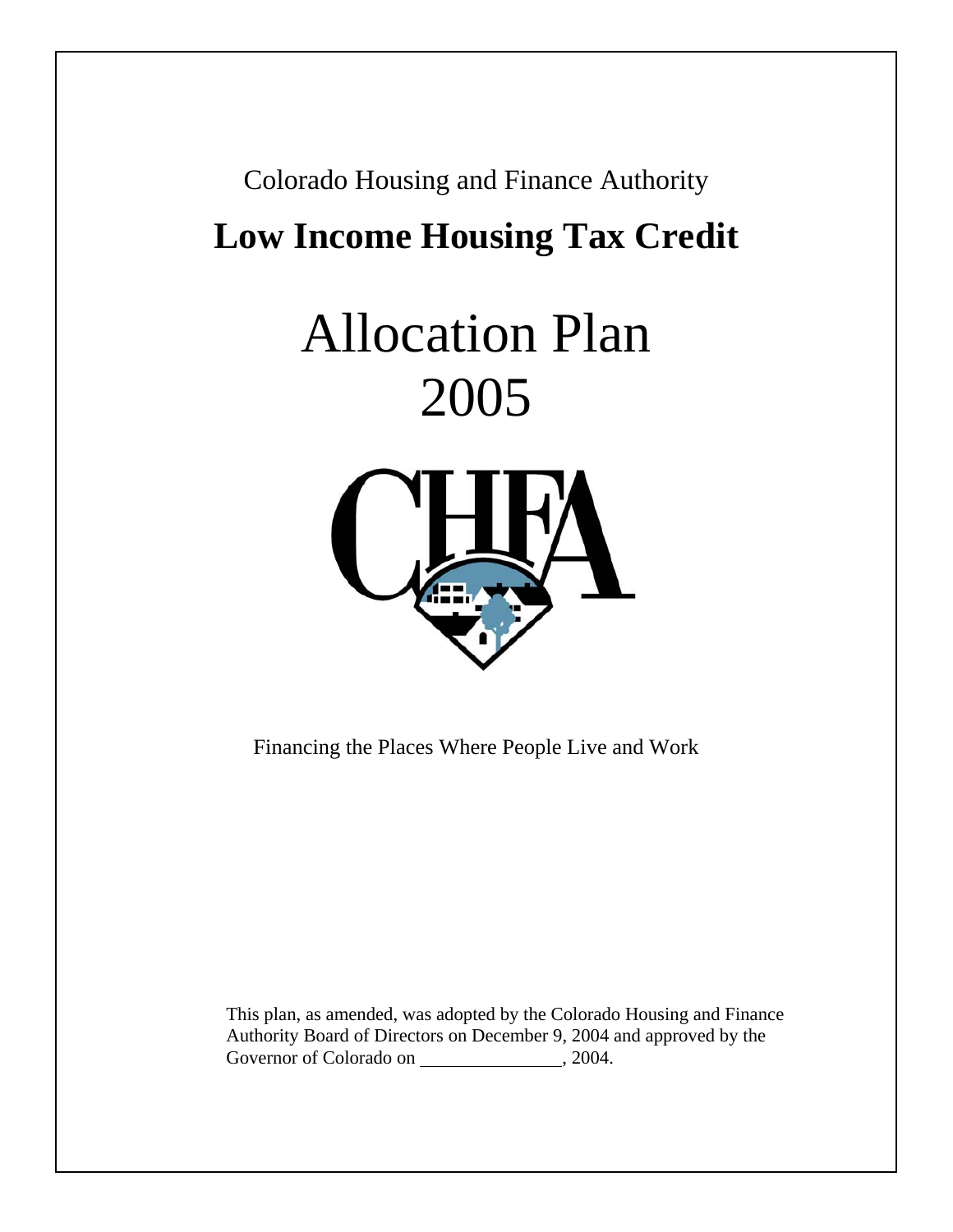# COLORADO HOUSING AND FINANCE AUTHORITY LOW-INCOME HOUSING TAX CREDIT ALLOCATION PLAN TABLE OF CONTENTS

|       |                                                                                                                                                                                                                                                                                                                                                                                                                                                                                                                                                          | Page                                                                                                     |
|-------|----------------------------------------------------------------------------------------------------------------------------------------------------------------------------------------------------------------------------------------------------------------------------------------------------------------------------------------------------------------------------------------------------------------------------------------------------------------------------------------------------------------------------------------------------------|----------------------------------------------------------------------------------------------------------|
| I.    | <b>Purpose and Goals</b>                                                                                                                                                                                                                                                                                                                                                                                                                                                                                                                                 | 1                                                                                                        |
| Ш.    | <b>Tax Credit Allocation Process</b><br>A. Preliminary Reservation and Application Process<br>B. Carryover Allocations of Federal Credit<br>C. Final Allocations of Federal and State Credit<br>D. Amount of Credit Available Annually<br>E. Set-Asides<br>F. Maximum Credit Award<br>G. Determination of Tax Credit Amount<br>H. Subsidy Layering<br>I. Additional Federal Credits<br>J. Sponsor Elections<br>K. Land Use Restriction Agreement<br>L. Administration of Plan<br>M. Amendments<br>N. Transfers of Reservations and Carryover Allocations | 1<br>1<br>5<br>6<br>8<br>8<br>8<br>8<br>11<br>11<br>12<br>12 <sup>2</sup><br>12 <sup>2</sup><br>13<br>13 |
| III.  | <b>Underwriting Criteria</b><br>A. Market Study Requirements<br>B. Minimum Operating Reserve Requirements<br>C. Minimum Replacement Reserve Requirements<br>D. Minimum Pro Forma Underwriting Assumptions                                                                                                                                                                                                                                                                                                                                                | 13<br>13<br>14<br>14<br>14                                                                               |
| IV.   | Scoring Criteria<br>A. Primary Selection Criteria<br><b>B.</b> Secondary Selection Criteria<br>C. Tie Breakers                                                                                                                                                                                                                                                                                                                                                                                                                                           | 15<br>15<br>18<br>21                                                                                     |
| V.    | Fees<br>A. Preliminary Reservation<br><b>B.</b> Carryover Allocations<br>C. Final Allocations<br>D. Developments Financed with Tax Exempt Bonds<br>E. Compliance Monitoring Fee                                                                                                                                                                                                                                                                                                                                                                          | 21<br>21<br>21<br>22<br>22<br>22                                                                         |
| VI.   | Developments Financed with Tax-Exempt Bonds                                                                                                                                                                                                                                                                                                                                                                                                                                                                                                              | 22                                                                                                       |
| VII.  | Use of Home or NAHASDA Funds                                                                                                                                                                                                                                                                                                                                                                                                                                                                                                                             | 24                                                                                                       |
| VIII. | <b>Qualified Contract Process</b>                                                                                                                                                                                                                                                                                                                                                                                                                                                                                                                        | 25                                                                                                       |
| IX.   | <b>Other Conditions</b>                                                                                                                                                                                                                                                                                                                                                                                                                                                                                                                                  | 26                                                                                                       |
| Χ.    | Section 42 Compliance Monitoring<br>Record Keeping, Record Retention and Inspection Provisions<br>Α.<br><b>Certification Provisions</b><br>В.<br>C. Inspection and Review Provisions<br>D. Notification of Noncompliance Provisions<br>E. CHFA Record Retention Provisions<br>F.<br><b>Monitoring Fee</b>                                                                                                                                                                                                                                                | 26<br>27<br>27<br>29<br>30<br>30<br>30                                                                   |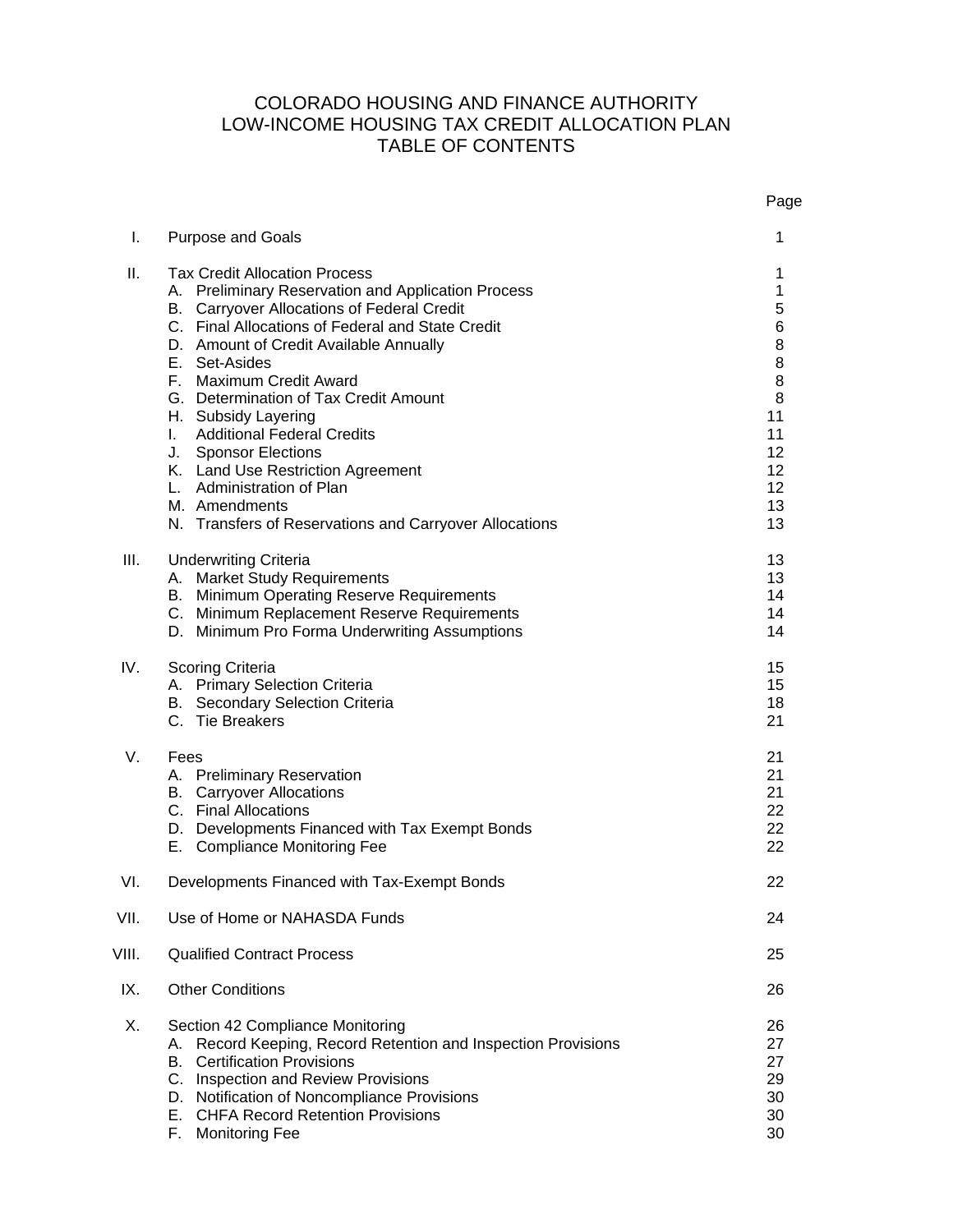# COLORADO HOUSING AND FINANCE AUTHORITY LOW-INCOME HOUSING TAX CREDIT ALLOCATION PLAN TABLE OF CONTENTS – CONTINUTED

|                                                                       | Page |
|-----------------------------------------------------------------------|------|
| Appendix A – Market Study Guide                                       | 31   |
| Appendix B – Capital Needs Assessment Requirements                    | 40   |
| Appendix C – Instructions for Calculation of Qualified Contract Price | 41   |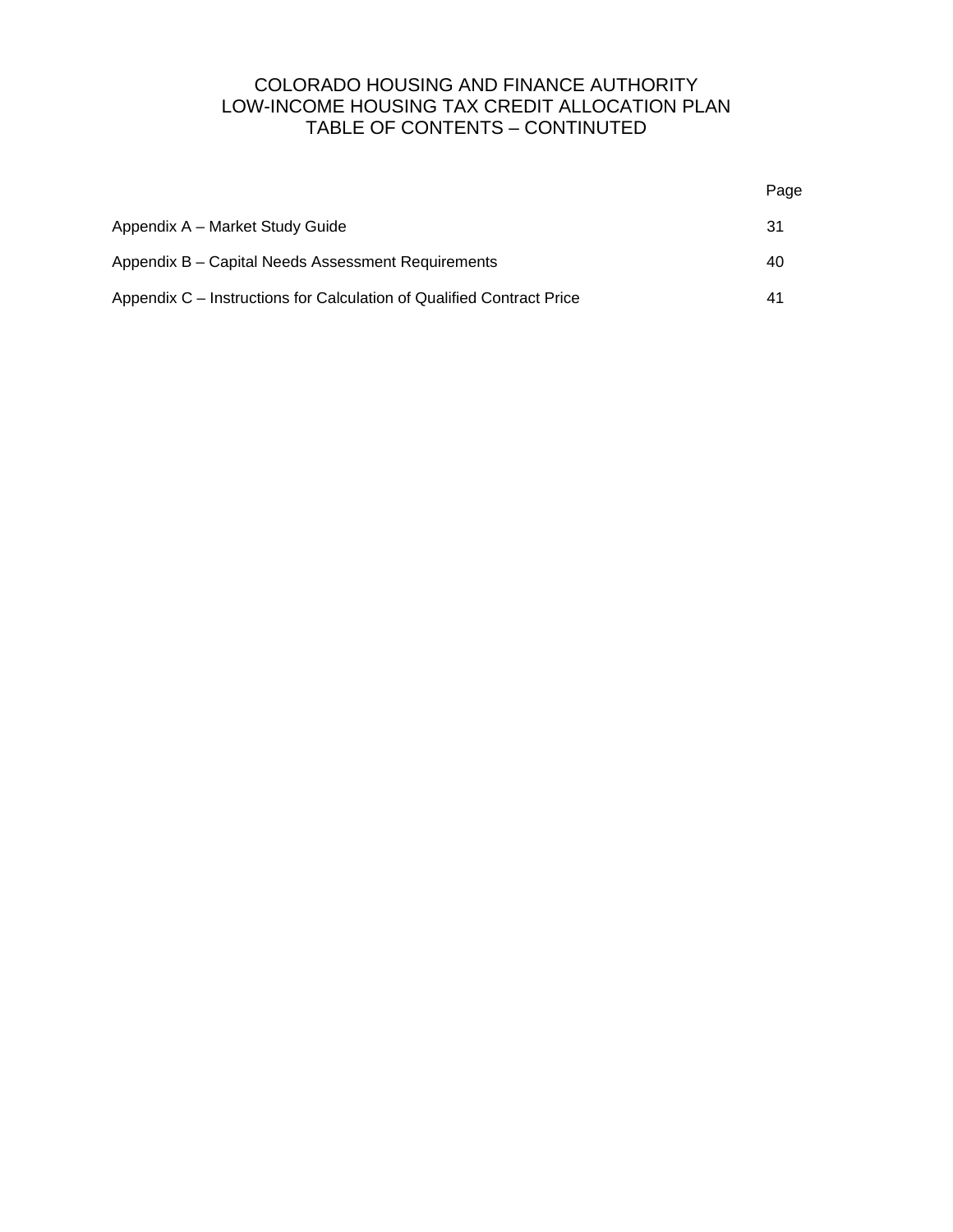## I. PURPOSE AND GOALS

The purpose of Colorado's Low-Income Housing Tax Credit ("LIHTC") Allocation Plan (the "Plan") is to use federal tax credits available under Section 42 of the Internal Revenue Code of 1986, as amended (the "Code"), to the maximum extent possible each year as a tool for the creation and maintenance of rental housing units for low and very low-income households in the State of Colorado (the "State") in such a way as to further the following goals:

- 1. Make such units affordable to households having the lowest incomes and for the longest time period;
- 2. Assist in the provision of financially viable, market appropriate housing in areas of greatest housing need in the State;
- 3. Assist in the provision of quality housing at a reasonable cost to meet a variety of needs, including family, elderly and special need populations;
- 4. Provide opportunities to a variety of qualified sponsors, both for-profit and non-profit, for a variety of housing development sizes;
- 5. Allocate only the amount of credit that Colorado Housing and Finance Authority determines to be necessary for the financial feasibility of a development and its viability as a qualified lowincome housing development throughout the credit period;
- 6. Allocate tax credits to rental housing developments which provide the greatest overall public benefits; and
- 7. Allocate tax credits to as many rental housing developments as possible, considering cost, size, location, and income mix of proposals.

#### II. TAX CREDIT ALLOCATION PROCESS

Section 42 of the Code generally requires that federal tax credit allocations be made by the State housing credit agency at the time a qualified building is placed in service (available for occupancy). In Colorado, the Colorado Housing and Finance Authority (the "Authority" or "CHFA") is the State housing credit agency. The Code also permits housing credit agencies to award carryover allocations (allows an additional two years to complete development) to developments which are not ready for placement in service by year-end but which have incurred, or will incur within a period of six months, more than ten percent of the total development costs. In addition, CHFA uses a process that permits sponsors to obtain a "preliminary reservation" of tax credits at an earlier stage in the development process than is required for an allocation.

Tax-exempt private activity bond financed developments are eligible for federal tax credits without having to compete for the State's annual housing credit dollar amount ("housing credit ceiling"), but are also subject to review by the Authority and are required by the Code to satisfy the requirements for an allocation of federal credits under the Plan. See Section VI for application instructions. Such developments are also subject to the compliance monitoring requirements as described in Section X.

#### II.A. Preliminary Reservation and Application Process

Applicants for the competitive (9%) tax credit must submit, in writing, a notification of the intent to apply for tax credits no later than 45 days prior to the February submittal date listed below and no later than 60 days prior to the June and September submittal dates listed below or the application will not be accepted. A pre-application must accompany the letter of notification and must include the number of units, the AMI mix, location of the development, estimated annual credit amount and proposed date of formal application. Depending on market conditions, if a proposed development is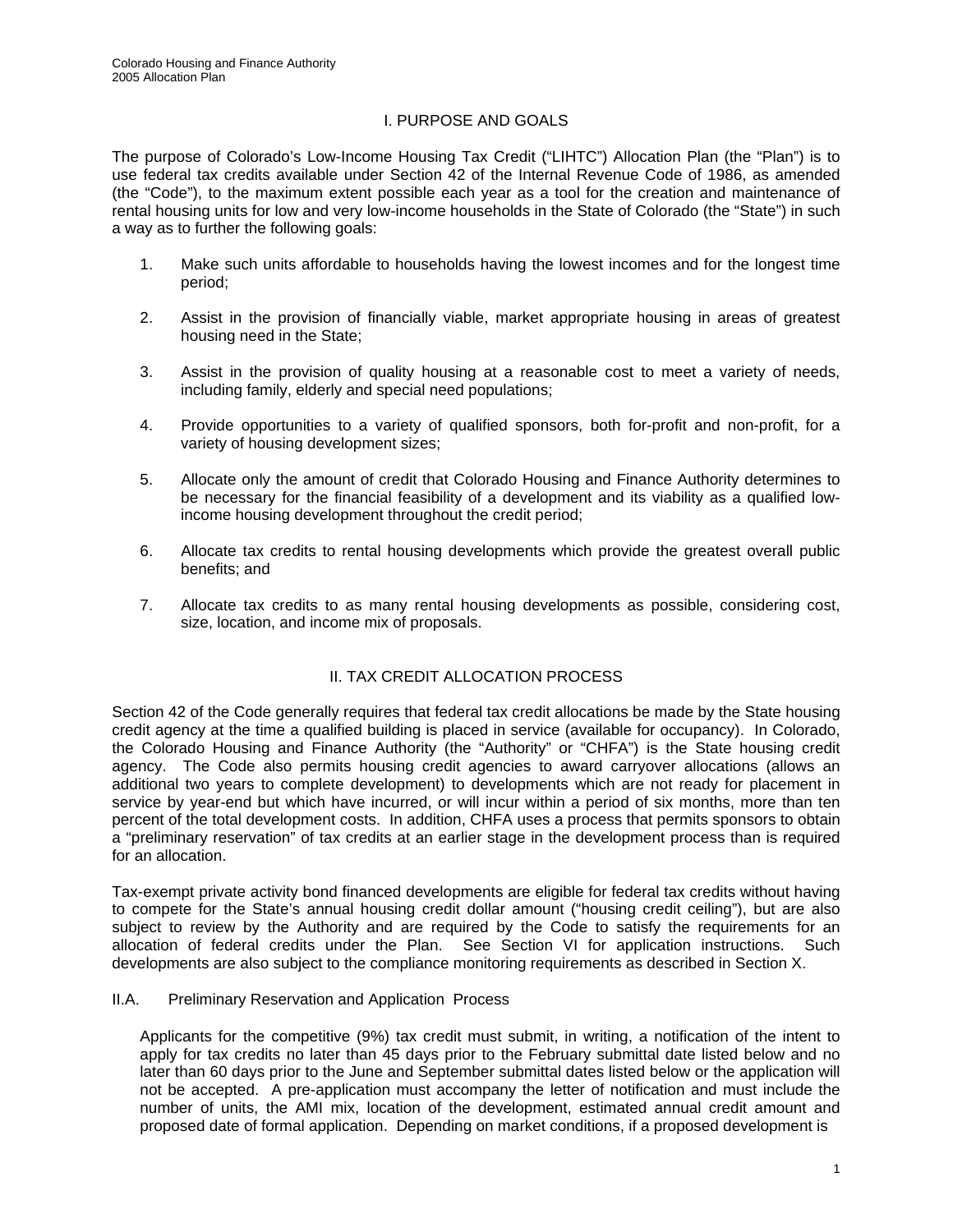in the same market area as a tax credit development that already received a tax credit reservation, consideration for a formal application may be postponed until the current tax credit development has received a carryover allocation and market conditions have improved.

The dates for application submittals for reservations of the competitive (9%) tax credits from the federal housing credit ceiling, along with the amount of annual credit available for that submittal date and the date for notification of intent to apply, are listed below:

February 16, 2005 - \$4.5 million annual credit – Notification deadline is 1/3/05

June 1, 2005 - \$2.75 million annual credit – Notification deadline is 4/1/05

September 1, 2005 - \$2.75 million annual credit – Notification deadline is 7/1/05

All documents must be delivered to the CHFA offices no later than 5:00 pm Mountain Standard Time on the above listed dates, without exception.

CHFA reserves the right to change the above dates and the annual credit amount available for a given submittal date. Any changes will be posted on the CHFA website ([www.colohfa.org\)](http://www.colohfa.org/) under "Rental Finance"

Applications for the non-competitive tax credit for developments financed with private activity bonds will be accepted throughout the year, except for the month of December. See Section VI for more details regarding notification and application requirements.

Because applications will be accepted throughout the calendar year, all underwriting will be done with the underwriting requirements that are in place at the time of the application, including the rent and income limits and basis limits.

All applications must score a minimum of 130 points under "Scoring Criteria" in order to be considered for a reservation. All applicants are required to contact the CHFA tax credit staff prior to commissioning the market study and prior to the submission of an application.

In addition to the minimum score requirement, the applicant must provide evidence that the applicant has multi-family development experience and that the management company, the consultant, if any, the legal firm and the accounting firm engaged by the applicant have experience with low-income housing tax credit developments. In addition, the management company must have experience related to population specific developments (i.e., independent senior, homeless, etc.).

If an application does not receive a reservation due to a lack of available credit, it will be reconsidered in the following application round. If there are no changes made from the previous submittal, the application fee for the second submittal will be reduced to \$1,000. No new notification of the intent to apply will be required.

If CHFA learns that any principal that is involved with a proposed development has serious and/or repeated performance or non-compliance issues in Colorado or any other state at the time of application, the application will be rejected. The prior performance considered might include, but is not limited to, progress made with previous tax credit reservations, development compliance and payment of monitoring fees.

The application constitutes a public record within the meaning of 24-72-210, et. seq. of the Colorado Revised Statutes (the "Open Records Act"). As part of the Application Certification the applicant acknowledges and agrees that none of the exceptions to the right of public inspection and copying under the Open Records Act is applicable to the application and, accordingly, that CHFA will make it available for inspection and copying upon request of any person. A copying fee of \$1.00 per page will be charged for all requests.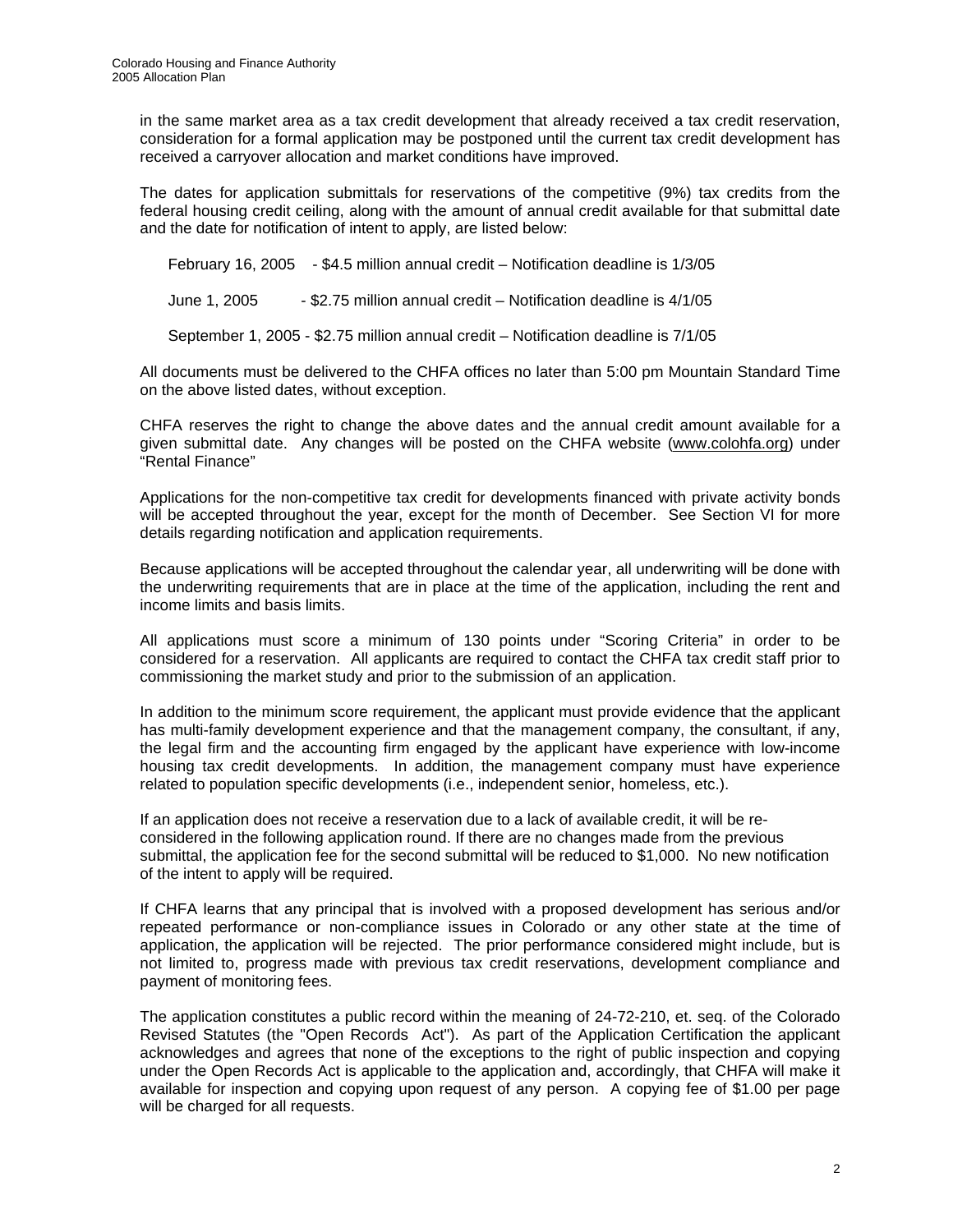- 1. Preliminary Project Profile The following information must be provided to CHFA on the 2005 Application. The instructions for the spreadsheet application are included in the application spreadsheet.
	- a. development type, unit mix and unit size
	- b. projected rents and expenses
	- c. detailed sponsor and development team information, including resumes
	- d. zoning status, provided by the local zoning or planning department if the site is not properly zoned a schedule for the required zoning change must be included in the zoning or planning department letter. Regardless of the zoning status, a schedule for meeting any other zoning or planning department requirements, including, but not limited to, the process for receiving building permits, must also be provided.
	- e. proposed financing information, including potential source(s) Applicants must also provide evidence that financing sources listed in the tax credit application have been contacted prior to submission of the application and that any local government sources of funding have been contacted prior to submitting the application
	- f. completion of the Scoring Worksheet; development must meet the minimum scoring requirements in this section (minimum score is 130 points)

In addition to the above information that is provided by a completed spreadsheet application, the following must also be provided to CHFA:

- g. a description of the development and the location, including legible maps
- h. development timeline include proposed dates for the completion of all zoning and/or planning department requirements, construction and permanent financing commitments, commencement of construction and placement in service of the development.
- i. For acquisition/rehabilitation developments that are claiming acquisition credits, provide an attorney's opinion that the ten year rule requirements are met or provide evidence of an IRS waiver
- j. For acquisition/rehabilitation developments, a third-party Capital Needs Assessment (see Appendix B for Capital Needs Assessment requirements), an Appraisal with the land value calculated separately from the building value and, for acquisition of un-restricted properties, a plan for addressing the potential displacement of current non-income qualified residents.
- k. evidence that the applicant has multi-family development experience and that the management company, the consultant, if any, the legal firm and the accounting firm engaged by the applicant have experience with low-income housing tax credit developments
- l. market study completed by market study firm listed under the Market Study Guide
- m. site control documentation (two copies)
- 2. Site Evaluation After review of the Preliminary Project Profile, CHFA staff will conduct a site visit to determine general site suitability. Sites will be evaluated on the following: proximity to schools, shopping, public transportation, medical services, parks/playgrounds; marketability; conformance with neighborhood character and land use patterns; site suitability regarding slope, noise (e.g., railroad tracks, freeways), environmental hazards, flood plain or wetland issues.
- 3. Project Concept Review Meeting Upon submission by the applicant, and review by CHFA, of the above information, CHFA staff will meet with the applicant to discuss any issues or concerns with the information submitted or with the proposed site. In order for reservation decisions to be made in as timely a manner as possible, the applicant will have fifteen (15) business days to address any concerns or issues. If the requested information is not received by the deadline, staff decisions regarding a recommendation for a reservation will be made using only the information already submitted. If that results in a decision by staff that a reservation is not given to the development, a new application for that development can be submitted at the next application deadline.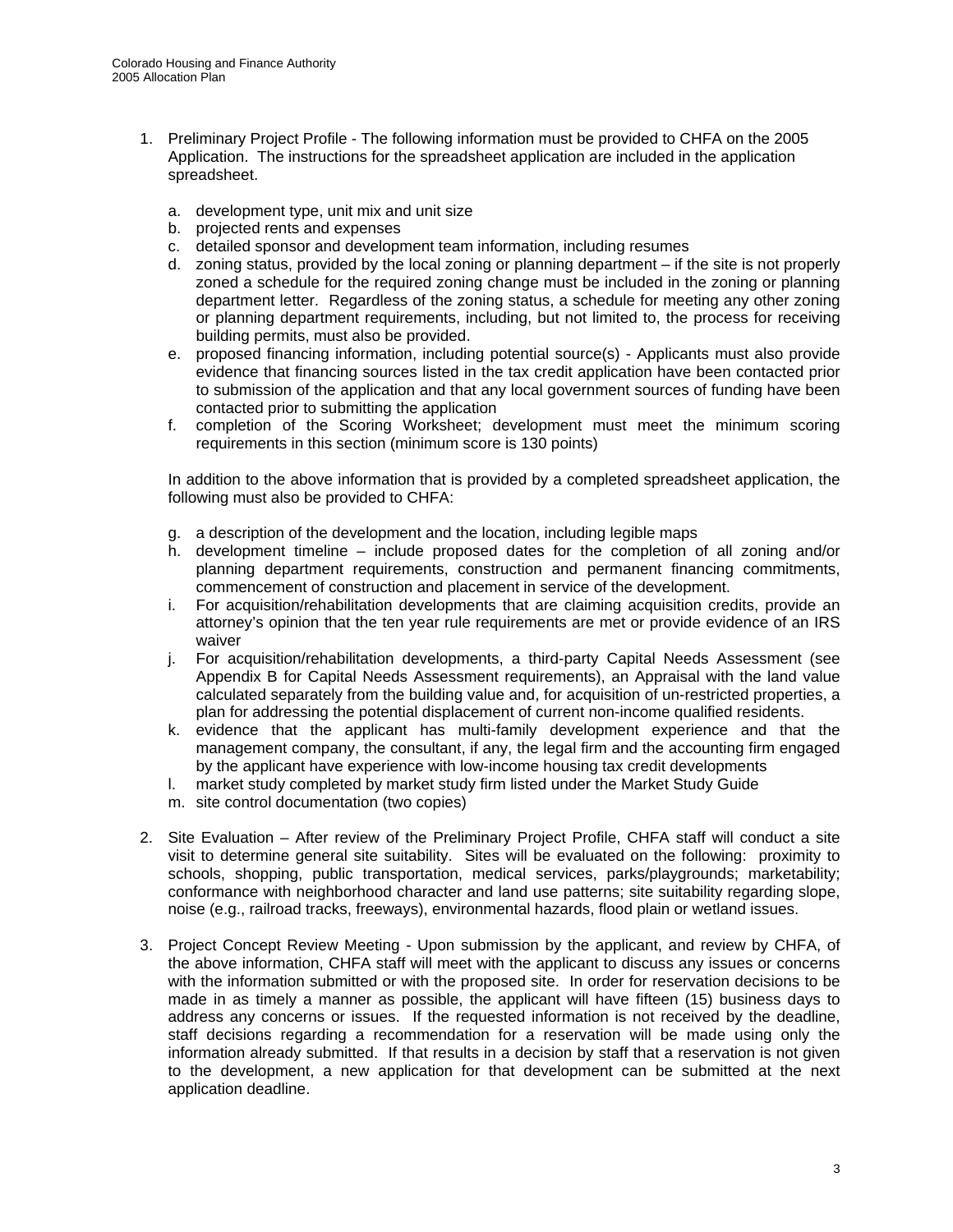4. Preliminary Reservation– After review of items 1. through 3. above and any requested information, staff will make a recommendation to the CHFA Tax Credit Committee for ultimate approval by the CHFA Executive Director. Committee members will consist of the Director of Commercial Lending, the Director of Asset Management, a member of CHFA's Senior Management Team, the Manager of Rental Finance Loan Production and the Manager of Tax Credit Compliance.

Developments that receive approval from the CHFA Executive Director are given a preliminary reservation of tax credits. Preliminary reservations are valid for twelve months from the date of the preliminary reservation letter and evidence the Authority's intention to allocate credits in the year the reservation is made or in the subsequent calendar year, in either case at the time the development qualifies for a carryover allocation or a final allocation of credits. For 2005, developments that receive a preliminary reservation in 2005 will receive an allocation in 2006. Developments that do not meet the allocation requirements within the 12-month period will lose the reservation and may not re-apply for a minimum of six (6) months. Preliminary reservations may be made subject to such conditions as CHFA determines necessary or appropriate to assure that the development will timely meet the goals of this Plan, including, without limitation, the development's progress toward completion and compliance with CHFA and federal tax credit requirements. If CHFA learns that any principal that is involved with a proposed development has serious and/or repeated performance or non-compliance issues in Colorado or any other state at the time of application, the application will be rejected. The prior performance considered might include, but is not limited to, progress made with previous tax credit reservations, development compliance and payment of monitoring fees.

- 5. CHFA Discretionary Authority CHFA reserves the right, in its sole discretion, to (i) carry forward a portion of the current year's housing credit ceiling for allocation in the next calendar year and (ii) under certain conditions, issue a reservation or, in the case of developments that have already placed-in-service, a binding commitment for some portion of the next year's housing credit ceiling. CHFA also reserves the right, in its sole discretion, to limit the number of developments in a specific market or geographic area if multiple applications are submitted at the same time for such an area. In the event that there are multiple applications submitted in a given market or area, the following criteria for approval of a reservation will be used: market conditions, proximity to existing tax credit deals, readiness-to-proceed, site suitability, past experience with the development and management of tax credit properties, underwriting criteria, number of proposals of similar production type (e.g., family, elderly, new construction) and total score.
- 6. Jurisdiction Notification The Code requires that the State allocating agency notify the chief executive officer of the local jurisdiction where each proposed development is located. A notification will be sent to the affected jurisdiction immediately after an application is submitted and deemed complete. The jurisdiction will then be given and adequate opportunity to comment on the proposed development. CHFA will consider the comments and may contact the local jurisdiction for additional information. CHFA will also send a notice to the local housing authority, if applicable.
- 7. Status Reporting Developments receiving reservations may be required to provide reports, in a format prescribed by CHFA, outlining progress toward placement in service. Information requested will be development specific and may include, but is not limited to, such items as zoning and other local development approvals, firm debt, equity and/or gap financing commitments and construction progress towards development completion. Developments that will not be placed in service in the year that the reservation is given may also be required to provide information regarding the sponsor's ability to meet Code and CHFA requirements to obtain a carryover allocation.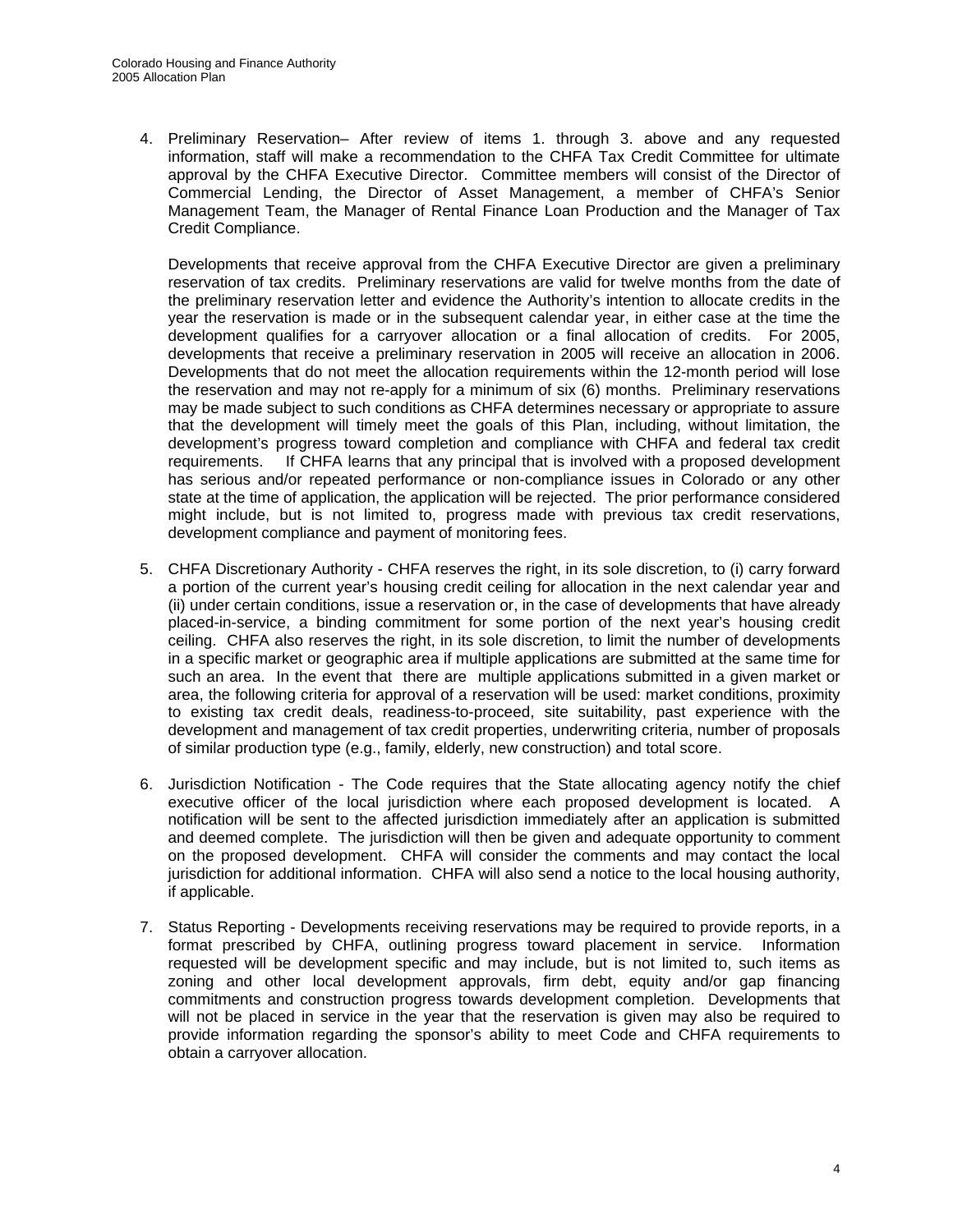- 8. Changes to Development A reservation of tax credits is based upon information provided in each development application. Until a development is placed in service, any material changes to the development, such as changes in the site, scope, costs, ownership or design, as submitted in the application will require written notification to and approval by CHFA. Changes in development characteristics, which were the basis, in whole or in part, of CHFA's decision to reserve credits, may result in a revocation of the reservation, or a reduction in the amount of the tax credit reservation.
- 9. Revocation of Reservations A preliminary reservation is subject to revocation should the development sponsor fail to timely comply with the conditions thereof, including failure to provide evidence, satisfactory to CHFA, of financial feasibility, sufficient progress toward placement in service or eligibility for a carryover allocation. CHFA may also, in its sole discretion, ask sponsors with preliminary reservations to pay an additional fee to retain their reservations. Such fee, if paid, would be credited towards the allocation fee.
- 10. Allocations Based on Prior Year's Reservation Carryover and final allocations of credits may be made hereunder with respect to preliminary reservations issued in the current year or in the immediately preceding calendar year.

#### II.B.Carryover Allocations

Developments that receive a Preliminary Reservation must either place the development in service or meet the carryover allocation requirements listed below within twelve (12) months from the date of the Preliminary Reservation. Developments that meet the carryover allocation requirements must place in service not later than the close of the second calendar year following the calendar year of the allocation.

- 1. Carryover Application Requirements:
	- a. Completed spreadsheet application with any revisions
	- b. Detailed 15-year pro forma
	- c. Architect Certification Certification of the architect, who has designed the development, that the development has been designed to comply with the requirements of all applicable local, state or federal fair housing and other disability-related laws, however denominated. The development design should consider, at a minimum, the applicability of the following laws: local building codes, Colorado Fair Housing Act, as amended, Colorado Standards for Residential Construction (C.R.S. Section 9-5-112), Federal Fair Housing Act, as amended, the Americans with Disabilities Act, and the Rehabilitation Act of 1973, as amended. The owner is required to certify to the above in the case of an acquisition/rehabilitation development that does not employ an architect.
	- d. Zoning and Planning Approval (Applicant must provide evidence that an application for all required building permits has been submitted to the issuer of such permits.)
	- e. Applicant must provide evidence that Enforceable financing commitments for all loans, grants and equity from the sale of tax credits have been secured. An "enforceable commitment" means that the authorized body (Investment Committee, Loan Committee, Board, etc.) of the funding source have given approval and the commitment is subject only to those conditions which are totally under the control of the sponsor to meet. The terms and conditions of the commitment must be clearly identified. Application and commitment fees have been paid or must be required to be paid upon closing. For the tax credit equity commitment it means there is an executed entity document (i.e., partnership agreement) identifying the equity commitment, the equity factor and pay-in schedule
	- f. Documentation of owner equity (equity other than that obtained from the sale of tax credits) listed in Sections VIII and IX of the Carryover Application;
	- g. Documentation of the ownership of the building(s) and/or land and the Certificate as to Ownership and Basis;
	- h. Attorney's Opinion letter;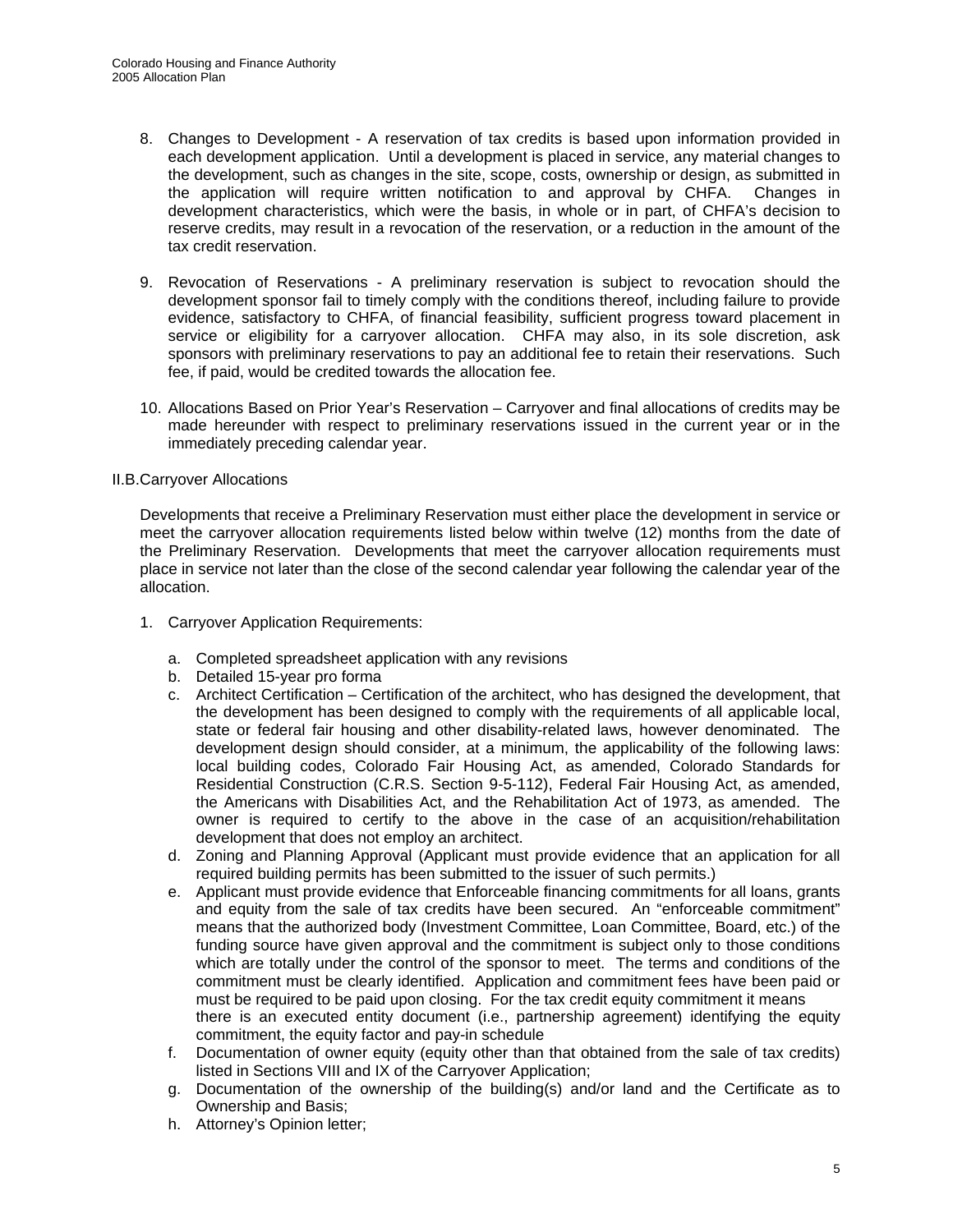- i. Independent Auditor's Report for Carryover Allocation, including documentation that the 10% test has been met (Accountant's opinion letter with Exhibit A to Independent Auditor's Report;
- j. Detailed site-plan
- k. Updated documentation of Utility Allowance amounts;
- l. Such other documents or certifications as CHFA determines necessary or useful in the determination that the development is eligible for a carryover allocation.

Sample enforceable commitments are an exhibit to the application.

If there are any issues or concerns from a staff review of the items submitted for the carryover allocation staff will document those concerns in writing and the developer will have an opportunity to address those issues. In order for reservation decisions to be made in as timely a manner as possible, the applicant will have ten (10) business days to address any concerns or issues. If the requested information is not received by the deadline, the preliminary reservation is subject to revocation.

A carryover allocation is for a specific credit amount; however, a sponsor may request allocation of additional credits in a subsequent year or cycle (see Section II.N.). The carryover credit amount may be reduced, if warranted, at the time a final allocation is made. (Does not apply to developments financed with private activity bonds)

2. Recapture of Carryover Allocations

CHFA retains the right to recapture a carryover allocation of credits to a development prior to the end of the two-year carryover allocation period allowed under the Code. Each carryover allocation will be subject to a written agreement which will contain conditions, obligations and deadlines that are precedent to a final allocation of tax credits by the Authority. Should the development or owner fail to comply with all such terms and conditions, CHFA may, in its discretion, rescind the carryover allocation and make the recaptured credits available for other developments.

II.C. Final Allocations of Federal and State Credit

The State Tax Credit Act sunset on December 31, 2002 and state tax credits are no longer available for applications submitted after that date. Any reference to state tax credits in the QAP apply only to developments that received state credits in 2001 and 2002.

CHFA will make final allocations of tax credits no later than the end of the year in which an eligible building or development which has received a reservation or a carryover allocation is placed in service unless, in the case of federal credits, CHFA decides, in its sole discretion, to issue a binding commitment of the next year's housing credit ceiling. The credit amount which will be allocated is based on CHFA's final determination of the qualified basis for the building or development based on an accountant's certification of final costs provided by the sponsor and a final determination of the credit amount as outlined in Section II.F. The credit amount allocated may be less than the amount reserved or allocated on a carryover basis. Also, a sponsor may request additional federal credit in accordance with Section II.N.

The application for a final allocation is the same spreadsheet application used for the preliminary reservation and carryover allocation, updated by the applicant. Reasonable year-end deadlines for final allocation requests will be established in order to permit timely review and preparation of documents.

Sponsors must request a final allocation of federal tax credits by the deadline established by CHFA for the year in which an eligible development is placed in service. CHFA may establish deadlines earlier than year-end in order to efficiently complete its reviews and documents.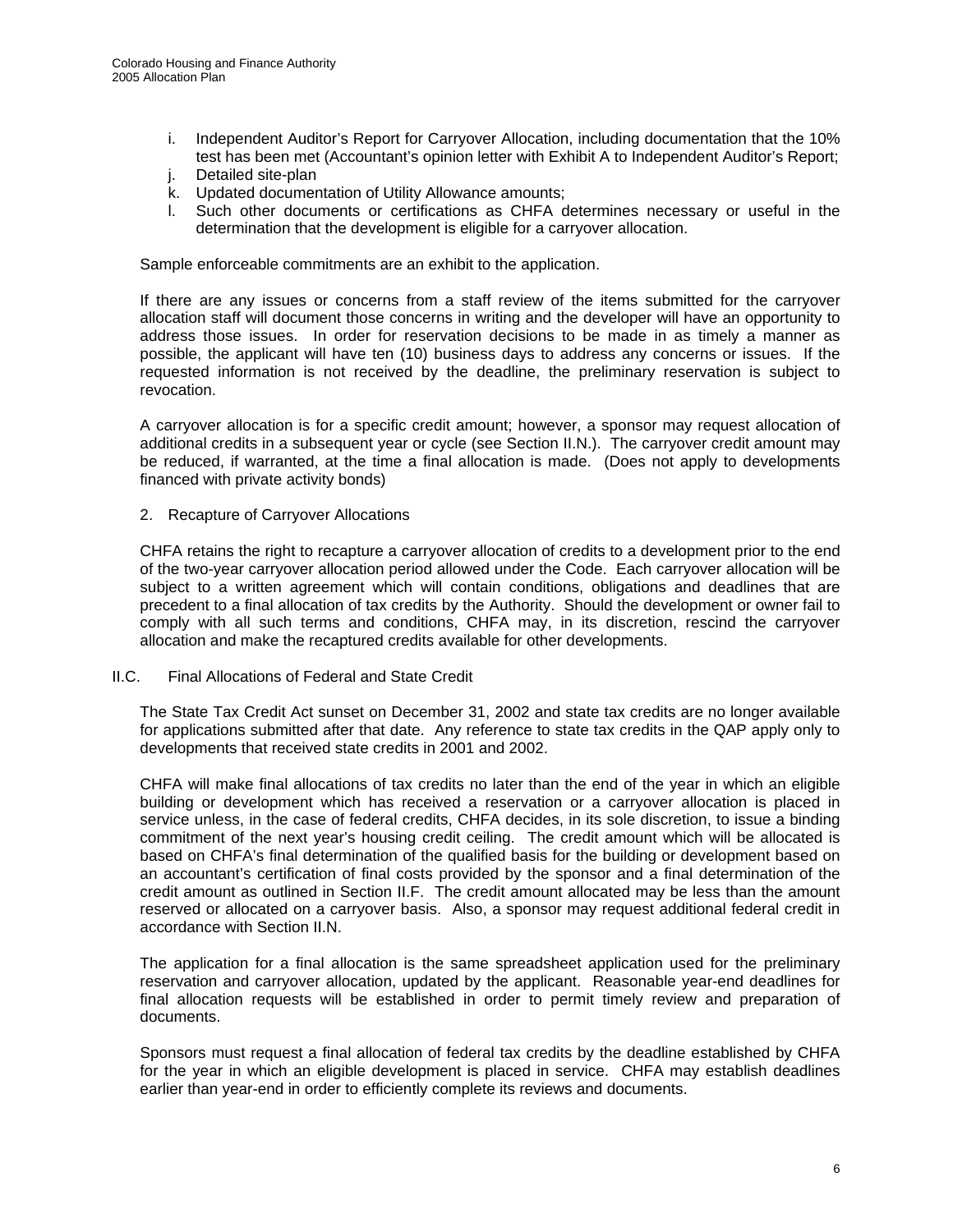1. Final Allocation Application Requirements

IRS Form 8609 will be issued no sooner than thirty (30) days after CHFA has received a final application, with all of the requirements listed below.

Final applications will not be accepted after the first full business day of November.

- a. Updated Excel spreadsheet application
- b. Project owner's certification of actual total project costs and eligible basis incurred, signed (original signatures) and attested
- c. a completed Accountant's Independent Auditor's Report, CHFA Form B*,* by independent tax accountant, with correct tax identification number
- d. a completed Costs Incurred by Building, CHFA Form C for each building in the project, showing costs incurred separately for each building and Form C-1
- e. Forms C-2, C-3 if applicable
- f. a completed Owner's Attorney's Opinion; by independent tax attorney
- g. Certificate of Occupancy for each building in the project (a certificate of completion is required for all rehabilitation projects). For acquisition credits, proof of the date the project was placed in service for acquisition purposes.
- h. Photos of the completed building(s) identified by address and Building Identification Numbers (for private activity bond-financed projects, contact CHFA staff for BIN's)
- i. a completed Project Ownership Profile
- j. a completed Form 8609 Certificate with original signature the place-in-service date should match the date of the Certificate of Occupancy or Temporary Certificate of Occupancy
- k. a completed Partial Subordination to the Land Use Restriction Agreement from every lien holder(s) with original signature
- l. a check for the final allocation fee (only if the project did not receive a carryover allocation) and a check for the compliance monitoring fee
- m. CHFA compliance training certificate for both owner and management company and a copy of the CHFA Property Inspection Report (both will be provided by CHFA staff)
- n. Updated documentation of Utility Allowance Amounts
- o. Updated Agreement with local housing authority OR notification of development completion to local housing authority

#### **Additional requirements for Developments Financed with Private Activity Bonds**

- p. Election of Applicable Percentage Documentation
- q. Issuer Certificate including the date the Certificate was issued
- r. Designation of Placed-In-Service Date for Gross Rent Floor effective date
- s. Agreement for Section 42(m)(2)(D) Determination
- t. A complete copy of the executed partnership entity documents, with all exhibits (partnership documents must indicate the tax credit equity factor to be paid)

Developments which received a carryover allocation of federal credits or an allocation of state credits prior to placement in service must place-in-service by the end of the second year following the year of the allocation ("Year 2") or the tax credits are subject to recapture. If a development places in service in Year 2, but the applicant will not have all of the required documentation completed by this time, 8609(s) will not be issued in Year 2. You must, however, submit the following completed items to CHFA's office by 5:00 p.m., the first business day in November of Year 2, without exception, so that CHFA is able to record the Land Use Restriction Agreement prior to the end of Year 2:

- Certificate(s) of Occupancy
- Photographs of the completed building(s), identified by address and Building Identification Number(s) (BIN)
- Project Ownership Profile
- Completed Form 8609 Certificate (not required for developments only receiving state tax credits*)*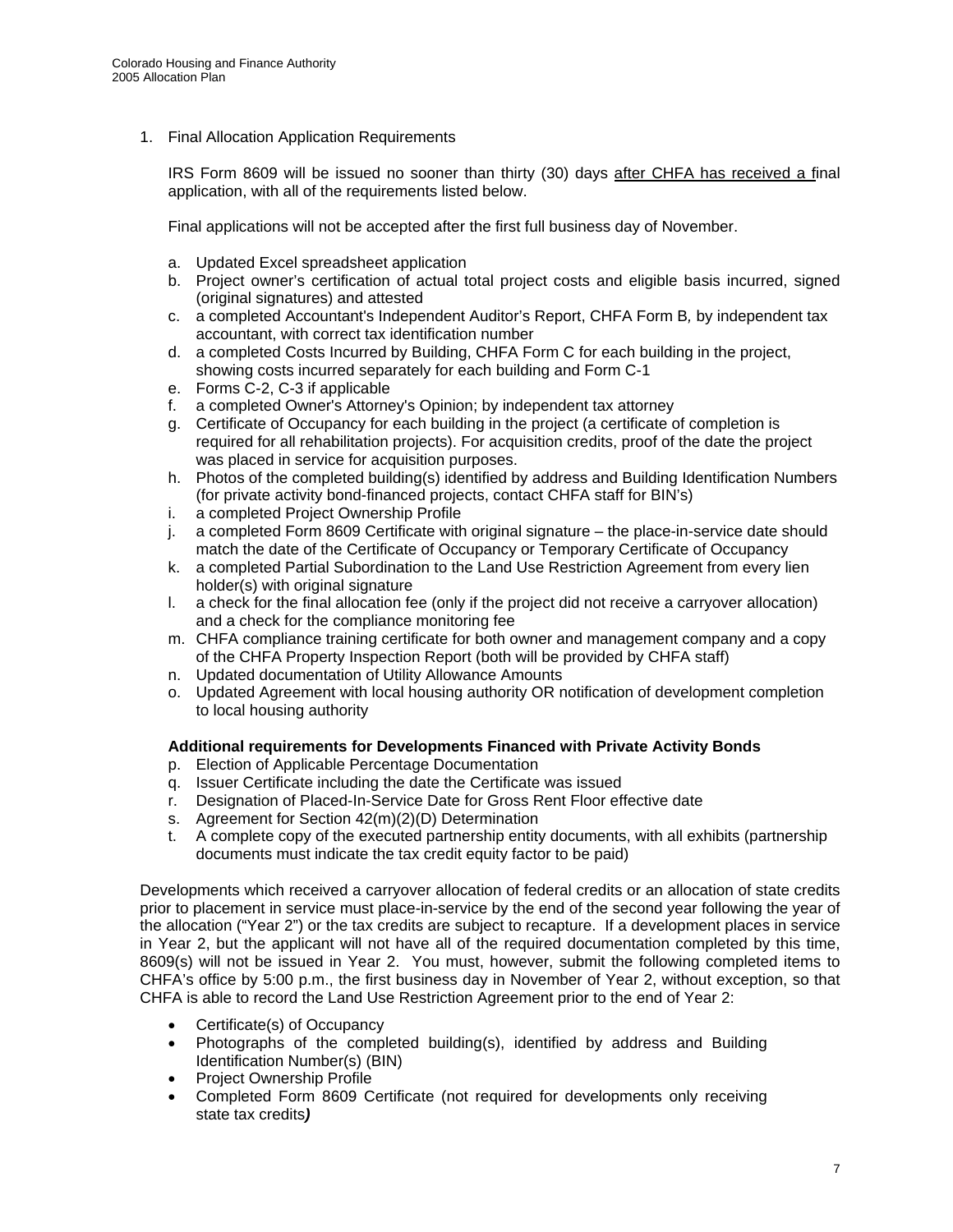- Partial Subordination to the Land Use Restriction Agreement from every lien holder
- Following completed sections of Final Application: I. General Project Information and VI. Unit Distribution and Rents
- For Rehabilitation developments: evidence that the place-in-service requirements for rehabilitation have been met

The remaining requirements for the final allocation must be received within six (6) months from the date of receipt of the Placed-in-Service application. Starting with the  $7<sup>th</sup>$  month, a \$2,000 per month late fee may be assessed until the remaining requirements are received.

#### Final Allocation of State Housing Credits

As with the federal credit, the final state credit amount determination is based on CHFA's final determination of the qualified basis for the building or development based on an accountant's certification of final costs provided by the sponsor and a final determination of the credit amount as outlined in Section II.G. The final state credit amount may be less than any amount allocated prior to placement-in-service. Unless otherwise noted, all of the foregoing requirements for a final allocation of federal credits also apply to a final allocation of state credits.

#### II.D. Amount of Credit Available Annually

 The annual "per capita" federal tax credit amount available to Colorado is \$1.75 for each state resident. After 2002 the per capita amount will be increased based on a cost-of-living adjustment. CHFA is also permitted by the Code to carry forward any unused credits from the prior year for allocation in the current year ("carry forward credits"). CHFA may also have available for reallocation, credits recovered from developments that have received carryover allocations in previous years and are no longer able to utilize them ("returned credits"). Should CHFA allocate the entire amount of annual federal credits available, Colorado may be eligible to receive additional credits from the national pool of credits not used by other states. (Does not apply to developments financed with private activity bonds)

#### II.E. Set-Asides

 The Code requires that at least ten percent of the annual federal housing credit ceiling be set-aside for the entire year for developments in which 501(c)(3) or (c)(4) non-profit organizations (having an express purpose of fostering low-income housing) own an interest in the development and materially participate in the development and operation of the development throughout the compliance period. This could result in reserving tax credits to a lower ranking development in order to meet the nonprofit set-aside requirement. Such non-profit organizations may not be affiliated with, nor controlled by, a for-profit organization. Material participation is defined in Section 469(h) of the Code as "involved in the operations of the activity on a basis which is regular, continuous and substantial." (The set-aside does not apply to developments financed with private activity bonds)

#### II.F. Maximum Credit Award

 CHFA will accept applications for no more than \$1,100,000 of the annual "per capita" federal credit for any one development or any one applicant, or affiliate thereof. As long as an application is active, (i.e. has not yet received an executed Carryover Allocation Agreement), the amount requested in the application will count against the \$1,100,000 cap. (Does not apply to developments financed with private activity bonds)

 "Affiliate" means, when used with reference to a specified Person (as defined herein): (i) any Person, directly or indirectly through one or more intermediaries, controlling, controlled by, or under common control with another Person or; (ii) any Person owning or controlling 10% or more of the outstanding voting securities of such other person; (iii) any officer, director, agent, consultant, or partner of such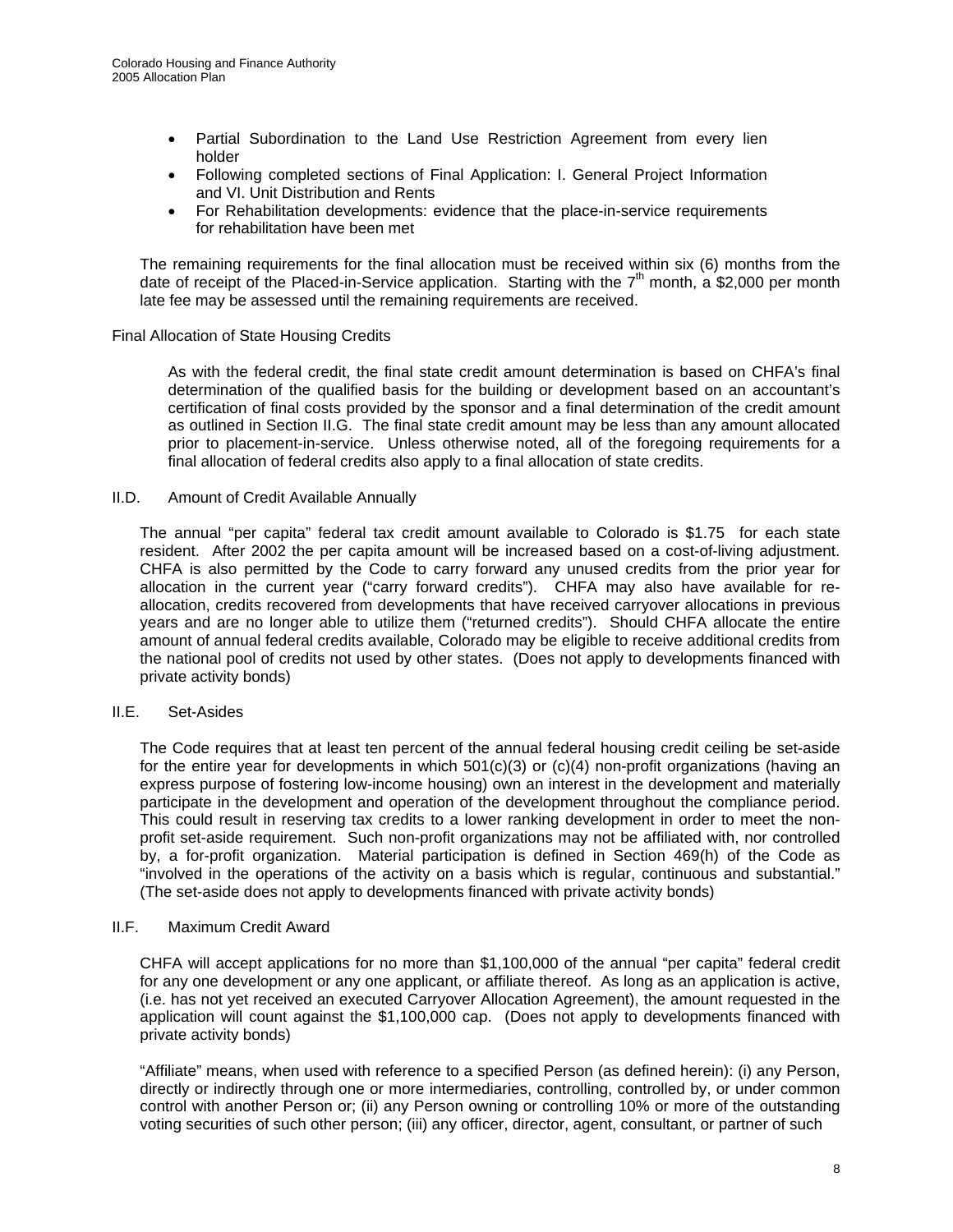Person; and (iv) such other Person is an officer, director, agent, consultant, or partner, of any company for which such Person acts in any such capacity.

"Person" means an individual, partnership, corporation, trust or other entity.

"Control" means the possession, directly or indirectly, of the power to direct or cause the direction of the management and policies of a Person, whether through the ownership of voting securities, by contract, or otherwise.

II.G. Determination of Tax Credit Amount

The Code requires that CHFA not allocate to a development a housing credit dollar amount in excess of the amount of federal credit that CHFA determines necessary for the financial feasibility of the development and its viability as a qualified low-income housing development throughout the credit period. CHFA will evaluate each proposed development, taking into account such factors as it determines relevant, including, but not limited to, the following items:

- 1. Project cost, including the reasonableness of cost per unit, developer fees and overhead, consultant fees, builder profit and overhead, and syndication costs (For Acquisition/Rehabilitation developments or Rehabilitation only, hard costs for rehabilitation, not including costs for acquisition or any soft costs, must be at least \$6,600 per unit in order to be eligible for tax credits);
- 2. Sources and uses of funds and the total financing planned for the development, including the ability of the development to service debt;
- 3. Project income and expenses, including a determination of the reasonableness of the proposed operating costs;
- 4. The proceeds or receipts expected to be generated by reason of tax benefits;
- 5. The percentage of the credit dollar amount used for project costs other than the cost of intermediaries;
- 6. The use of federal funds and other assistance (applicable HUD subsidies will be subject to a subsidy layering review based on HUD's most current subsidy layering review guidelines as further explained in Section II.H., below); and
- 7. Other factors which may be relevant to the economic feasibility of the development such as the area economy or the housing market.

Based on this evaluation, CHFA will estimate the amount of tax credits to be reserved for the development. This determination is made solely at CHFA's discretion and is in no way a representation as to the actual feasibility of the development. Rather, it will serve as the basis for making an initial determination of credit amounts with respect to a development financed by Private Activity Bonds or a reservation of tax credits for developments competing for credit from the federal housing credit ceiling*.* The amount of tax credits may change during the allocation process due to variations in cost, mortgage amount, tax credit percentage, syndication proceeds, etc.

This analysis to determine the tax credits necessary will be done (i) at the time of preliminary application, (ii) at the time a carryover allocation is approved (if applicable), and (iii) at the time the development is placed in service (after all project costs are finalized and a third party cost certification has been completed).

If there are changes in sources and/or uses of funds or other material changes at these times, CHFA will adjust the tax credit amount to reflect the changes and the tax credit amount may be reduced. See Section II.I., Additional Credits, for the process required to receive an increase in the credit amount.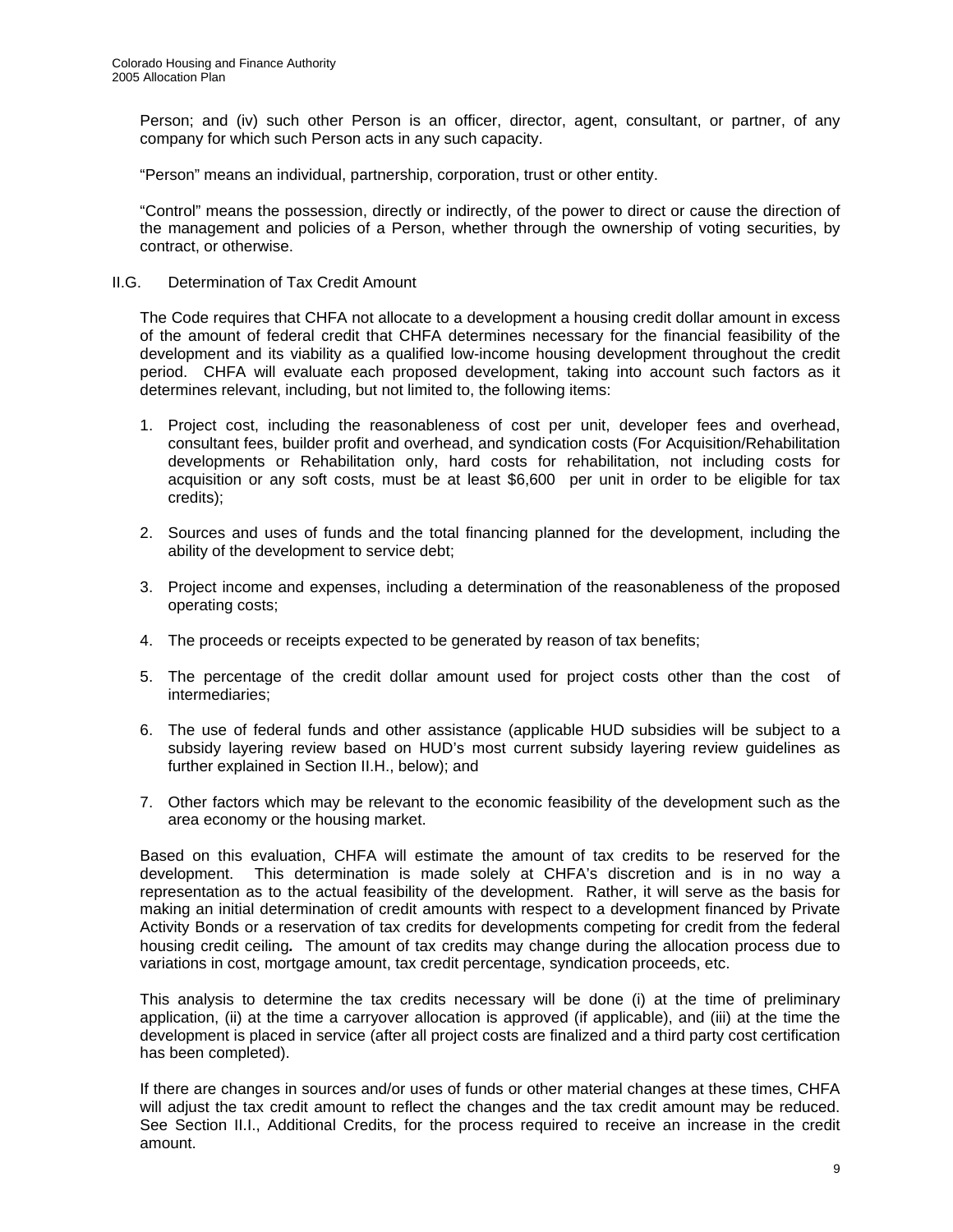CHFA will limit developer and builder fees and overhead in calculating the amount of tax credits to be allocated to a proposed development as indicated below (a reduction in fees will result in a reduction of total project costs and eligible basis). HUD also restricts these fees for developments subjected to the subsidy layering review (See Section II.H.).

 Aggregate Builder's Profit, Overhead\* and General Requirements\*\* as a Percent of Hard Construction Costs (not including Builder's Profit, Overhead, and General Requirements)

| <b>Development Type</b> | <b>Number of Units</b> |     | <b>W/O Identity of</b><br>Interest*** |
|-------------------------|------------------------|-----|---------------------------------------|
| Rehab and New           | 75 units $+$           | 8%  | 10%                                   |
| Construction            | 31-74 units            | 10% | 12%                                   |
|                         | 30 units or less       | 12% | 14%                                   |

- \* Overhead must be project-related and may include a percentage for main office expenses for the job.
- \*\* General requirements include project-related site costs such as fencing, utilities to the site during construction, job site supervisor, job site office, etc.
- \*\*\* Identity of Interest between sponsor, developer, builder and/or subcontractors An identity of interest will be assumed if any of the following factors are present: common financial interest; any family members; individual and corporation where 50 percent or more of outstanding stock is owned by that individual; members of the same controlled group of corporations; a partnership and each of its partners; S Corporation and each of its shareholders.

 Aggregate Developer Fee, (including Overhead and Profit) and Consultant\*\* Fee Limits as a Percent of Certain Development Costs\*

| Development Type                  | <b>Number of Units</b> | <b>Percent Allowed</b> |
|-----------------------------------|------------------------|------------------------|
| <b>Substantial Rehabilitation</b> | 51 units or more       | 12%                    |
| <b>I and New Construction</b>     | 50 units or less       | 15%                    |

- Certain Development Costs: Total cost to complete the development, minus the cost of land, developer fees, consultant fees and project reserves. In the case of Acquisition and Rehabilitation developments, this calculation requires documentation in the appraisal for the value of the land only.
- \*\* Consultant Fee (in lieu of, or as part of, the Developer Fee) is defined as a fee to a third party(ies) for performing tasks that a developer would normally perform, e.g., prepare tax credit application and loan application, manage local government approvals, act as owner agent during project construction.

 CHFA will estimate the credit amount needed by a development using three calculation methods. The amount of credits reserved will be based on the smallest of the amounts resulting from these calculation methods. This determination is made solely at CHFA's discretion, and is not a representation of the feasibility or viability of the development. CHFA retains the right to reserve less than the amount produced by application of the three calculation methods. The calculation methods are as follows:

Method One: Qualified Basis Calculation

- Eligible Basis multiplied by the applicable fraction (the lesser of percentage of floor space allocable to the low income units or the percentage of the low income units out of total units in the development)
- Qualified Basis multiplied as follows: Qualified acquisition costs multiplied by Applicable Percentage = Annual Credit Amount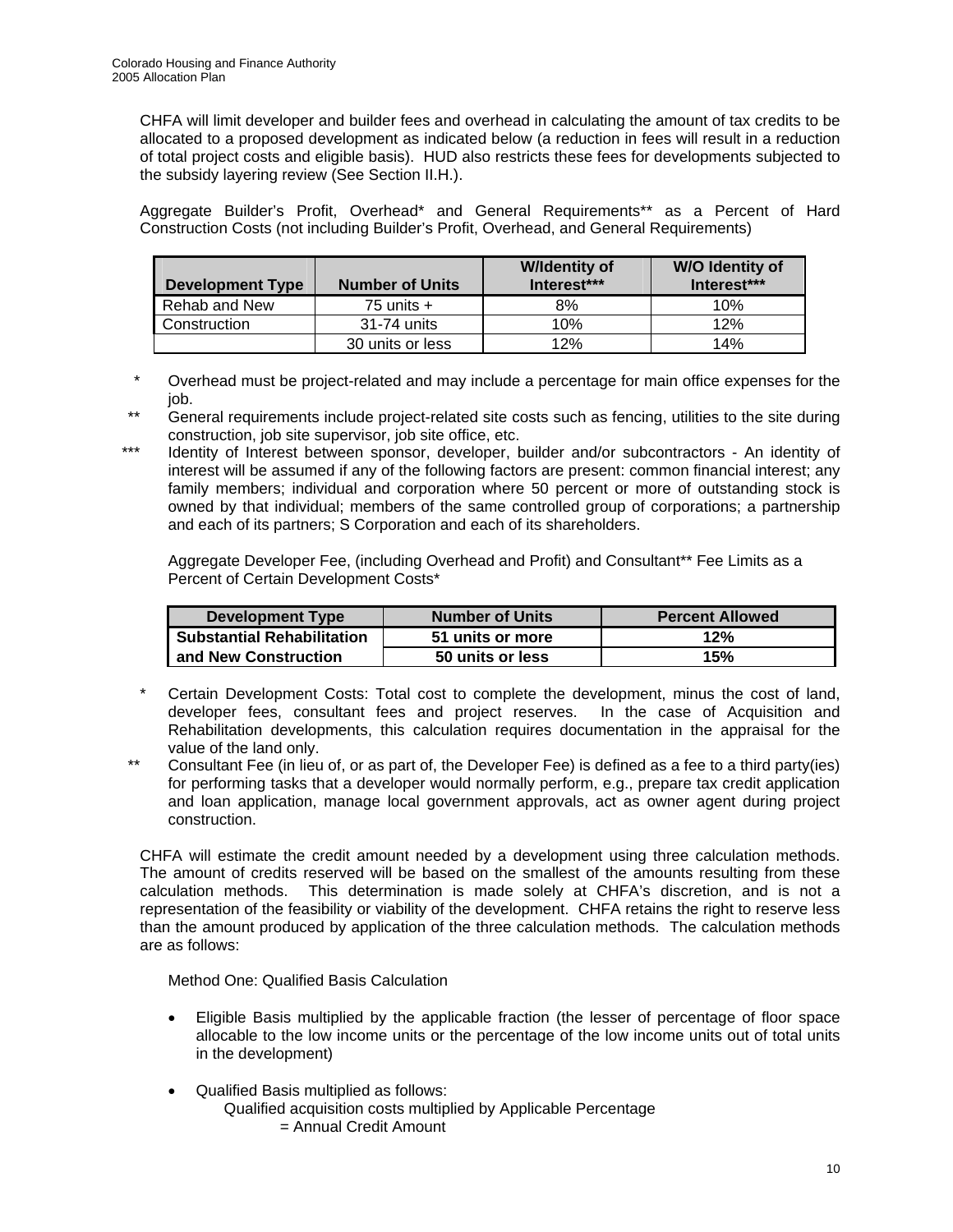• Qualified new construction or rehab costs multiplied by Applicable Percentage = Annual Credit Amount

 For the federal credit, CHFA will use the applicable percentage published at the time of application. The applicable percentage prescribed by the Secretary of the Treasury, as published and distributed monthly, may be locked in by the sponsor at the time of carryover allocation by election under Code Section 42(b)(2)(A)(ii) and, for developments financed with private activity bonds, at the time the bonds are sold. If the election has not been made previously, the applicable percentage used at final allocation will be the percentage prescribed by the Secretary of the Treasury for the month in which the building(s) is placed in service.

Method Two: Gap Calculation

- Total uses of funds minus total sources (excluding equity from the sale of tax credits) of funds = Gap (equity needed from tax credits)
- Gap divided by tax credit equity factor divided by 10 years  $=$  annual federal credit amount

 CHFA will select, at least annually, an equity factor based on market conditions. At the time of the Preliminary Application, the equity factor to be used for this calculation is listed in Section XII of the Preliminary Application. If there is a firm equity commitment in place at this time use the equity factor contained in the commitment.

 At the time of the Carryover Allocation there is a requirement that the development has an executed partnership entity document that clearly states the equity factor. That equity factor is to be used in the Gap Calculation for the Carryover Allocation.

 The equity factor to be used at final allocation will be the actual equity factor contained in the executed taxpayer entity organizational documents (entity documents).

Method Three: Basis Limit Calculation

• This method compares project development costs with standards based on HUD's Maximum Mortgage Limits for the Section 221(d)(4) mortgage insurance program (as may be modified from time to time by CHFA). The unit mix and size, construction features, and location are considered. The current year's limits will be listed in the application. Developments are limited to the basis limits in effect at the time of allocation.

 The Code allows a greater amount of tax credits for developments located in one of the following areas.

- Qualified Census Tracts (listed in the application): Designated by HUD as areas where 50 percent or more of the households have an income of less than 60 percent of the area median; and
- Difficult Development Areas (listed in the application): Designated by HUD as areas experiencing high construction, land and utility costs relative to the area median income. (NOTE: Difficult Development Areas (DDA's) are re-designated annually. Developments in a DDA that receive a reservation may need to meet allocation requirements earlier than the deadline indicated in the Preliminary Reservation letter in order to retain the DDA designation.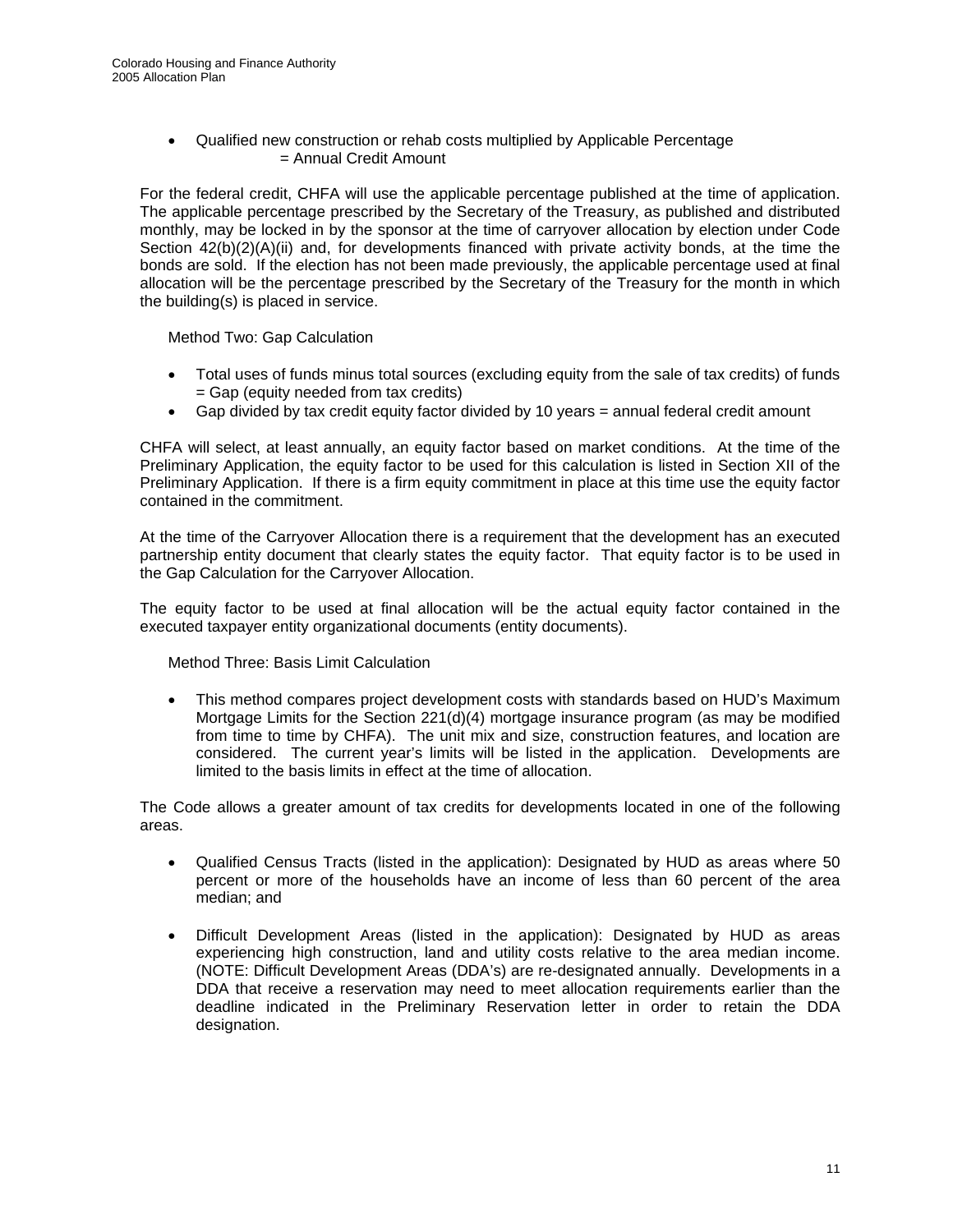#### II.H. Subsidy Layering Review

Section 911 of the Housing and Community Development Act of 1992 and Section 102 of the Department of Housing and Urban Development Reform Act of 1989 have placed limitations on combining Low Income Housing Tax Credits with certain HUD and other federal programs. The limitations currently apply to a number of programs under the jurisdiction of the HUD Office of Housing, including but not limited to, Section 221(d)(3), 221(d)(4), 223(f) and 542(c) mortgage insurance, flexible subsidy, and project based Section 8 assistance.

As part of a Memorandum of Understanding (MOU) between HUD and CHFA, developments combining federal Low Income Housing Tax Credits with these programs will be subject to a subsidy layering review by CHFA. The MOU requires that HUD and CHFA share information on the developer's disclosure of sources and uses of funds and on development costs for all developments financed with a combination of federal tax credits and HUD Housing assistance.This review is designed to ensure that such developments do not receive excessive assistance. Under the subsidy layering review developer fees and contractor overhead, profit and general requirements are limited to those percentages listed in Section II.G. HOME or CDBG funding, when combined solely with tax credits, do not trigger the subsidy layering review process.

#### II.I. Additional Federal Credits

Sponsors may apply for an increase in federal tax credit amounts in subsequent years if a development's eligible basis has increased. Additional credits may be awarded if (i) there are additional credits available, (ii) CHFA is satisfied that the additional amount is necessary for the financial feasibility and viability of the development, and (iii) the increased amount of credits does not exceed CHFA's basis limits for the year of allocation. Such applications will be subject to the same competitive application process described above in Section II.A. (Does not apply to developments financed with private activity bonds)

#### II.J. Sponsor Elections

1. Applicable Credit Percentage for Federal Credits – The applicable percentage (except for developments financed with tax exempt bonds) may be "locked in" at two points in the allocation process, (i) the month in which such building is placed in service, or (ii) at the election of the taxpayer, at the time of a carryover allocation. The Authority's Carryover Allocation Agreement provides a space for such election.

For developments financed with tax-exempt bonds, the applicable credit percentage is established at either, (i) the month in which the building is placed in service, or (ii) at the owner's election, the month in which the bonds are issued. If the latter is desired, the Election Statement (form issued by CHFA) must be signed by the owner, notarized and submitted to CHFA before the close of the fifth calendar day following the month in which the bonds are issued.

2. Gross Rent Floor *–* Section 42(g)(2)(A) of the Code provides that a Low-Income unit is "rent restricted" if the gross rent for such unit does not exceed 30 percent of the imputed income limitation applicable to the unit. Under Revenue Procedure 94-57, the effective date of the income limitation used to establish the gross rent floor is the time the Authority initially allocates a housing credit dollar amount to the development (that is, the date of a carryover allocation, or if no carryover allocation is made, the date of final allocation) unless the sponsor designates a building's placed in service date as the effective date for the gross rent floor. Such designation must be made by advising the Authority in writing no later than the placed in service date. The Carryover Allocation Agreement provides a space for such designation. The gross rent floor for developments not seeking a carryover allocation will be the date of final allocation, which ordinarily closely follows the placed in service date. For developments financed with tax-exempt bonds, the effective date of the income limitation used to establish the gross rent floor is the date the Authority initially issues a determination letter to the building, unless the sponsor designates a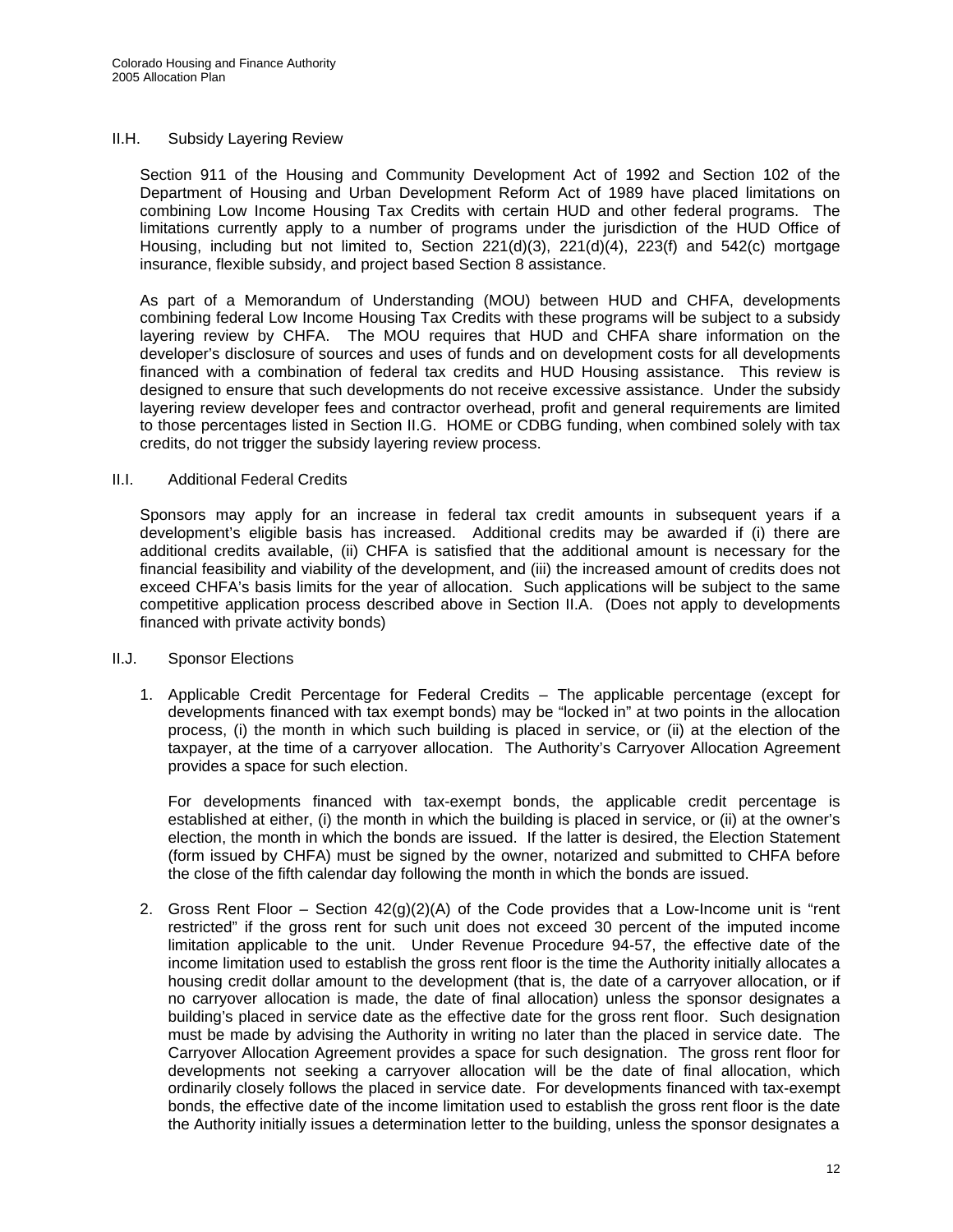building's placed in service date as the effective date for the gross rent floor. Such designation must be made by advising the Authority in writing no later than the placed in service date.

3. Begin Credit Period *–* Section 42(f)(1) of the Code defines the credit period for federal tax credits as the ten (10) taxable years beginning with (i) the taxable year in which the building is placed in service, or (ii) at the election of the taxpayer, the succeeding taxable year.

#### II.K. Land Use Restriction Agreement

Section 42(h)(6) of the Code requires that a development be subject to "an extended low-income housing commitment". The Authority complies with these requirements with the execution and recording of a Land Use Restriction Agreement at the time of the final allocation of credits. The Land Use Restriction Agreement sets forth, as covenants running with the land for a minimum of thirty (30) years (or additional years if the development owner has committed to a longer use period), the lowincome unit set-asides, the percentages of median income to be served, the special housing needs units committed to (if any), and such other requirements as CHFA may apply based on the allocation plan.

The development owner will be required to have all lien holders of a development complete and sign a Partial Subordination to the Land Use Restriction Agreement which will subordinate their liens to certain provisions of the Land Use Restriction Agreement.

#### II.L. Administration of Plan

CHFA reserves the right to resolve all conflicts, inconsistencies or ambiguities, if any, in this Plan or which may arise in administering, operating or managing the reservation and allocation of credits or Colorado's Low-Income Housing Tax Credit program and the right, in its sole discretion, to modify or waive, on a case by case basis, any provision of this plan that is not required by the Code. All such resolutions or any such modifications or waivers are subject to written approval by the Executive Director and are available for review, as requested, by the general public.

#### II.M. Amendments

CHFA reserves the right to amend this Plan from time to time, pursuant to the Code, for any reason, including, without limitation (i) to reflect any changes, additions, deletions, interpretations, or other matters necessary to comply with Section 42 of the Code or regulations promulgated thereunder; (ii) to cure any ambiguity, supply any omission, or cure or correct any defect or inconsistent provision in this Plan; (iii) to insert such provisions clarifying matters or questions arising under this Plan as are necessary or desirable and are not contrary to or inconsistent with this Plan or Section 42 of the Code; (iv) to modify identified housing needs and selection criteria reflecting those needs, based upon continuing assessment of such needs, provided that no such amendment shall retroactively affect a reservation of credit previously made under this Plan; and (v) to facilitate the award of Credits that would not otherwise be awarded. All such amendments shall be fully effective and incorporated herein upon the Board's adoption of such amendments. This Plan also may be amended as to substantive matters at any time following public notice and public hearing, and approval by the Board and by the Governor of the State.

#### II.N. Transfers of Reservations and Carryover Allocations

Reservations, Carryover Allocations and/or state tax credit allocations are non-transferable, except to an entity in which the transferring holder of the Reservation or Carryover Allocation is the general partner or controlling principal, without CHFA's express written consent. Because all representations made with respect to the sponsor, its experience and previous participation are material to the evaluation made by CHFA, it is not expected that CHFA's consent will be granted for transfers to an unrelated entity unless a new application is submitted and scores no less than the original application. (Does not apply to developments financed with private activity bonds)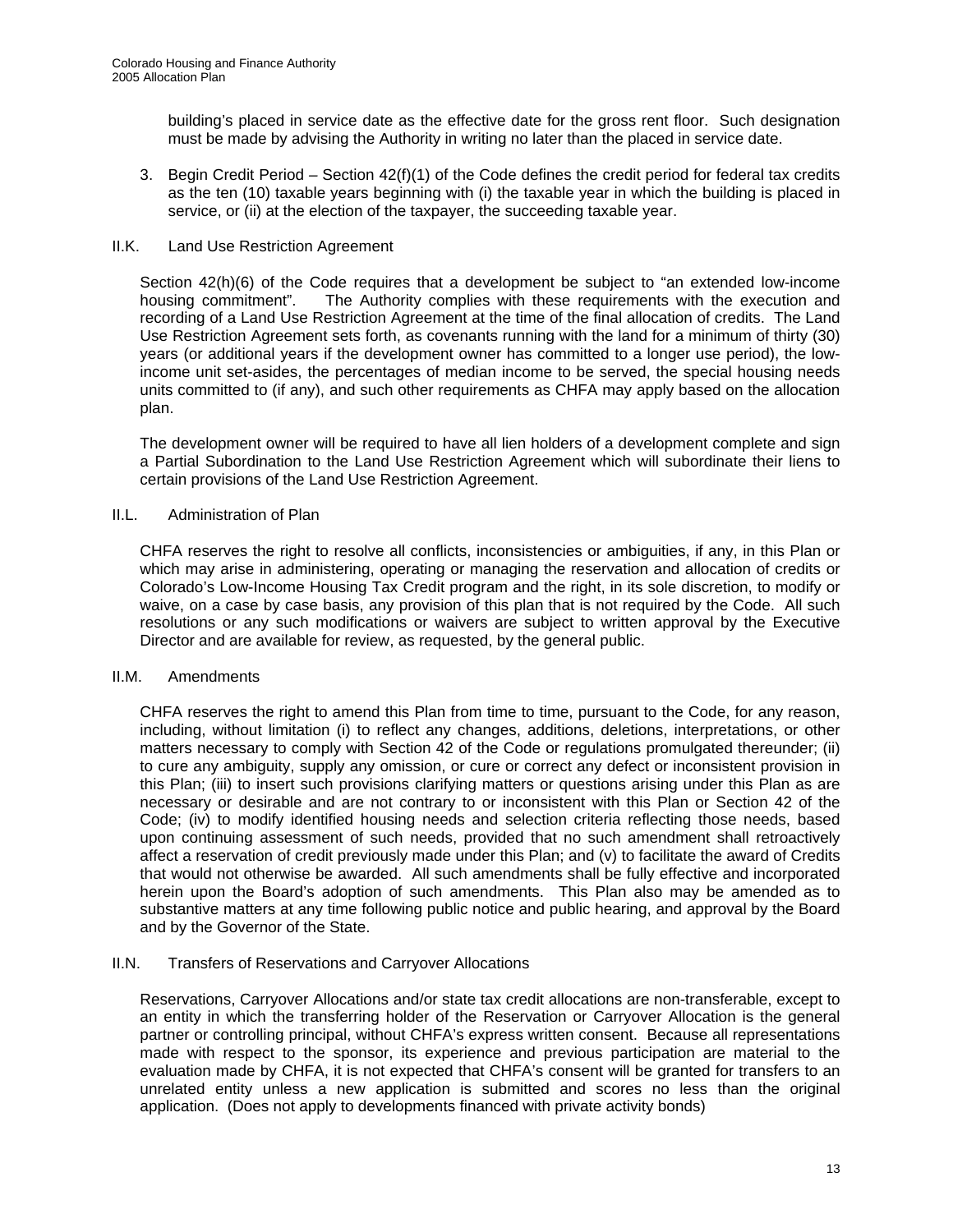#### III. UNDERWRITING CRITERIA

CHFA has adopted minimum underwriting standards for all developments that wish to apply for tax credits under this Plan, including developments financed with private activity bonds that are applying for the non-competitive tax credit. These standards must be met at the time of preliminary application, carryover application (for competitive credits) and final application. Developments that do not meet the following minimum standards will not be considered for a reservation of tax credits. Implementation of these standards does not constitute a representation of the feasibility or viability of the development.

#### III.A. Market Study Requirements

Along with the Preliminary Application, the applicant must provide a market study prepared by an experienced market analyst*,* approved by CHFA, who is totally unaffiliated with the developer and/or owner of the proposed development and has no financial interest in the development. This requirement applies to new construction and acquisition/rehabilitation developments. The minimum requirements for analysts are as follows:

- 1. Five (5) years experience completing market studies for multi-family rental developments
- 2. Five (5) years experience completing market studies for population-specific multi-family rental developments (experience completing studies for senior housing if project is senior housing, etc.)
- 3. Submittal of a resume of the market analyst firm, as well as the firm's individual analysts, detailing affiliations, designations, credentials, certifications and licenses
- 4. Attend a market analysts meeting at CHFA to discuss the requirements in the CHFA Market Study Guide and expectations for retaining analysts on the Approved List (to be scheduled later in 2005)

A list of approved market analysts is in Appendix A of this Plan. The study must justify the need for the number, size, and type of rental housing proposed. The market analyst must follow the Market Study Guide in Appendix A of this Plan or the market study and the application will be rejected. In order to avoid the rejection of any study the market analyst must contact CHFA prior to the commencement of the study.

A favorable statement of conclusions about the strength of the market for the proposed development does not operate to vest in an applicant or development any right to a reservation or allocation of tax credits in any amount. CHFA reserves the right NOT to reserve or allocate tax credits to any applicant or development, regardless of that applicant's point ranking and CHFA will in all instances reserve and allocate tax credits consistent with its sound and reasonable judgment, prudent business practices, and the exercise of its discretion.

CHFA will accept a previously written study if the study has been written by an analyst that is on the list of approved market analysts is in Appendix A of this Plan, the study is amended to contain all of the elements of the market study guide, including formatting, and data older than six months are updated to present time. If any of the above items are not addressed in the market study, the study will not be accepted and the preliminary application will be rejected.

#### III.B*.* Minimum Operating Reserve Requirements

The total development budget for the development must include minimum operating reserves equal to four (4) months of projected annual operating expenses and four months of debt service payments. This is a minimum requirement. However, market study results regarding lease-up projections may require a larger reserve amount. Reserves must remain with the development for a minimum of three years from the time the development is placed in service. These requirements, as well as provisions for reserve account reductions over time as development benchmarks are achieved, must be contained in the entity partnership agreement.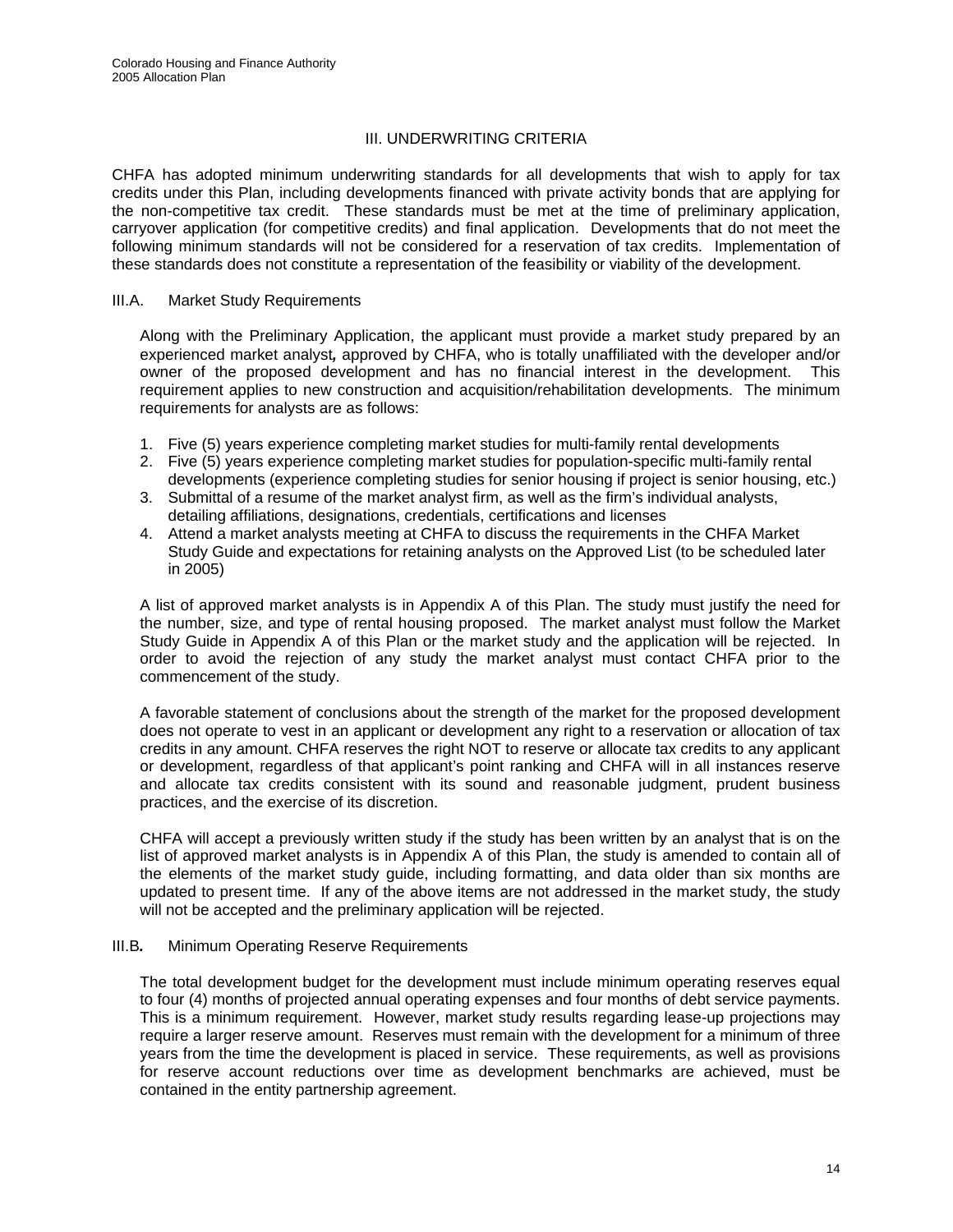CHFA will consider developer/owner guarantees in lieu of the above requirements. Exceptions may be considered only after a review of the developer/owner's financial capacity and liquidity, developer track record of previous developments, and the number and amount of outstanding guarantees for other developments. Such guarantees must be in place at the time of the Carryover Allocation for competitive, 9% deals, and, therefore, referenced in the executed partnership agreement. For private activity bond-financed deals the guarantees must be in place at the time of initial determination.

#### III.C. Minimum Replacement Reserve Requirements

Minimum replacement reserves must equal \$250/unit annually for new construction senior developments and \$300/unit annually for rehabilitation and new construction family developments. CHFA will consider an adjustment to the rehabilitation replacement reserve based on the extent of the rehabilitation. Capitalized replacement reserves may also substitute for the annual per unit requirement depending on the amount to be capitalized.

III.D. Minimum Pro Forma Underwriting Assumptions

The following minimum underwriting assumptions must be used for the 15 year pro forma provided as part of the application. These are minimum requirements. Results of the market study may require different, more conservative assumptions.

- 1. Vacancy Rate 7% on all development income; 10% vacancy rate for any retail/commercial income.
- 2. Annual Rental Income Growth 2%
- 3. Annual Operating Expense Growth 3%
- 4. Per Unit Per Annum Operating Expenses (PUPA) \$3,200 excluding replacement reserves, higher for developments that are providing additional services; \$20,000 for licensed assisted living facilities. For senior-only developments a lower PUPA may be accepted if documentation of actual expenses from an existing senior-only deal is made available. A lower PUPA may be accepted for developments that are exempt from real estate taxes if evidence of the exemption and county estimates of per unit taxes are provided.
- 5. Debt Coverage Ratio Minimum 1.15 to 1.0 for all amortized debt. Developments with debt coverage ratios that exceed 1.3 to 1.0 may be eligible for less credit than the amount calculated as per Section II.G. of the Plan.

#### IV. SCORING CRITERIA

Proposed developments that meet the Minimum Application and Underwriting requirements will be evaluated, ranked and selected for recommendation to the Board based on the criteria described below. Proposed developments are ranked based on aggregate scores earned in the primary and secondary criteria. These criteria are explained in more detail in this Section IV of this plan.

- 1. Primary Criteria: A Proposed development must earn points in both of the primary criteria (low income targeting and low-income use period) to be eligible for credits in Colorado.
- 2. Secondary Criteria: Proposals earning points under both primary criteria will also be evaluated based on the secondary criteria, which relate to area housing needs, development characteristics, development location, sponsor characteristics, tenant population characteristics, public housing waiting lists.

Regardless of numerical ranking, the scoring does not operate to vest in an applicant or development any right or reservation or allocation of tax credits in any amount. CHFA will in all instances reserve and allocate tax credits consistent with its sound and reasonable judgment, prudent business practices, and the exercise of its discretion. Specifically, but without limiting the generality of the foregoing, CHFA reserves the right NOT to reserve or allocate tax credits to any applicant or development, regardless of that applicant's point ranking, if the CHFA Executive Director determines, in its sole and absolute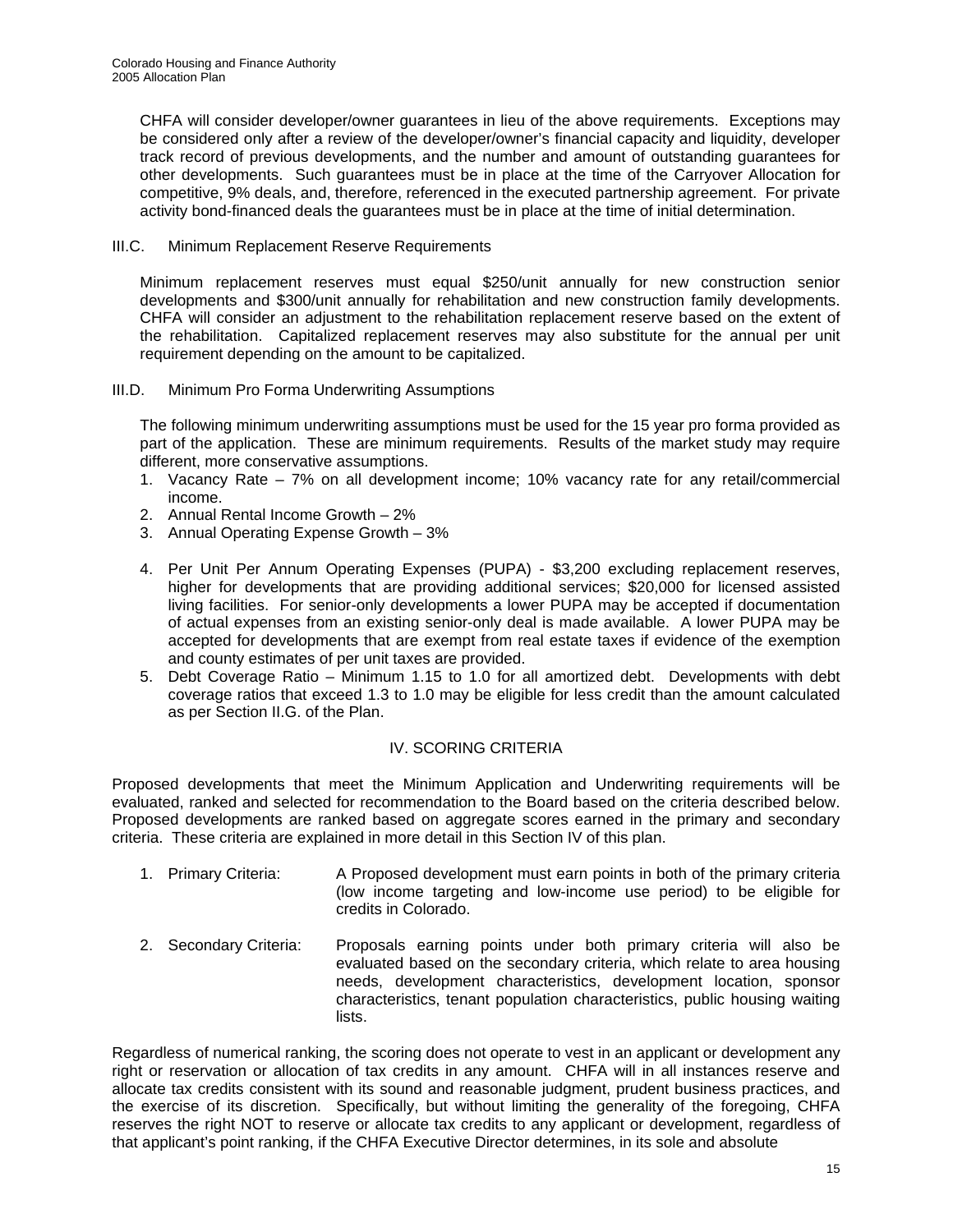discretion, that (i) a reservation or allocation for such applicant or development does not further the purpose and goals set forth in Section I hereof; (ii) the applicant's proposed development is not financially feasible or viable; or (iii) there is not a substantial likelihood that the development will be able to meet the requirements for carryover or final allocation in a timely manner. For purposes of these determinations, the information which may be taken into account includes, but is not limited to, comments of officials of local governmental jurisdictions, the market appropriateness of the development, market information from sources other than the submitted market study and the sponsor's (including any principal's) prior experience and performance with Colorado's and other states' tax credit programs and federal or other states' housing assistance programs. The prior performance considered would include, but is not limited to, progress made with previous tax credit reservations, development compliance and payment of monitoring fees.

#### IV.A. Primary Selection Criteria

1. Low-Income Targeting

The Code mandates that to be eligible for Low Income Housing Tax Credits, a development must meet one of two minimum thresholds: either a minimum of 20 percent of the total development units must be rent restricted for and occupied by tenants with incomes of 50 percent or less of the area median income; OR a minimum of 40 percent of the total development units must be rent restricted for and occupied by tenants with incomes of 60 percent or less of the area median income. The tenants of these rent-restricted units are to pay no more than 30 percent of the imputed income limitation applicable to the unit for both rent and utilities. The income and rent limits are adjusted for household size.

For mixed-income developments, including developments financed with private activity bonds, CHFA requires that Low-Income set-aside units be distributed proportionately throughout each building, throughout the bedroom/bath mix and type and, to the extent possible, throughout each floor of each building of the development. Both market rate and low-income units must have the same design regarding unit amenities and square footage. Amenities include, but are not limited to, fireplaces, covered parking, in-unit washer/dryers and mountain views.

For developments that are 100% low-income, including developments financed with private activity bonds, CHFA requires that the unit at different targeting levels (40% AMI, 50% AMI, etc) be distributed proportionately throughout each building, throughout the bedroom/bath mix and type and, to the extent possible, throughout each floor of each building of the development. All targeting levels must have the same design regarding unit amenities and square footage. Amenities include, but are not limited to, fireplaces, covered parking, in-unit washer/dryers and mountain views.

Low-Income Targeting Points Given as Follows (applicants must choose either threshold (a) or (b) below and may also choose (c), if the requirements therein are met; Developments located in counties with median incomes below \$40,600 will be allowed to use the weight factor of 60 instead of 40 for selecting the 60% of A.M.I. threshold, a weight factor of 80 instead of 60 for selecting the 50% of A.M.I. threshold and a weight factor of 100 instead of 80 for selecting the 40% of A.M.I. threshold. Because applications will be accepted throughout the calendar year, the current county median income at the time of the application will be used to determine eligibility for a weight factor adjustment. The median income amount will be updated when new A.M.I. levels are published by HUD.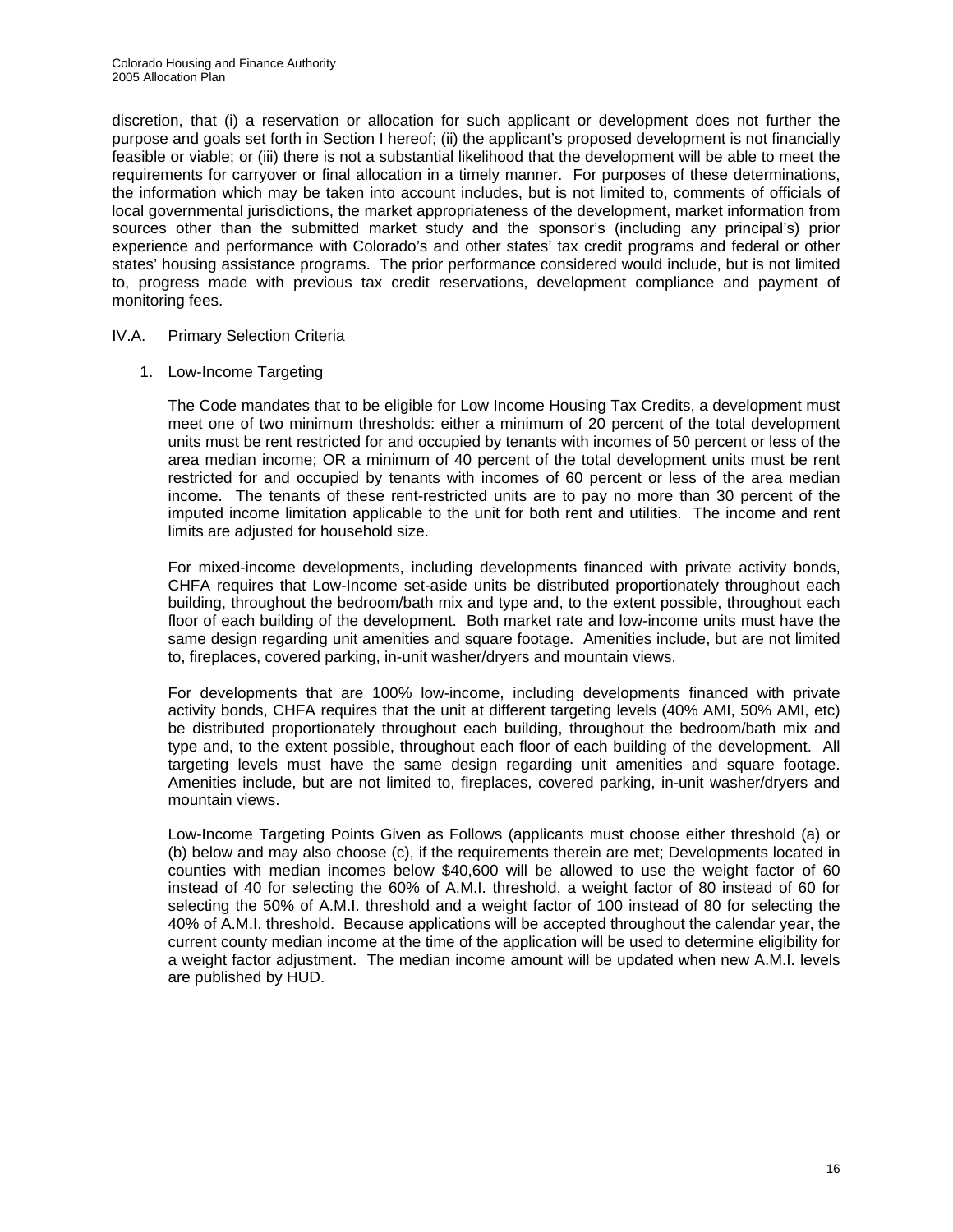#### (a) THRESHOLD 40% at 60% of area median

| % of Median<br>Income                                                                                                                                                                                                                                                                                                           | # of Rent<br><b>Restricted Units</b> | % of Rent<br><b>Restricted Units</b><br>a÷b                                                                           | Weight       | Points |  |  |  |  |
|---------------------------------------------------------------------------------------------------------------------------------------------------------------------------------------------------------------------------------------------------------------------------------------------------------------------------------|--------------------------------------|-----------------------------------------------------------------------------------------------------------------------|--------------|--------|--|--|--|--|
| 60%                                                                                                                                                                                                                                                                                                                             |                                      |                                                                                                                       | X.<br>40     |        |  |  |  |  |
| 50%                                                                                                                                                                                                                                                                                                                             | (a)                                  | <u> 1989 - Andrea State Barbara, poeta estas por estas en la provincia de la provincia de la provincia de la prov</u> | X.<br>60     |        |  |  |  |  |
| 40%                                                                                                                                                                                                                                                                                                                             | (a)                                  | <u>and the state of the state of the state</u>                                                                        | X.<br>80     |        |  |  |  |  |
| NOTE: No more than 60 percent of total number of low-income units can be designated as serving<br>tenants at or below 40% of the Area Median Income for purposes of determining the points in the 40%<br>A.M.I. category unless the development has federally funded project-based rental assistance or operating<br>subsidies. |                                      |                                                                                                                       |              |        |  |  |  |  |
| TOTAL<br>of rent restricted units                                                                                                                                                                                                                                                                                               | (b)                                  |                                                                                                                       | Total Points |        |  |  |  |  |

(b) Threshold 20% at 50% of area median (the Code requires that if a sponsor elects the 20% at 50% threshold, any units in excess of the 20% that are intended to qualify for tax credits may not exceed the 50% of median income limit).

| % of Median<br>Income                                                                                                                                                                                                                                                                                                               | # of Rent<br><b>Restricted Units</b> | % of Rent<br><b>Restricted Units</b><br>a÷b | Weight              | Points |  |  |  |  |
|-------------------------------------------------------------------------------------------------------------------------------------------------------------------------------------------------------------------------------------------------------------------------------------------------------------------------------------|--------------------------------------|---------------------------------------------|---------------------|--------|--|--|--|--|
| 50%                                                                                                                                                                                                                                                                                                                                 | (a)                                  |                                             | 60                  |        |  |  |  |  |
| 40%                                                                                                                                                                                                                                                                                                                                 | (a)                                  |                                             | 80                  |        |  |  |  |  |
| NOTE: No more than 60 percent of total number of the low-income units can be designated as serving<br>tenants at or below 40% of the Area Median Income for purposes of determining the points in the 40%<br>A.M.I. category unless the development has federally funded project-based rental assistance or operating<br>subsidies. |                                      |                                             |                     |        |  |  |  |  |
| <b>TOTAL</b><br>of rent restricted units                                                                                                                                                                                                                                                                                            | (b)                                  |                                             | <b>Total Points</b> |        |  |  |  |  |

(c) Targeting 30% of area median income or below. Additional points will be awarded for developments that target very, very low-income residents. This targeting is available only to Colorado-based nonprofit entities that are developing housing for the homeless, as defined in Section IV.B.5 of the Plan, and for-profit or non-profit entities that are receiving points under section IV.B.3.d..The non-profit entity developing housing for the homeless must have at least five (5) years experience in the development and management of housing for the homeless.Developments providing housing for the homeless must provide a range of supportive services to the residents , at no cost to the residents, in order to receive the additional points. Supportive services might include, but are not limited to, case management, job training and/or placement, continuing education, transportation, child care and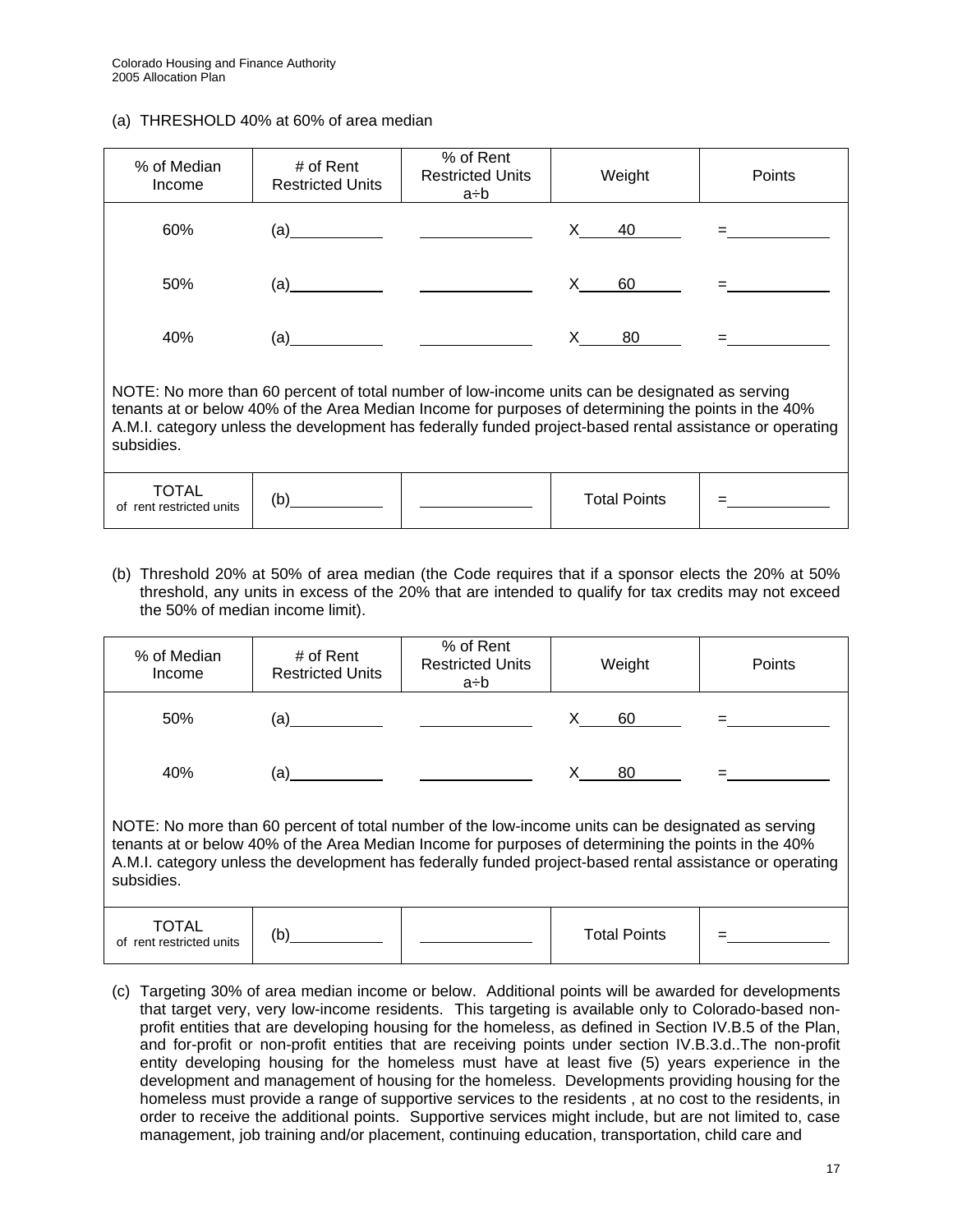health care. These services must be provided by a service provider(s) with a minimum of three years experience in the related field of service provision. Documentation must be provided. Developments claiming points in this section cannot also claim points under Section IV.B.5.

| Very, Very Low-Income Targeting (Select One)                                                                                                                                                                                                                                                                                        | <b>Total Points</b> |  |  |  |  |  |
|-------------------------------------------------------------------------------------------------------------------------------------------------------------------------------------------------------------------------------------------------------------------------------------------------------------------------------------|---------------------|--|--|--|--|--|
| 10% of total<br>units at/or below 30%<br>AMI - 5 Points                                                                                                                                                                                                                                                                             |                     |  |  |  |  |  |
| NOTE: No more than 60 percent of total number of the low-income units can be designated as<br>serving tenants at or below 40% of the Area Median Income for purposes of determining the<br>points in the 40% A.M.I. category unless the development has federally funded project-based<br>rental assistance or operating subsidies. |                     |  |  |  |  |  |

#### *2. Extended Low-Income Use*

The Code requires that the low-income occupancy and rent restrictions be maintained during the initial compliance period of 15 years [Section 42(i)(1)]. In addition, the occupancy restrictions must be maintained for an extended use period of an additional 15 years [Section 42(h)(6)(D)] subject to termination by foreclosure and sale using a qualified contract [Section 42(h)(6)(F)]. The Code also requires that state allocating agencies give priority to developments with the longest low-income use period.

Colorado requires a minimum waiver of five (5) years of the rights to termination by sale using a qualified contract to be considered for evaluation. The CHFA requirements do not change the Code requirements (initial compliance period of 15 years plus 15 year extended use period), except that the Code provisions for termination in connection with a sale of the property do not apply during the period which the owner has committed to CHFA that it will maintain the occupancy and rent requirements.

 CHFA will award points for developments that receive federal tax credits which waive any rights to terminate the Extended Use Period under Section 42(h)(6)(E)(i)(ii) of the Code in the following increments:

> 15 Years' Compliance + 5 Years' Waiver – 10 points 15 Years' Compliance + 10 Years' Waiver – 20 points 15 Years' Compliance + 15 Years' Waiver – 30 points 15 Years' Compliance + 20 Years' Waiver – 34 points 15 Years' Compliance + 25 Years' Waiver – 38 points

#### Home Ownership Options:

Developments wishing to convert to home ownership at the end of the 15-year compliance period may do so under the provisions of the Code. CHFA will accept no more than two (2) applications per calendar year that intend to convert to home ownership. Such developments are limited to a maximum of thirtyfour (34) points under the scoring for this section. As these developments will be rental housing for a minimum of fifteen years, they will be underwritten as a rental development and are subject to the same underwriting criteria in Section III of this Plan.

The following conditions apply:

- The units must be single family detached or townhouse
- Intention to convert must be expressed in writing at the time of application
- Applicant must submit a comprehensive plan that includes, but is not limited to, provisions for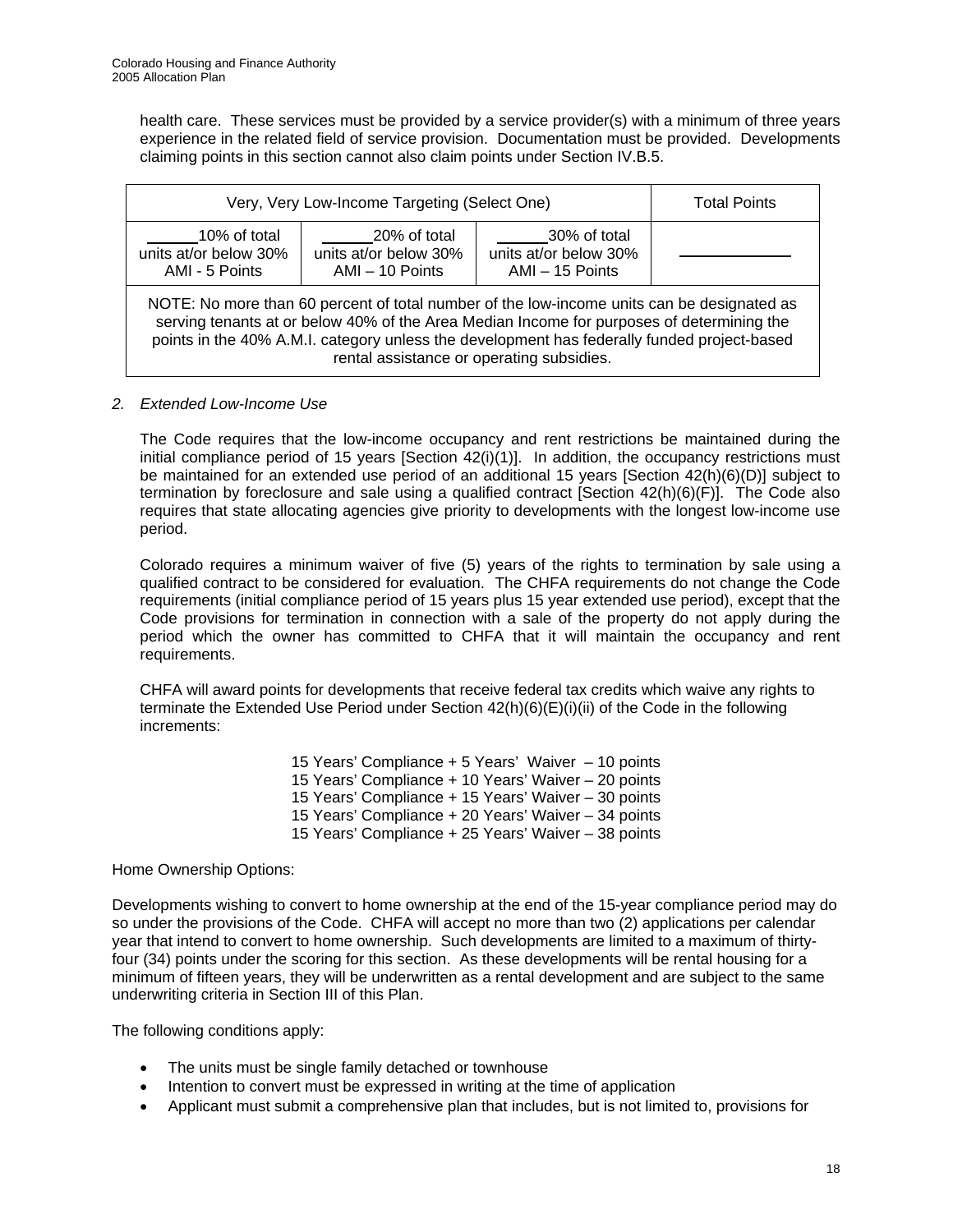- repair or replacement of heating system, water heater and roof prior to sale, limitation on equity upon subsequent sales, homeownership classes for potential homebuyers and requirements for extent of stay in rental unit in order to be eligible for purchase.
- Purchaser must occupy unit as primary residence
- Units must be initially marketed to existing rental residents, including those that, at the time of sale, exceed 60% AMI. Remaining units not sold to existing renter households must be sold to households earning 80% or less of Area Median Income (AMI)
- 3. CHFA will award one (1) point for developments located in a Qualified Census Tract, the development of which contributes to a community revitalization plan (CRP)\*

\*Until such time as the Internal Revenue Service provides a definition for a community revitalization plan, CHFA defines such a plan as a published document, approved and adopted by the local governing body by ordinance or resolution, that targets local funds to specific geographic areas (the geographic area cannot be the entire town or city that has adopted the plan) for both commercial/retail and low-income residential developments (serving residents at, or below, 60% of the area median income).

- IV.B. Secondary Selection Criteria
	- 1. Housing Need Characteristics

Points may be earned under this category if the area where the proposed development is located is experiencing housing problems. Based on HUD's 1991 Comprehensive Housing Affordability Strategy (CHAS) regulations, households with housing problems include those that (1) occupy units with significant physical defects; (2) are overcrowded; and/or (3) have a cost burden of greater than 30 percent of annual income for gross housing costs, as determined by 1990 U.S. Census Data.

The C-1 table in the application is a listing, by county or metropolitan area, of the percentage of renter households with incomes below 51 percent of the area median income experiencing housing problems. The C-2 table in the application is a listing, by county or metropolitan area, of the number of renter households experiencing housing problems. Sponsors should review these exhibits, and identify the location of the proposed development (a city or, if the city is not listed, the county), to determine the appropriate number of points for that area.

Sponsors may submit additional data from local, state, area Council of Governments (COGS), a Community Housing Development Organization (CHDO) or credible independent study for CHFA's consideration. The data must be quantitative and specifically address the aboveidentified issues or, if the development will house special needs tenants, the data must address these needs.

2. Development Location

Five (5) points may be earned for proposed developments located in a community that has an identified community housing priority (e.g. supports a local, regional or state plan, a neighborhood plan, or some other community-sponsored need assessment, master plan etc.) Applicant must provide evidence, clearly demonstrating the development fits into the community's need;

3. Development Characteristics

Points may be earned for the following:

a. (10 points) Development that provides housing for a mix of incomes (i.e. that have no more than 70% tax credit-eligible units) For mixed-income developments, including developments financed with private activity bonds, CHFA requires that Low-Income set-aside units be distributed proportionately throughout the bedroom/bath mix and type. Both market rate and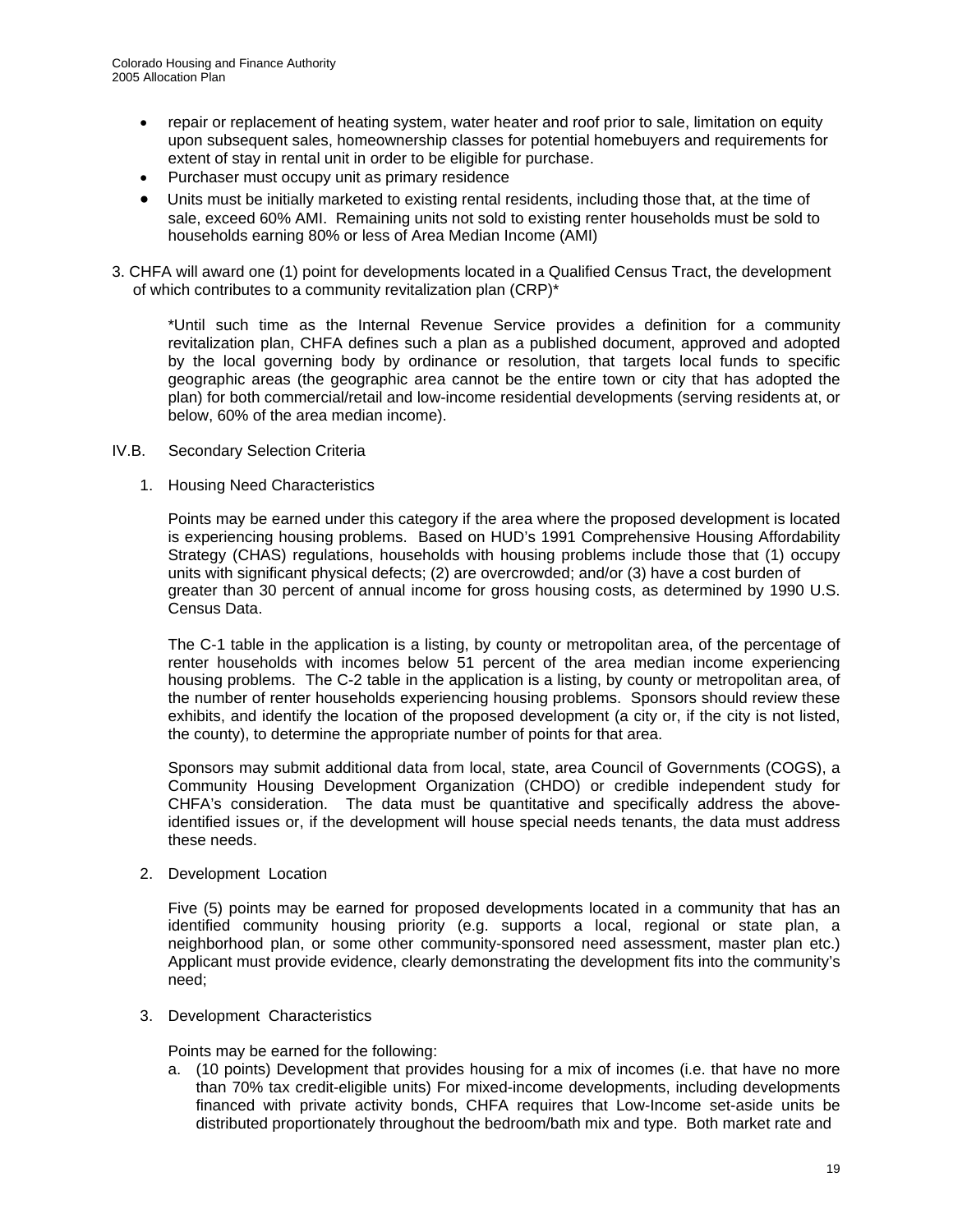low-income units must have the same design regarding unit amenities and square footage.(see section IV.A.1.)

- b. (5 points) Development of 50 or fewer units
- c. (5 points) Rehabilitation of blighted buildings OR locally or federally designated historic structures. Blighted buildings are buildings that are in severe disrepair, including, but not limited to, boarded up, abandoned, or uninhabitable buildings, all of which have serious building code violations. Rehabilitation expenditures must be at least \$6,600 in hard costs per unit to be eligible for rehabilitation credits.Substantial rehabilitation developments that are changing the buildings use to residential but do not fit the above description of a blighted building do not qualify for points under this category.
- d. (15 points) Preservation Developments: Preservation Developments are defined as existing tax credit developments that are eligible for acquisition/rehabilitation credits that are retaining their current income targeting, developments eligible for acquisition/rehabilitation credits that have federally subsidized rental assistance (HUD Section 8, Rural Development Section 515, etc.) and are within two years of mortgage pre-payment or contract expiration
- e. (1 point) Rehabilitation developments in an area that is part of a community revitalization plan (CRP)\*. (Cannot score under this category if also scoring under Section IV.A.3. of the Allocation Plan)

\*CHFA defines such a plan as a published document, approved and adopted by the local governing body by ordinance or resolution, that targets local funds to specific geographic areas (the geographic area cannot be the entire town or city that has adopted the plan) for both commercial/retail and low-income residential developments (serving residents at, or below, 60% of the area median income).

- Note: Entities, or any affiliates thereof, that successfully compete, or have successfully competed in 1995 or later, for a reservation and that receive points under section 3.b. above, cannot apply in any subsequent application round for new developments adjacent to the original development, or additional phases of a development, until the original development is completed and has received a final allocation.
- 4. Applicant Characteristics

Points may be earned for the following:

Five (5) points) Applicant is a Colorado-based, 501 (c) (3) or (4) tax-exempt organization, having an express purpose of fostering low-income housing, or a Colorado public housing authority, is the sole general partner (either itself or through its or a related subsidiary) and will from the time of application materially participate\* in the development and operation of the development throughout the compliance period. A Colorado-based tax-exempt organization is defined as an entity that has a base of operations in Colorado, including offices and a full-time staff whose responsibilities include the development of housing in Colorado. Entities that are merely registered with the Colorado Secretary of State as a non-profit, but whose staff works and lives in another state, do not meet the definition of a Colorado-based tax-exempt organization. Developments receiving points under this category will be considered as part of the non-profit set-aside under Section II.E. Applicants must provide the Non-Profit Questionnaire, Articles of Incorporation, By-Laws, The IRS Determination letter, Certificate of Good Standing from the Colorado Secretary of State and the list of the Board of Directors with dates of appointment and other organizational affiliation.

\*Materially participate is defined in Section 469(h) of the Code as "involved in the operation of the activity on a basis which is regular, continuous and substantial".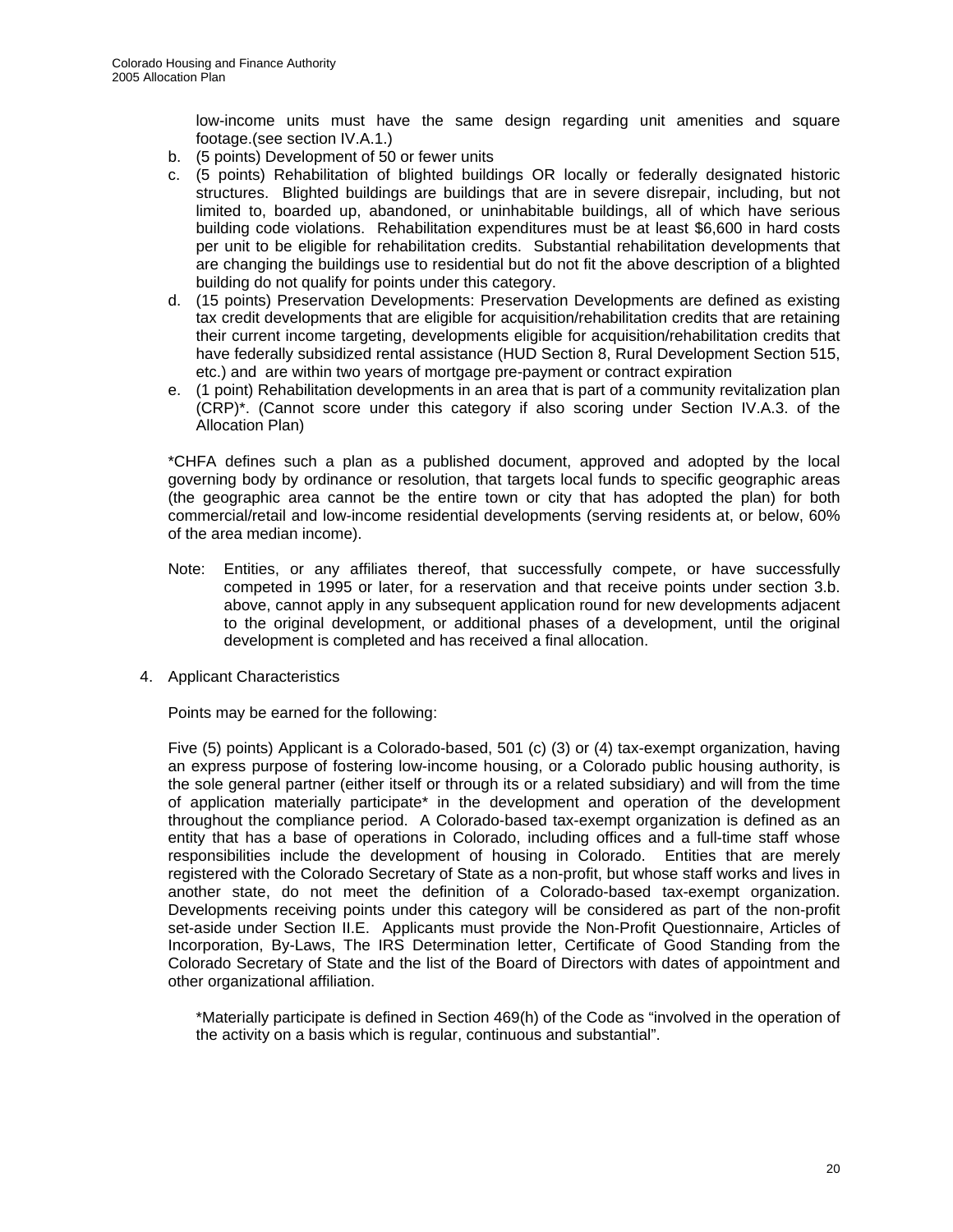5. Tenant Populations with Special Housing Needs

Eight (8) points may be earned for the set-aside of at least 33 percent of the units for special needs tenant populations listed below. Applicant must provide evidence of a client source (e.g. letters from referring agencies, marketing plans, etc.). A sample agreement is in Exhibit G to the application. This agreement must be typed on the entity's letterhead, must be signed and dated by both parties and a copy must be included with the application in order to receive points. Documentation must be provided that demonstrates previous experience for the entities that will be providing services and managing the property. These units must be held available and rented only to these populations. (The minimum set-aside of 33% may be waived if any State regulations restrict the number of special needs units in a development. Waivers will be considered on a case by case basis and only with documentation of State imposed restrictions.) Developments claiming points in this section cannot also claim points under Section IV.A.1.(c).

Homeless◆ Supportive Housing■ For Non-Elderly Special Needs Tenants

 Eligible Individual or Family (under Section 42 of the tax Code) who: a) Lacks a fixed, regular and adequate nighttime residence; and b) Has a primary nighttime residence that is: 1) A supervised publicly or privately operated shelter designed to provide temporary living accommodations (including welfare hotels, congregate shelters, and transitional housing); 2) An institution that provides a temporary residence for individuals intended to be institutionalized; or 3) A public or private place not designed for, or ordinarily used as a regular sleeping accommodation for human beings. The term "Homeless Individual" does not include any individual imprisoned or otherwise detained under an Act of the Congress or a State law.

The development must provide services, such as job counseling, transportation, education, etc., to the homeless clients in order to receive points under this section.

- Supportive Housing Housing facilities serving persons with chronic, sometimes severe, disabilities (e.g. developmental, mental illness, AID's, physical handicap). The focus is on providing a stable, long term living environment, access to appropriate services and in many cases, meals and assistance with tasks of daily living.
- 6. Subsidized Housing Waiting List

Two (2) points may be earned by applicants who enter into a written agreement with the local public housing representative to give priority to households on waiting lists for subsidized or public housing. The information required in the written agreement is included in Exhibit F to the Application.

7. Tenant Populations with Children

Tiebreaker preference will be given to developments with tenant populations with children (see Section IV.C.).

#### IV.C. Tie Breakers

 In the case of a tie between two or more developments' scores, the following tiebreakers, applied in the order shown until the tie is broken, will determine the ranking of the developments. CHFA may, however, in its sole discretion, choose to award a reservation for the purpose of maximizing the use of the current year's allocation while minimizing the use of the subsequent year's allocation that is being reserved as a forward commitment.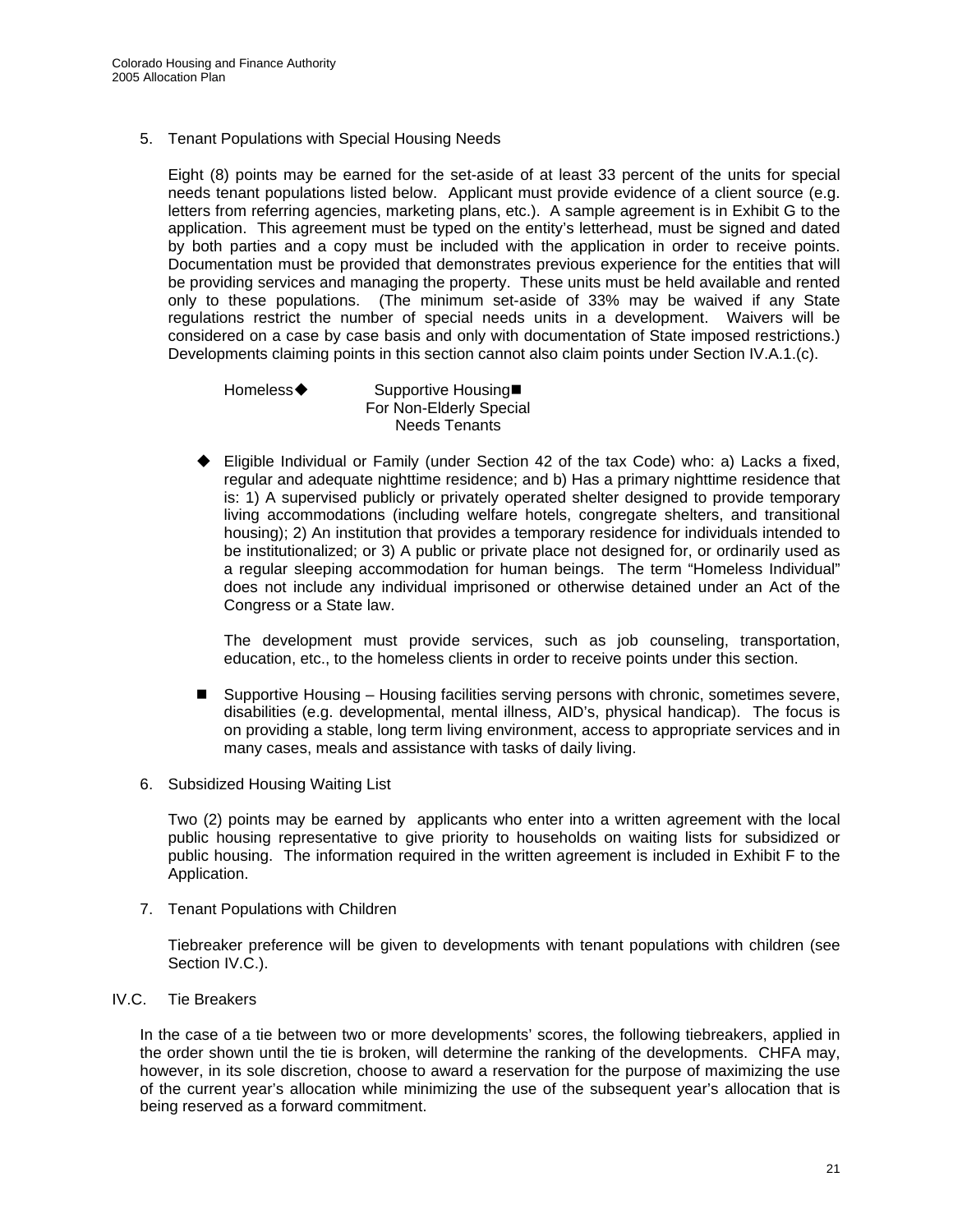- 1. Development scoring the highest total score under Section IV.A.1 of the Scoring Criteria,
- 2. Development scoring the highest total score under Section IV.A.2 of the Scoring Criteria,
- 3. Developments with lowest amount of tax credit request per low income, tax credit unit (before 130% for DDA/QCT is added).
- 4. Developments that are intended for tenant populations with children (i.e., not senior independent or assisted-living developments and that have two (2) and three (3) bedroom units).

#### V. FEES

#### V.A. Preliminary Reservations

- 1. Application fee An application fee of \$2,500 is due when the Preliminary Application is submitted. The fee is non-refundable and must be submitted with the application at the time of submittal.
- 2. Reservation Fee After a development has received a preliminary reservation, a reservation fee of three percent of the actual federal tax credit amount for which the development is eligible must be paid prior to the issuance of the Reservation Letter. The applicant will have 10 days in which to pay the reservation fee and maintain the tax credit reservation. This fee is non-refundable and will not be adjusted if the final tax credit amount is reduced or the tax credits are returned or unused.
- 3. Reservation Hold Fee CHFA may also charge an additional one percent fee to hold a reservation for a specific period which otherwise is subject to revocation as provided in Section II.A.10.
- V.B. Carryover Allocations
	- 1. Developments requesting carryover allocations of federal credits or an allocation of state credits prior to placement in service will be charged one and one-half percent of the federal tax credit carryover amount for which the development is eligible. This is due at the time the carryover application is submitted. This fee is non-refundable and will not be adjusted if the final tax credit amount is reduced, or the tax credits are returned or unused.
- V.C. Final Allocations
	- 1. Final Allocation Fee A final allocation fee of one and one-half percent of the federal tax credit amount for which the development is eligible is payable at the time of application for a final allocation of tax credits. If a development has paid a one and one-half percent fee at the time of carryover, or, for state credits, the allocation certificate, the final allocation fee will be waived.
	- 2. Recording Charge A recording charge equal to \$5 per page plus \$1 for the first page will be due when the executed LURA is returned to CHFA for recording.
- V.D. Developments Financed with Tax Exempt Bonds
	- 1. An application fee of one percent of the annual tax credit amount requested, or \$2,500 whichever is greater, is due at the time an application is submitted for review.
	- 2. An additional two percent of the annual tax credit amount determined (minimum \$1,500) is due at the time an initial determination letter is issued.
	- 3. A final allocation fee of two and one-half percent of the annual tax credit amount allocated (minimum \$2,500) is payable at the time of application for a final allocation of tax credits.
	- 4. Recording Charge A recording charge equal to \$5 per page plus \$1 for the first page will be due when the executed LURA is returned to CHFA for recording.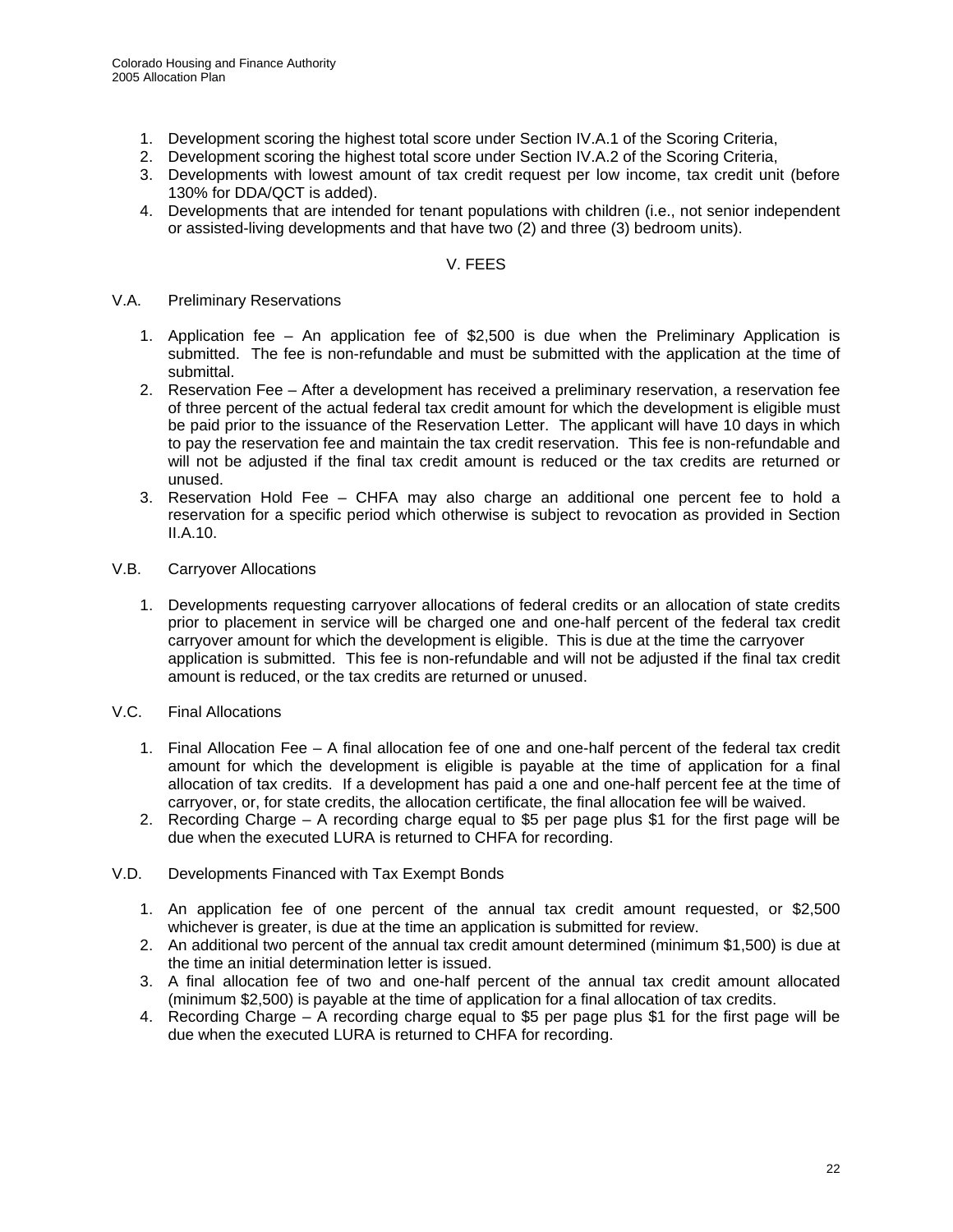#### V.E. Compliance Monitoring Fee

A compliance-monitoring fee will be assessed to cover the costs of the compliance monitoring program. This fee will be assessed to cover the initial 15 years of the compliance period in a lump sum, at the time of final allocation. This fee (which will be determined in the year the development receives a final allocation of credit) will be based on the number of low-income units, any designated manager and/or maintenance units, the compliance time period, and then present valued. The payment of this fee will be required prior to the issuance of the 8609(s). The amount of the compliance-monitoring fee for the remainder of the contractual extended use period will be determined in year 15.

There are no clear rules establishing whether or not this lump sum fee can be included in the eligible basis. If a sponsor obtains an opinion from a tax attorney and an accountant stating that the requirements have been met to include this fee in the eligible basis, CHFA may allow the sponsor to do so. This will be done on a case-by-case determination.

#### VI. DEVELOPMENTS FINANCED WITH TAX-EXEMPT BONDS

Applications for developments financed with tax-exempt, private activity bonds will be accepted throughout the year, except for the month of December.

The following sections of this Plan do not apply to developments financed with tax-exempt bonds: Sections II.A.1-4., II.A.7., II.B.,II.D-F., II.I., II.N., and IV.C.)

Unless otherwise stated, all other provisions of this Plan also apply to developments financed with taxexempt bonds. Under Section 42(h)(4) of the Code, developments financed with tax-exempt bonds may be entitled to 30% present value tax credits outside the federal housing credit ceiling. The bonds must have received an allocation of private activity bond cap pursuant to Section 146 of the Code, and principal payments on the bonds must be applied within a reasonable period to redeem the bonds. Credits are allowed for that portion of a development's eligible basis that is financed with the tax-exempt bonds. If 50% or more of a development's aggregate basis (land and building) is so financed, the development is entitled to credits for up to the full amount of qualified basis.

Developments financed with tax-exempt bonds are required by the Code to apply through the state credit agency for an allocation and for a determination that the development satisfies the requirements of this Plan. CHFA may accept the underwriting criteria of the permanent lender and/or the provider of credit enhancement if a summary of the financial analysis performed by the lender that addresses the criteria of Section III. of this Plan is provided to CHFA. Otherwise, the criteria in Section III. of this Plan will be applied.CHFA has established 60 points as the minimum number of points which a tax-exempt bond financed development will have to score under the Scoring worksheet in the application to be considered for tax credits in Colorado. Sponsors may submit an application at any time, except for the month of December, in accordance with the following process:

The applicant must notify CHFA, in writing, that an application has been submitted to the issuer of bonds. The applicant must also notify CHFA if the development is seeking mortgage insurance through the Federal Housing Administration (FHA), or credit enhancement from another source.

The preliminary application must be submitted on a CHFA LIHTC application form along with the following requirements:

- 1. Market study (see Section III Underwriting Criteria for Market Study Requirements and the Market Study Guide – Appendix A to the Plan.)
- 2. Detailed development information which includes:
	- i. a description of the development and the location;
	- ii. location maps (clean, legible copies of both the local neighborhood and a city-wide map showing the development location) and site plan;
	- iii. development type and unit mix;
	- iv. line item development costs, sources and uses of funds;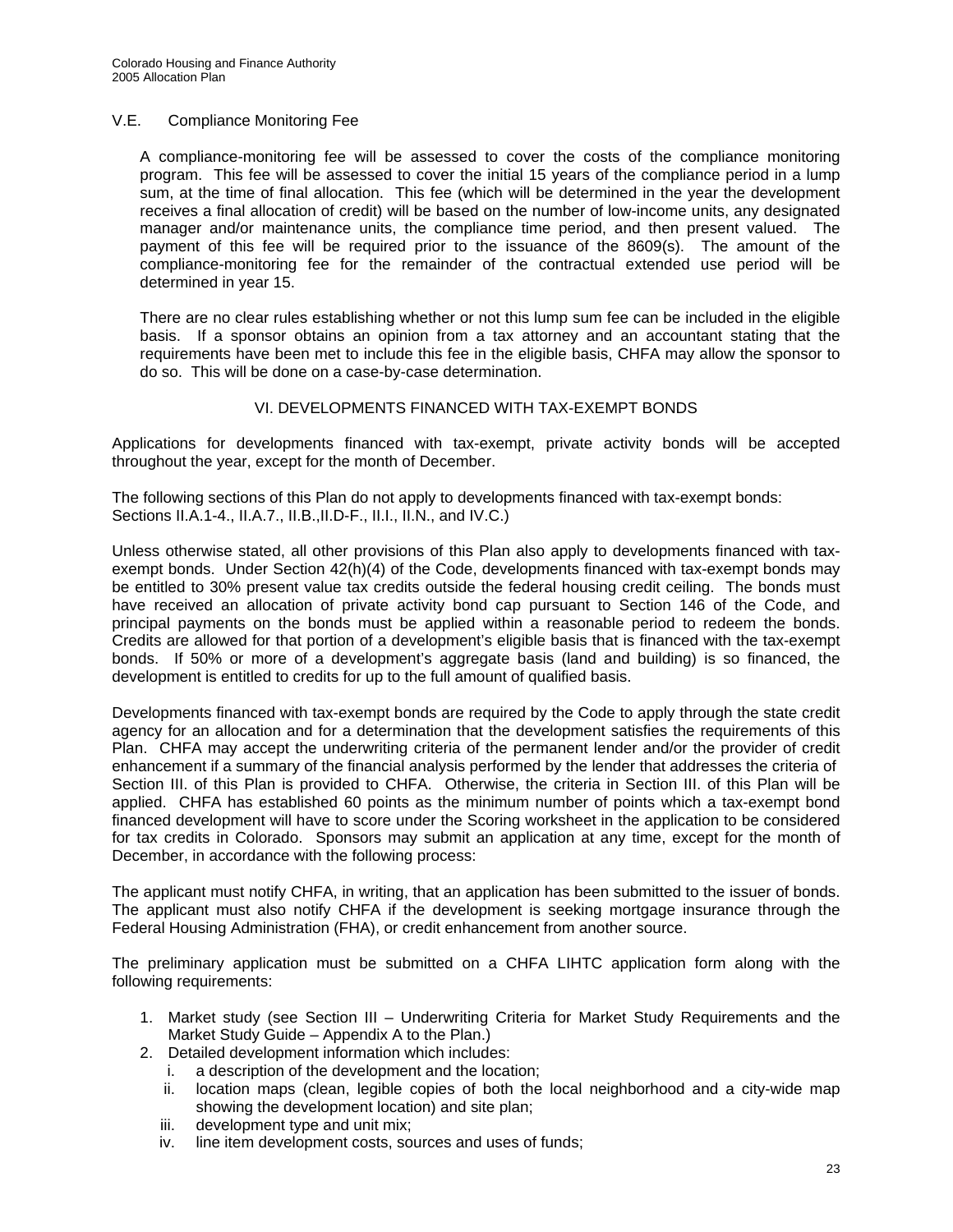- v. projected rents and expenses;
- vi. a 15-year pro forma that meets the requirements in Section III.D
- vii. a development timeline.
- 3. Detailed sponsor and development team information;
- 4. Evidence of site and/or building control;
- 5. Evidence of zoning status, provided by the local zoning or planning department;
- 6. Proposed financing information, including source(s) and terms, on financial institution letterhead and signed by a financial institution representative.
- 7. Two letters of comment, one from the local public housing authority and one from the local planning agency or other appropriate units of local government (only one letter is required if the development is in a location that is not served by a public housing authority.);
- 8. Completion of the Scoring Worksheet which is a part of the application;
- 9. Certification of the architect, who has designed the development, that the development has been designed to comply with the requirements of all applicable local, state or federal fair housing and other disability-related laws, however denominated. The development design should consider, at a minimum, the applicability of the following laws: local building codes, Colorado Fair Housing Act, as amended, Colorado Standards for Residential Construction (C.R.S. Section 9-5-112), Federal Fair Housing Act, as amended, the Americans with Disabilities Act, and the Rehabilitation Act of 1973, as amended;
- 10. For acquisition/rehabilitation developments, an attorney's opinion that the ten year rule requirements are met or evidence of an IRS waiver, a third-party Capital Needs Assessment (see Appendix B for Capital Needs Assessment requirements), an Appraisal with the land value calculated separately from the building value and, for acquisition of un-restricted properties, a plan for addressing the potential displacement of current non-income qualified residents.
- 11. Issuer Certificate including the date the Certificate was issued
- 12. Agreement for Section 42(m)(2)(D) Determination
- 13. Election of Applicable Percentage Documentation
- 14. Other documentation as required in the CHFA application packet

CHFA is required by the Code to notify the Chief Executive Officer of the local jurisdiction, where the proposed development will be located, of the tax credit application, and provide adequate opportunity for comment. CHFA will also notify the local housing Authority, if applicable.

CHFA staff will review the application, determine whether the development is eligible and meets the requirements of this Plan, and make an initial determination of the development's tax credit amount. Although the bond inducement resolution is not required at the time of the preliminary application, it must be submitted before CHFA staff can make an initial determination of the development's tax credit amount.

For mixed-income developments financed with private activity bonds, CHFA requires that Low-Income set-aside units be distributed proportionately throughout each building, and to the extent possible, each floor of each building, of the development and throughout the bedroom/bath mix and type. Both marketrate and low-income units must have the same design regarding unit amenities and square footage. Amenities include, but are not limited to, fireplaces, covered parking, in-unit washer/dryers and mountain views.

For developments that are 100% low-income, including developments financed with private activity bonds, CHFA requires that the units at different targeting levels (40% AMI, 50% AMI, etc) be distributed proportionately throughout each building, throughout the bedroom/bath mix and type and, to the extent possible, throughout each floor or each building of the development. All targeting levels must have the same design regarding unit amenities and square footage. Amenities include, but are not limited to, fireplaces, covered parking, in-unit washer/dryers and mountain views.

If the development loan will be FHA-insured, CHFA will complete a HUD-required subsidy-layering review to assure that the development complies with HUD guidelines pursuant to Sec. 911 of the 1992 Housing and Community Development Act (See Section II.H.).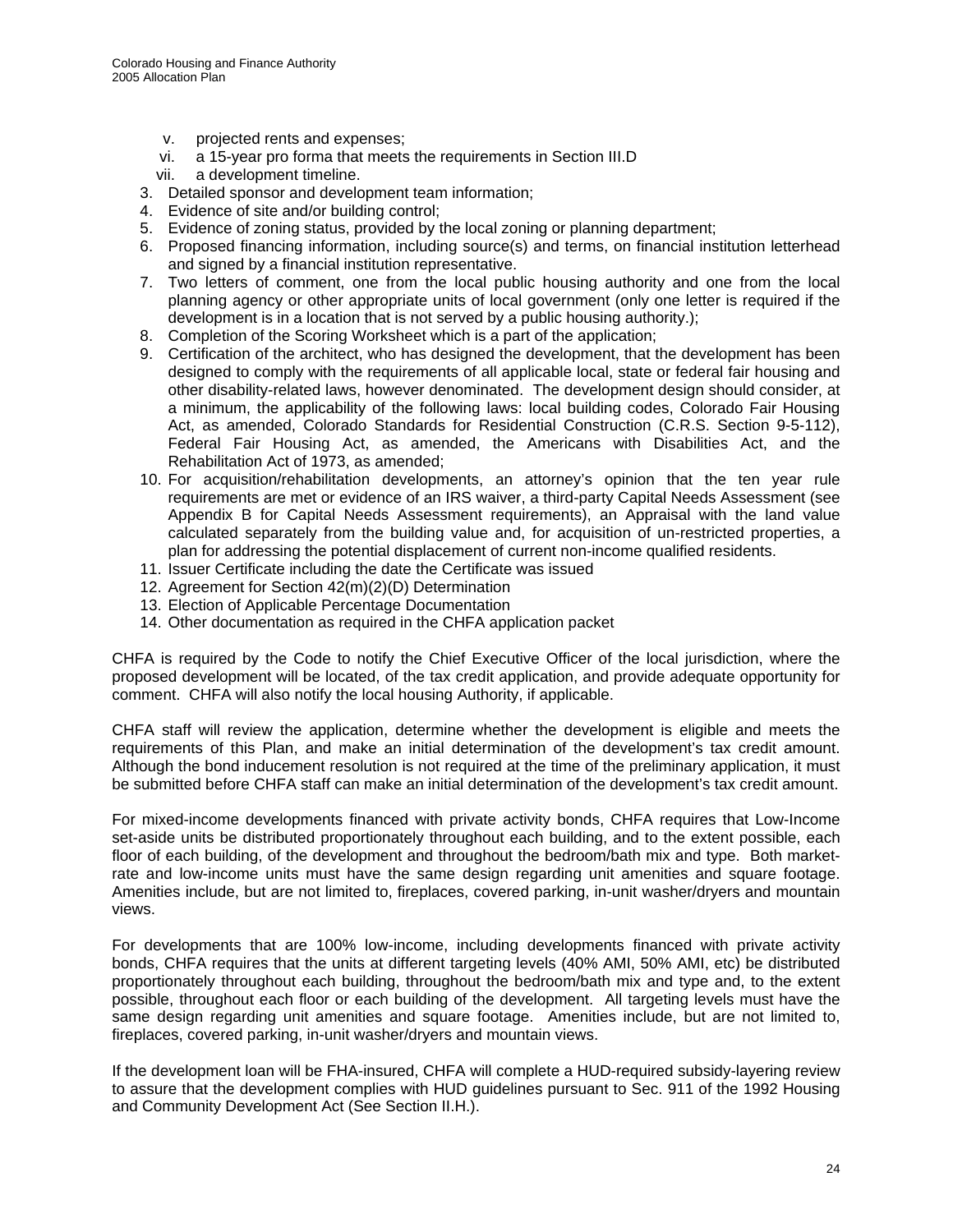CHFA will provide the sponsor and the bond issuer with a letter confirming that the development satisfies the requirements of the Plan and stating the preliminary amount of LIHTC. At this time, CHFA will request that the issuer confirm CHFA's determination of the tax credit amount, as required by the Code.

The Applicable Percentage is established at either, (i) the month in which the building is placed in service, or (ii) at the owner's election, the month in which the bonds are issued. If the later is desired, the Election Statement (form issued by CHFA) must be signed by the owner, notarized and submitted to CHFA before the close of the fifth calendar day following the month in which the bonds are issued (see Section II.J.).

In the year in which the development is placed in service, the owner must request a final allocation of credits no later than the end of the year. CHFA will provide an application package for final allocation requests. Reasonable year-end deadlines for final allocation requests will be established in order to permit timely review and preparation of documents. Final application requirements are in Section II.C.

Developments receiving credits in accordance with this section are required to enter into a Land Use Restriction Agreement (see Section II.K.), which will govern the low-income use and any other Plan requirements, and to follow the same final allocation application process as described in Section II.C.

#### VII. USE OF HOME or NAHASDA FUNDS

The federal statute governing the HUD HOME program permits participating jurisdictions to use HOME funds to assist in the development of eligible housing. The use of a federal HOME grant will generally result in a development being classified as "federally subsidized" and, thus, ineligible for the seventy (70) percent present value tax credit. However, the Code provides that below-market loans, funded with HOME or NAHASDA dollars, will not result in a tax credit development being classified as "federally subsidized", if the sponsor contractually commits that at least 40 percent of the dwelling units will be occupied by individuals whose incomes are 50 percent or less of the area median gross income. Such a development would therefore qualify for the nine-percent tax credit.

Careful, detailed documentation and CPA certification of the use of the HOME or NAHASDA funds will be required by CHFA at the time of final allocation.

The increase in eligible basis allowed for developments situated in "qualified census tracts" and "difficult development areas" is not allowed for properties using below market HOME or NAHASDA loans and the nine-percent credit.

#### VIII. Qualified Contract Process

Section  $42(h)(6)(E)(II)$  of the Code allows the extended use period for any building which is a part of a qualified low-income housing project to terminate if the housing credit agency (CHFA) is unable to present a qualified contract ("QC") for the acquisition of the low-income portion of the building by any person who will continue to operate such portion as a qualified low-income building. CHFA has a oneyear period ("1YP") to respond to a formal request ("Request") from the owner. The process for the owner to make a formal request to CHFA for a qualified contract is detailed below.

- 1. CHFA will require advance notice, in the form of a letter of intent, before an owner may submit a Request to produce a QC under IRS Code Section  $42(h)(6)(E)(i)(II)$ . This notice will not bind owners to submit a Request and does not start the 1YP. The 1YP will not begin until CHFA determines that the owner has met all of the submission requirements.
- 2. CHFA will assess owners a non-refundable fee of \$2,500 for processing Requests. All necessary third party costs will be passed on to owners. CHFA may require an owner to fund a deposit of up to \$30,000 to cover such costs. CHFA may establish additional rules regarding withdrawal of a Request and/or the number of times an owner may submit a Request for a particular project.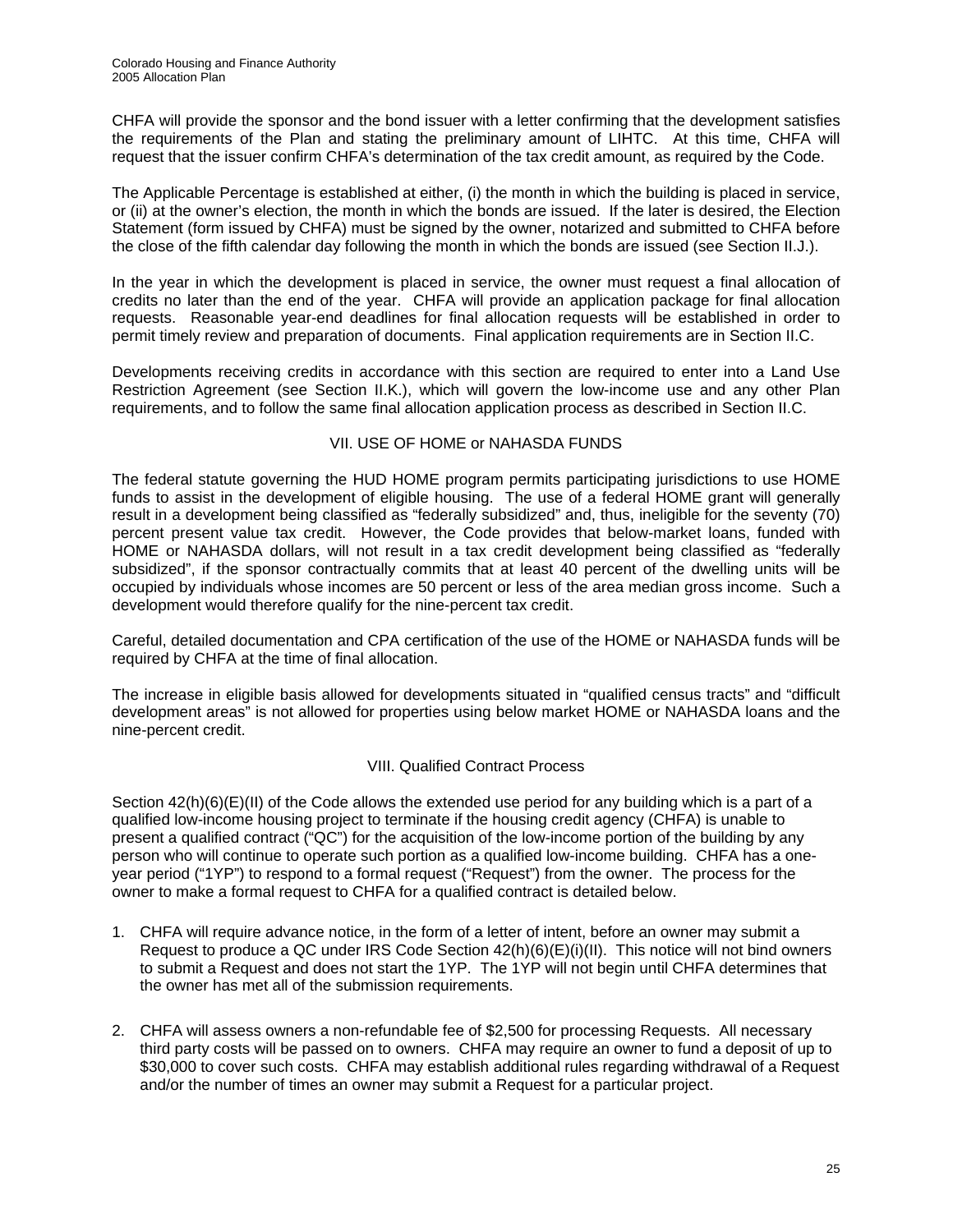- 3. In determining when a project is eligible, CHFA will only consider the latest date for projects with multiple credit periods or allocations. Owners may not submit a Request until after the  $14<sup>th</sup>$  year of:
	- a) the last credit period for projects with buildings that were placed in service different years, or
	- b) the most recent of multiple allocations to the same project.

For example, if five buildings in the project began their credit periods in 1990 and one started in 1991, the  $15<sup>th</sup>$  year for the purposes of a Request would be 2006. If the project received its first allocation of \$500,000 in 1990 and a subsequent award of \$25,000 in 1992, the 15<sup>th</sup> year for the purposes of a Request would be 2007.

- 4. CHFA will not consider a Request until the owner secures a complete, unconditional waiver of all purchase options, including a nonprofit general partner's right of first refusal.
- 6. Projects that do not meet the basic physical compliance standards that are (or would be) necessary to claim credits are ineligible for consideration. Owners must correct all such violations prior to submitting a Request.
- 7. CHFA will not consider a Request until after receipt of all supporting documentation. Owners will need to submit the following items along with the Request:
	- a) first year 8609s,
	- b) annual partnership tax returns for all years of operation since the start of the credit period ("all years"),
	- c) annual project financial statements for all years,
	- d) loan documents for all secured debt during the credit period,
	- e) partnership agreement (original, current and all interim amendments),
	- f) physical needs assessment for the entire project,
	- g) appraisal for the entire project,
	- h) market study for the entire project,
	- i) title report, and
	- j) Phase I environmental (Phase II if necessary),
	- k) A completed "Calculation of Qualified Contract Price" including Worksheets A-E (in Appendix C of the Plan),
	- l) A thorough narrative description of the property, including all project and unit amenities,
	- m) A detailed set of photographs of the project, including the interior and exterior,
	- n) Audited financials of the most recent 12 months of operating expenses,
	- o) A current rent roll for the entire project, and
	- p) Copies of any leases, if any portion of the land or improvements are leased
- 8. Owners who expect to take advantage of the QC option have a corresponding duty to maintain the records necessary to allow the computation required under IRS Code Section 42(h)(6)(F). There are three options where owners have not met this duty:
	- a) CHFA deems the property ineligible,
	- b) an accountant deduces missing information (interpolation), or
	- c) the owner agrees to accept a three year period and fair market value.

An example of item (b) is to re-create what would have been the project's financial statement with accountant work papers. CHFA, in its discretion, will determine which option(s) are available.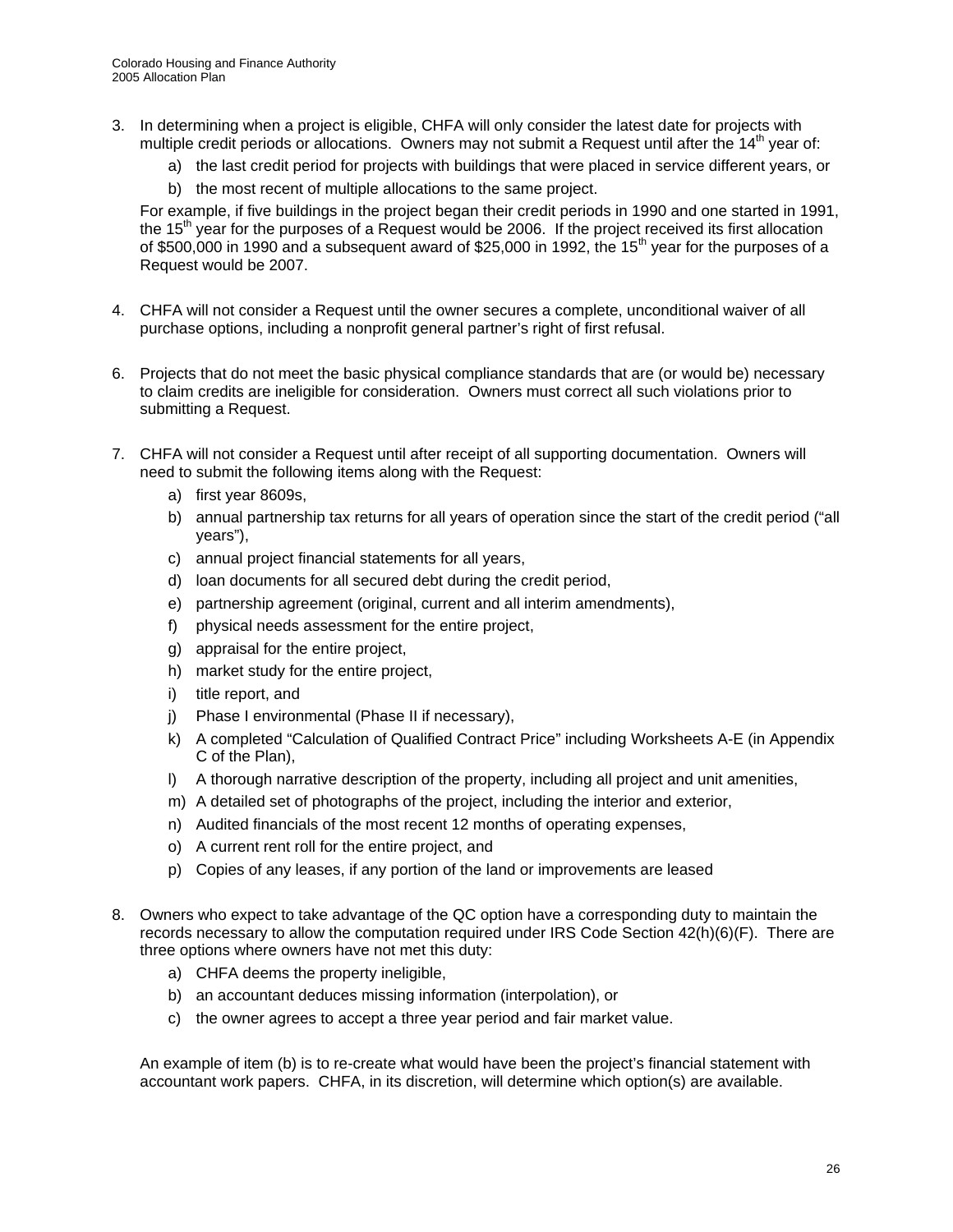- 9. Once CHFA presents a contract for the QC price, the project is bound to the extended use agreement. There is no requirement in the IRS Code that the prospective buyer actually purchase the property. Whether or not the seller actually executes the contract and closes the transaction is a separate, legally unrelated question. Under IRS Code Section 42(h)(6)(E)(i)(II), CHFA's only obligation is to "present" a contract for the QC price. Once this occurs the owner may not terminate the extended use period.
- 10. CHFA will create a standard form contract that includes basic real estate transaction terms (i.e. costs, due diligence period). This form simply establishes what the buyer needs to accept in order for CHFA to meet its statutory obligation of presenting a contract. Once a buyer agrees to the standard terms and QC price, the owner cannot terminate the extended use period. The parties would be free to negotiate different terms prior to closing
- 11. Every case of doubt or interpretation in determining value will be resolved in favor of a lower QC price. Any time spent by the owner questioning or challenging CHFA's calculation of the QC price or of CHFA questioning or challenging documentation presented by the owner will not count against the 1YP.

#### IX. OTHER CONDITIONS

In making reservations or allocations, CHFA relies on information provided by or on behalf of the sponsor. CHFA's review of documents submitted in connection with the tax credit allocation process is for its own purposes. In making reservations or allocations, CHFA makes no representations to the sponsor or anyone else as to compliance of the development with the Internal Revenue Code, Treasury regulations, or any other laws or regulations governing federal tax credits or with the state housing tax credits.

No member, director, officer, agent or employee of CHFA shall be personally liable on account of any matters arising out of, or in relation to, the allocation of Low Income Housing Tax Credits.

MISREPRESENTATIONS OF ANY KIND WILL BE GROUNDS FOR DENIAL OR LOSS OF THE TAX CREDITS AND MAY AFFECT FUTURE PARTICIPATION IN THE TAX CREDIT PROGRAM IN COLORADO.

#### X. SECTION 42 COMPLIANCE MONITORING PROCESS

The State Tax Credit Act sunset on December 31, 2002 and state tax credits are no longer available for applications submitted after that date. Any reference to state tax credits in the QAP apply only to developments that received state credits in 2001 and 2002.

Section  $42(m)(1)(B)(iii)$  of the Code mandates that state housing credit agencies monitor all placed in service tax credit developments for compliance with the provisions of Section 42. The Code also mandates that the Internal Revenue Service be notified, by the state housing credit agencies, of any instance of noncompliance. The State Tax Credit Act also requires that CHFA monitor compliance with the Act. CHFA will also monitor for compliance with Land Use Restriction Agreement provisions which contain any additional owner commitments made to secure points in the development selection process, e.g. additional low income units or an extended low-income use period. CHFA has assembled and will make available to development owners, a Compliance Manual explaining the LIHTC monitoring process in detail. All owner representatives and their management agent representatives will be required to successfully complete a compliance training session conducted or approved by CHFA prior to the release of IRS Form 8609 for federal tax credits or the Allocation Certificate for state tax credits.

In general, CHFA will monitor the following for compliance, all of which are also applicable to developments receiving state tax credits: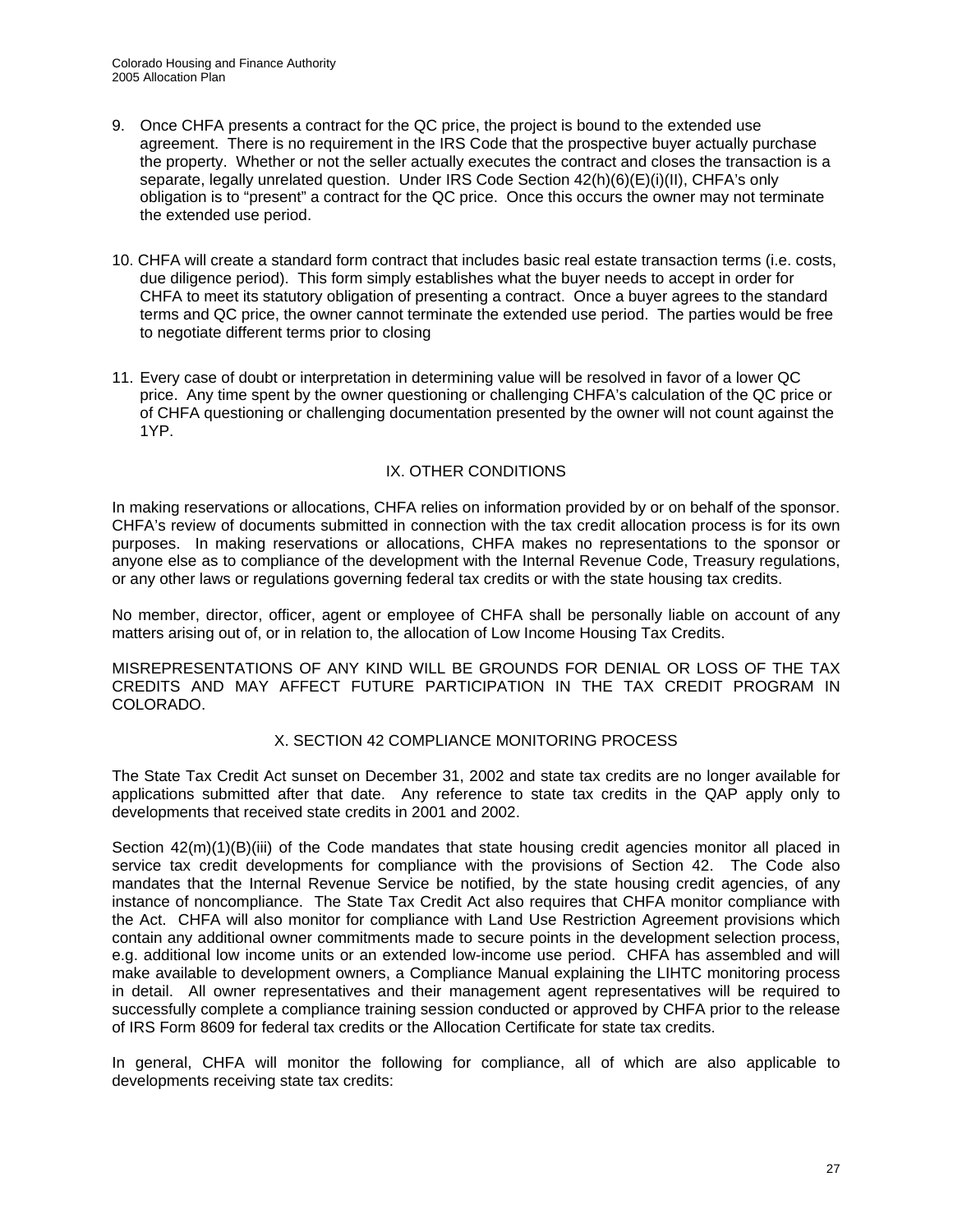#### X.A. Record Keeping, Record Retention and Inspection Provisions

- 1. The owner of a low-income housing development is required to keep records for each qualified low-income building in the development showing:
	- a. The total number of residential rental units in the building (including the number of bedrooms and the size in square feet of each residential rental unit);
	- b. The percentage of residential rental units in the building that are low-income units;
	- c. The rent charged on each residential rental unit in the building (including any utility allowances);
	- d. The number of occupants in each low-income unit;
	- e. The low-income unit vacancies in the building and information that shows when, and to whom, the next available units were rented;
	- f. The annual income certification of each low-income tenant per unit;
	- g. Documentation to support each low-income tenant's income certification;
	- h. The eligible basis and qualified basis of the building at the end of the first year of the credit period;
	- i. The character and use of the nonresidential portion of the building included in the building's eligible basis under Section 42(d) of the Code (e.g. tenant facilities that are available on a comparable basis to all tenants and for which no separate fee is charged for use of the facilities, or facilities reasonably required by the development); and
	- j. Copies of all correspondence with the IRS or with the Colorado Department of Revenue.
- 2. The Owner is required to retain the records described in paragraph A.1 of this section for each building in the development for at least six (6) years after the due date (with extensions) for filing the federal or state income tax return for that year. The records for the first year of the credit period must be retained for at least six (6) years beyond the due date (with extensions) for filing the federal or state income tax return for the last year of the compliance period of the building.
- 3. The Owner is required to retain any original health, safety or building code violation reports or notices that were issued by the State or local government unit for CHFA's inspection under Section X. C. Retention of such original reports or notices is not required once CHFA reviews them and completes an inspection, unless the violation remains uncorrected.
- X.B. Certification Provisions
	- 1. In accordance with Section 42(1)(1) of the Code, following the close of the first taxable year in the credit period with respect to any qualified low-income building with federal tax credits, the owner must certify to the Secretary of the Treasury (i) the taxable year and calendar year in which such building was placed in service, (ii) the adjusted basis and eligible basis of such building as of the close of the first year of the credit period, (iii) the maximum applicable percentage and qualified basis of such building, (iv) the election made for the low-income targeting threshold as defined in Section  $42(g)(1)$  of the Code, and (v) such other information as the Secretary may require. This certification is accomplished by completing Part II of the 8609(s). A copy of the completed 8609(s) must also be submitted to CHFA.
	- 2. Following the close of the first taxable year in the credit period with respect to any qualified lowincome development with state tax credits, the owner must certify to CHFA (i) the taxable year and calendar year in which such development was placed in service, (ii) the adjusted basis and eligible basis of such development as of the close of the first year of the credit period, (iii) the maximum applicable percentage and qualified basis of such development, (iv) the election made for the low-income targeting threshold as defined in Section  $42(q)(1)$  of the Code, and (v) such other information as CHFA may require. This certification is accomplished by completing the Allocation Certificate and submitting it to CHFA.
	- 3. The owner of a low-income housing development with federal or state tax credits is required to certify annually, by January  $15<sup>th</sup>$  of each year, in a form to be provided by CHFA, that for the preceding 12-month period: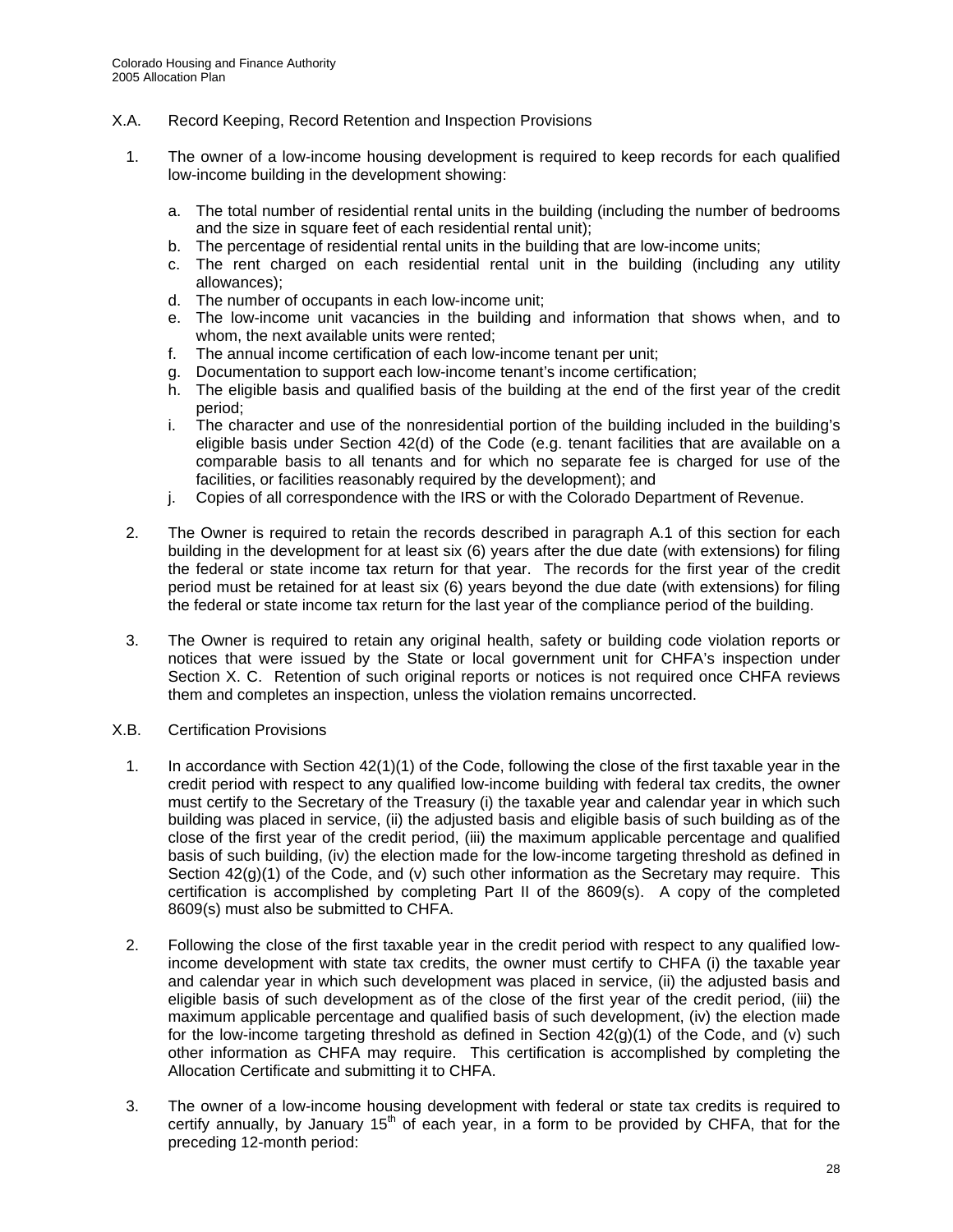- a. The development met the requirements of the 20-50 or 40-60 test as defined in Section  $42<sub>(a)</sub>(I)$  of the Code, whichever minimum set-aside is applicable to the development, and, if applicable to the development, the 15-40 test under Section  $42(q)(4)$  for "deep rent skewed" developments;
- b. There was no change in the applicable fraction {as defined in Section  $42(c)(1)(B)$ } of any building in the development, or that there was a change and a description of the change;
- c. The owner has received an annual income certification from each low-income tenant and documentation to support that certification;
- d. Each low-income unit in the development was rent-restricted under Section  $42(g)(2)$ ;
- e. All units in the development were for use by the general public and no finding of discrimination under the Fair Housing Act, 42 U.S.C 3601-3619, has occurred for the development. [A finding of discrimination includes an adverse final decision by the Secretary of Housing and Urban Development (HUD), 24 CFR 180.680, an adverse final decision by a substantially equivalent state or local fair housing agency, 42 U.S.C 3616a(a)(1), or an adverse judgment from a federal court];
- f. Each building and low-income unit in the development were suitable for occupancy, taking into account local health, safety, and building codes (or other habitability standards), and the state or local government unit responsible for making local health, safety or building code inspections did not issue a report of a violation for any building or low income unit in the development. [If the governmental unit issued a violation report or notice, the Owner must attach to the certification a statement summarizing the violation report or notice or a copy of the violation report or notice. In addition, the Owner must state whether the violation has been corrected];
- g. There was no change in the eligible basis {as defined in Section 42(d)} of any building in the development, or that there was a change, and the nature of the change;
- h. All tenant facilities included in the eligible basis under Section 42(d) of any building in the development, such as swimming pool, other recreational facilities, and parking areas, were provided on a comparable basis without charge to all tenants in the building;
- i. If a low-income unit in the development became vacant during the year, reasonable attempts were, or are being, made to rent that unit or the next available unit of comparable or smaller size to tenants having a qualifying income before any units in the development were, or will be, rented to tenants not having a qualifying income;
- j. If the income of tenants of a low-income unit in the development increased above the applicable income limit allowed in Section  $42(g)(2)(D)(ii)$ , the next available unit of comparable or smaller size in the development was, or will be, rented to tenants having a qualifying income;
- k. An extended low-income housing commitment, as described in Section 42(h)(6), was in effect, including the requirement under Section  $42(h)(6)(B)(iv)$  that an owner cannot refuse to lease a unit in the development to an applicant because the applicant holds a voucher or certificate of eligibility under Section 8 of the United States Housing Act of 1937, 42 U.S.C. 1437s and the Owner has not refused to lease a unit to an applicant based solely on their status as a holder of a Section 8 voucher or certificate;
- l. All low-income units in the project were used on a non-transient basis (except for transitional housing for the homeless provided under Section 42(i)(3)(B)(iii) or single-room-occupancy units rented on a month-by-month basis under Section 42(i)(3)(B)(iv));
- m. The development meets the additional Owner agreements contained in Section 6 of the Land Use Restriction Agreement;
- n. There was no change in the Owner entity (for example, transfer of general partnership interest);
- o. If the Owner received its credit allocation from the portion of the State's ceiling set-aside for developments involving "qualified non-profit organizations" under Section 42(h)(5) of the Code, the non-profit organization has materially participated in the operation of the development (within the meaning of Sec. 469(h) of the Code).
- 4. The federal tax credit certifications referenced in paragraphs B.1 and B.3 of this section are required to be made at least annually through the end of the 15-year compliance period under Section  $42(i)(1)$  of the Code and the certifications are to be made under penalty of perjury.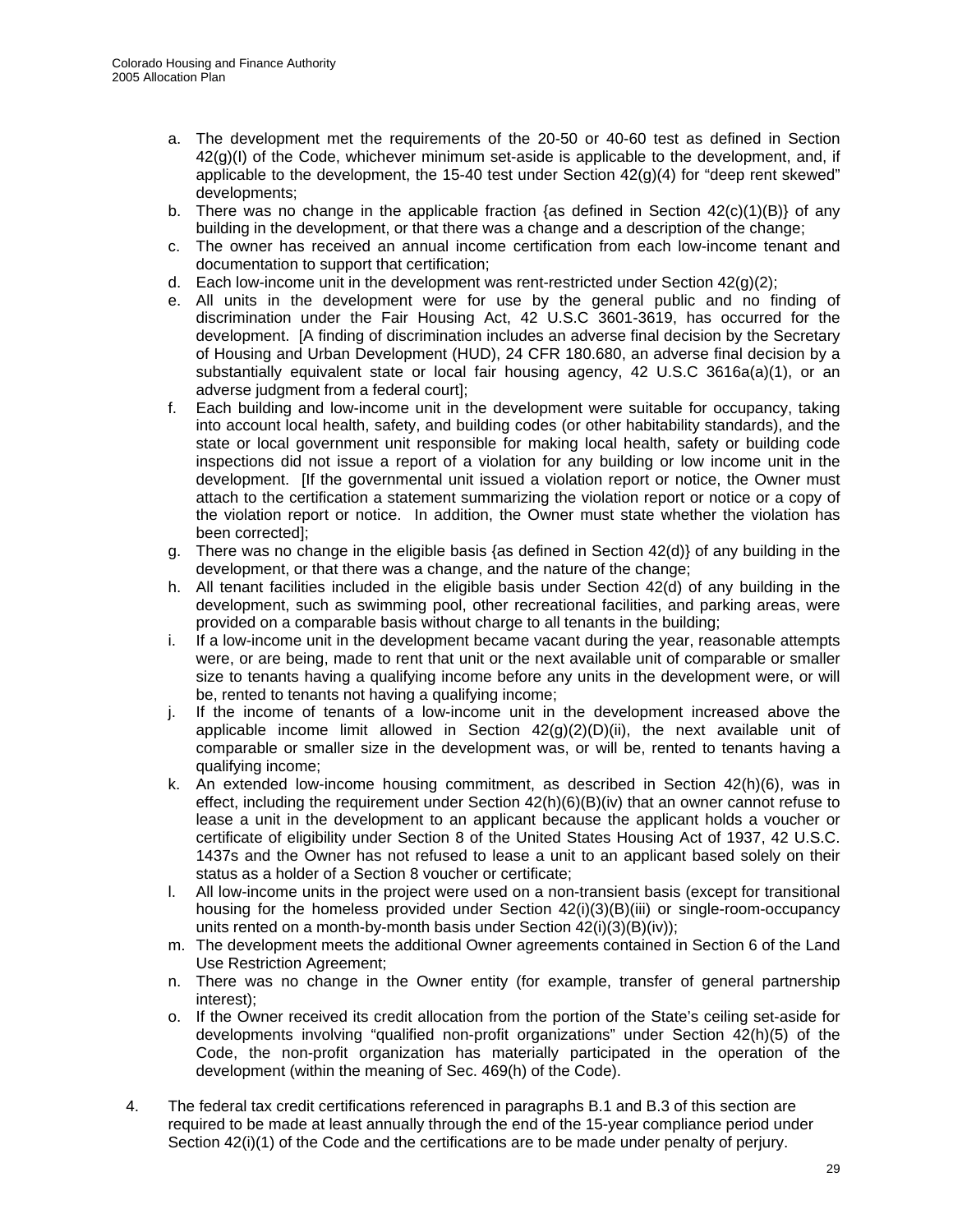- 5. The state tax credit certifications referenced in paragraphs B.2 and B.3 of this section are required to be made at least annually through the end of the 15-year compliance period.
- 6. The owner is required to provide to CHFA a copy of the Completed 8609(s) and Schedule A(s) that is submitted to the IRS for federal tax credits or a copy of the Allocation Certificate that is submitted to the Colorado Department of Revenue for state tax credits.
- 7. The owner is required to provide to CHFA, as it occurs, copies of all correspondence with the IRS or Colorado Department of Revenue.
- X.C. Inspection and Review Provisions
	- 1. CHFA will review the owner certifications submitted pursuant to paragraph B.3 of this section for compliance with the requirements of Section 42 of the Code.
	- 2. Between the time a building is placed in service and applies for a final allocation of credit, and prior to the issuance of an 8609 or Allocation Certificate, CHFA will physically inspect the property. Within 2 years after placement in service, CHFA will conduct on-site inspections of all buildings in the development and, for at least 20% of the development's low-income units, inspect the unit and review the tenant income certification, supporting documentation and rent records.
	- 3. At least once every 3 years, CHFA will conduct on-site inspections of all buildings in the development and, for at least 20% of the development's low-income units, inspect the unit and review the tenant income certification, supporting documentation and rent records.
	- 4. CHFA will randomly select which low-income units and tenant records are to be inspected and reviewed by CHFA.
	- 5. For the building and unit inspections referred to in paragraphs C.2 and C.3 of this section, CHFA will review any local health, safety, or building code violation reports or notices retained by the Owner and will determine whether the buildings and units are suitable for occupancy, taking into account local health, safety, and building codes (or other habitability standards) or whether the buildings and units satisfy the uniform physical condition standards for public housing established by HUD (24CFR 5.703). The HUD physical condition standards do not supersede or preempt local health, safety, and building codes. The development must continue to satisfy these codes and, if the CHFA becomes aware of any violation of these codes, CHFA must report the violation to the IRS.
	- 6. CHFA has the right to perform an audit of any low-income housing development during the term of the Land Use Restriction Agreement. An audit includes a physical inspection of any building in the development, as well as a review of the records described in section IX.A. The auditing provision of this paragraph C.6 is in addition to any inspection of low-income certifications and documentation under paragraphs C.1 through C.5 of this section.
- X.D. Notification of Noncompliance Provisions
	- 1. CHFA will provide prompt written notice to the owner of a low-income housing development if CHFA does not receive the certifications described in section X.B or does not receive, or is not permitted to inspect, the tenant income certification, supporting documentation and rent records described in section X.C, or discovers on audit, inspection or review, or in some other manner, that the development is not in compliance with the provisions of the Land Use Restriction Agreement. The owner shall have a period of time designated by CHFA (30 to 90 days) from the date of such notice (the "Cure Period") to supply any missing certifications and bring the development into compliance with the Land Use Restriction Agreement. CHFA may extend, in its sole discretion, the Cure Period for up to six months for good cause.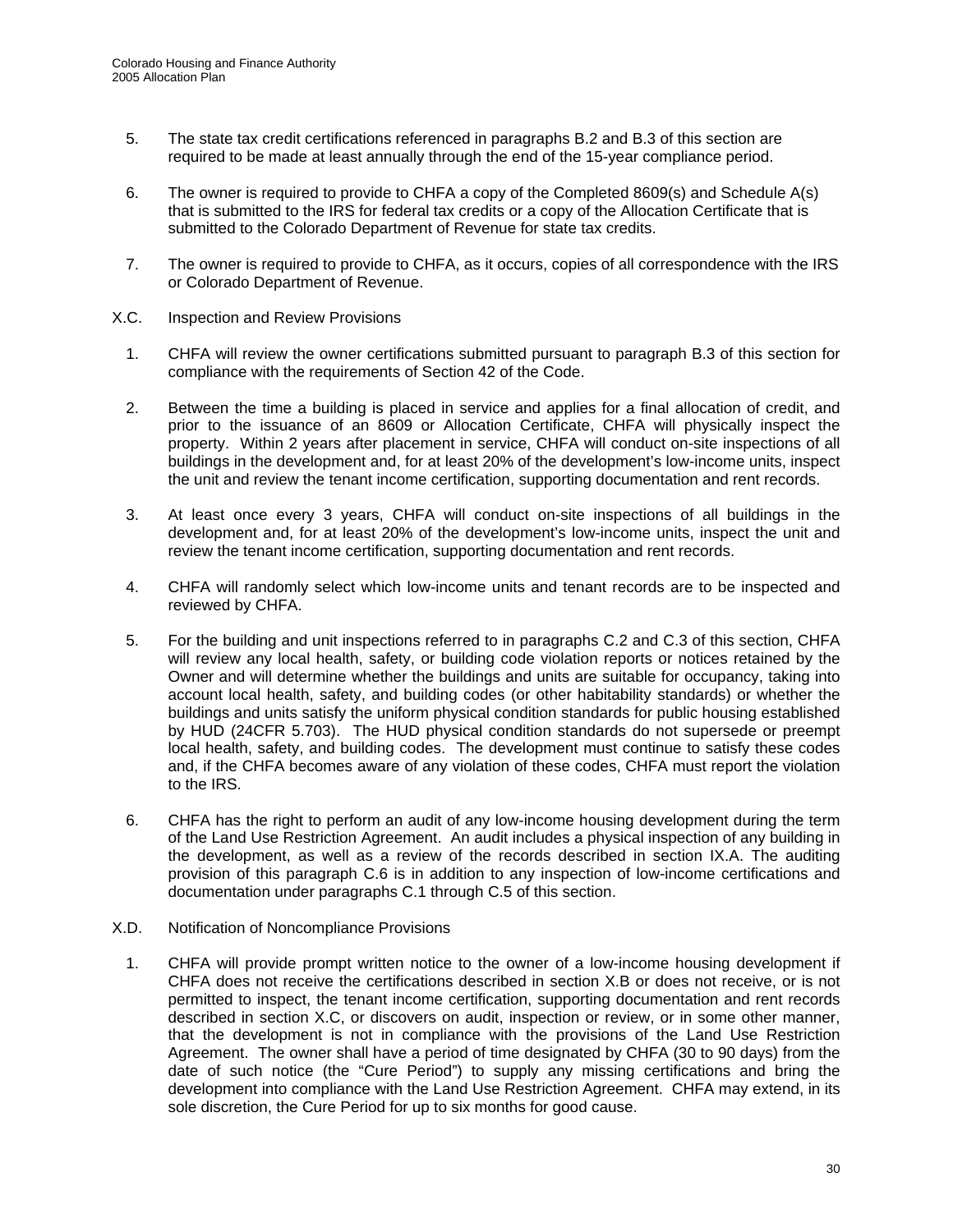- 2. CHFA must file Form 8823 (Low-Income Housing Tax Credit Agency's Report of Noncompliance) with the IRS or State Noncompliance Form to the Colorado Department of Revenue no later than 45 days after the end of the Cure period whether or not the noncompliance or failure to certify is corrected. CHFA will explain on Form 8823 or State Noncompliance Form the nature of the noncompliance or failure to certify and indicate whether the owner has corrected the noncompliance or failure to certify. Any change in either the applicable fraction or eligible basis that results in a decrease in the qualified basis of the development as defined in Section  $42(c)(1)(A)$  is an event of noncompliance that must be reported under this paragraph.
- 3. If the noncompliance or failure to certify is corrected within 3 years after the end of the correction period, CHFA will file Form 8823 to the IRS or State Noncompliance Form to the Colorado Department of Revenue reporting the correction of the noncompliance.
- X.E CHFA Record Retention Provisions

CHFA will retain records of noncompliance for 6 years beyond CHFA's filing of the respective Form 8823 or State Noncompliance Form. In all other cases, CHFA will retain the certifications and records for 3 years from the end of the calendar year CHFA receives the certification and records.

X.F. Monitoring Fee

A monitoring fee will be assessed to cover the costs of the compliance monitoring program. A compliance monitoring fee will be assessed to cover the initial 15 years of the compliance period in a lump sum, at the time of final allocation. This fee (which will be determined in the year the development receives a final allocation of credit) will be based on the number of low-income units, any designated manager and/or maintenance units, and the compliance time period, and then present valued. The payment of this fee will be required prior to the issuance of the 8609(s) or

Allocation Certificate. The amount of the compliance monitoring fee for the remainder of the contractual extended use period will be determined in year 15.

There are no clear rules establishing whether or not the up front fees can be included in the eligible basis. If a sponsor obtains an opinion from a tax attorney and an accountant stating that the requirements have been met to include these fees in the eligible basis, CHFA may allow the sponsor to do so. This will be done on a case-by-case determination.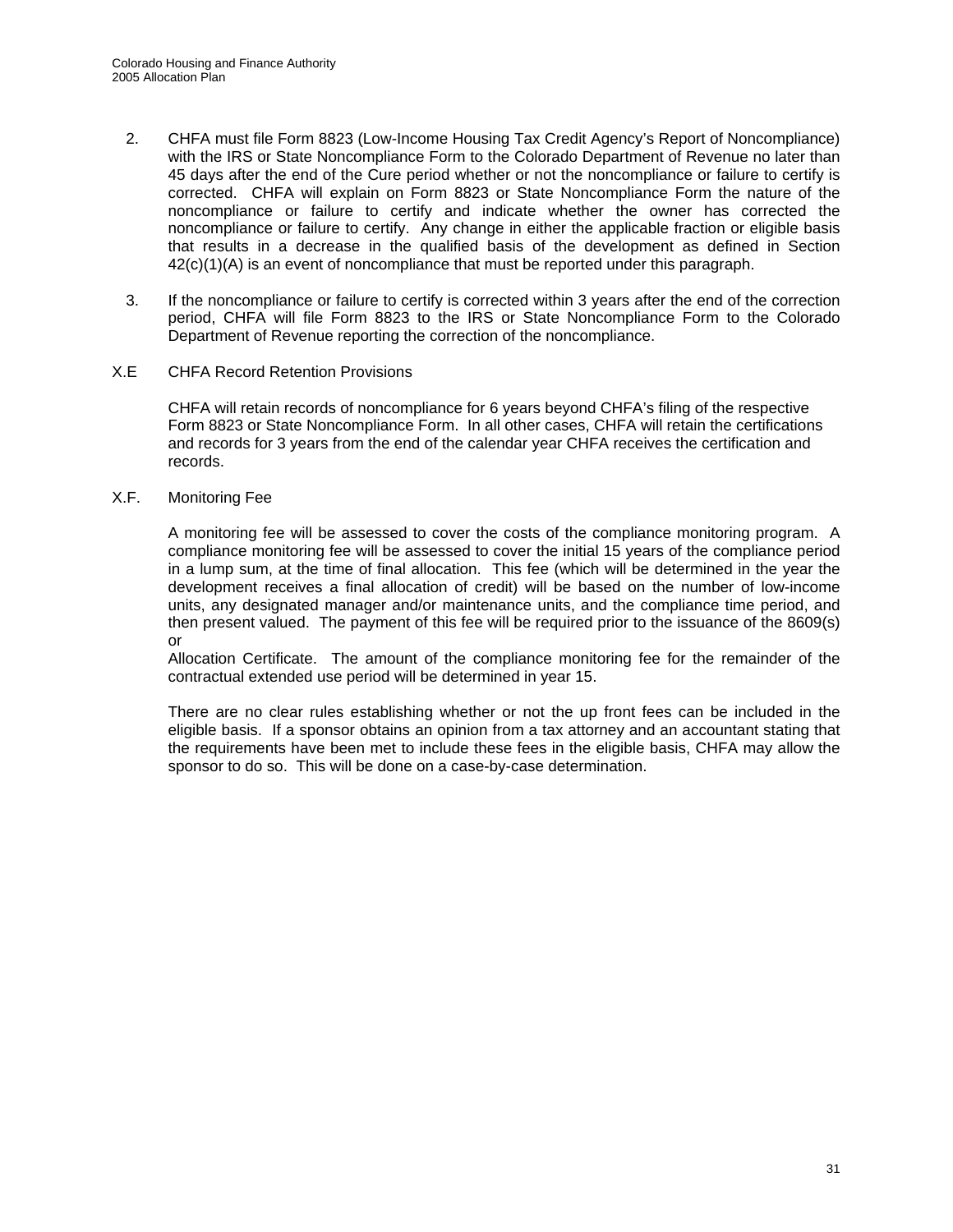#### Appendix A

#### MARKET STUDY GUIDE

Along with the Preliminary Application, the applicant must provide a market study prepared by an experienced market analyst, approved by CHFA, who is totally unaffiliated with the developer and/or owner of the proposed development and has no financial interests in the development. This requirement applies to new construction and acquisition/rehabilitation developments. A list of approved analyst is part of this Market Study Guide. The study must justify the need for the number, size, and type of rental housing proposed. The market analyst must follow this Market Study Guide or the market study and the application will be rejected. In order to avoid the rejection of any study, **the applicant must contact CHFA regarding the intention to apply for tax credits prior to commissioning the market study. In addition,** the market analyst must contact CHFA prior to the commencement of the study.

The study must contain a statement by the analyst that the report was written according to CHFA's Market Study Guide, that the information included is accurate and that the report can be relied upon by CHFA to present a true assessment of the low-income housing rental market. The consultant must also indicate that the document is assignable to lenders and/or syndicators that are parties to the development's financial structure. The analyst must also acknowledge and agree that the market study will be shared with the Department of Housing and Urban Development (HUD) as part of HUD's assistance to CHFA in the analysis of the market study.

CHFA will accept a previously written study if the author is on the approved list and if the study is amended to contain all of the above elements of the market study guide, including formatting, and data older than six months are updated to present time. If any of the above items are not addressed in the market study, the study will not be accepted and the preliminary application will be rejected.

Each study must provide up-to-date demographic data on the market area. The source must be clearly identified, e.g., the 2000 U.S. Census of Population and Housing updated to the anticipated place-inservice date. Any additional relevant data should also be included and the source identified.

The market study must adequately address, and the table of contents must clearly identify, the items 1.-7. below in the order in which they are listed.

- 1. Demand Analysis Calculation
- 2. Demographic Data
- 3. Market Boundaries
- 4. Comparability Analysis
- 5. Project Description
- 6. Location Analysis
- 7. Recommendations and Conclusions
- 1. Demand Analysis:

The Demand Analysis Calculation must be completed on the Excel spreadsheet version of the Market Study Guide or the study will not be accepted. All analysts on the Approved List contained in the guide have been provided a copy of the Excel spreadsheet.

There must be justification for any additional demand for the development that may be generated from outside the market area, such as evidence that a major employer is moving to the area of project characteristics that may draw from outside the market area.

There are three different analysis sections listed below. They are listed as "Multi-family - New Construction, "Senior Independent Living – New Construction" and "Acquisition/Rehabilitation of Existing Housing".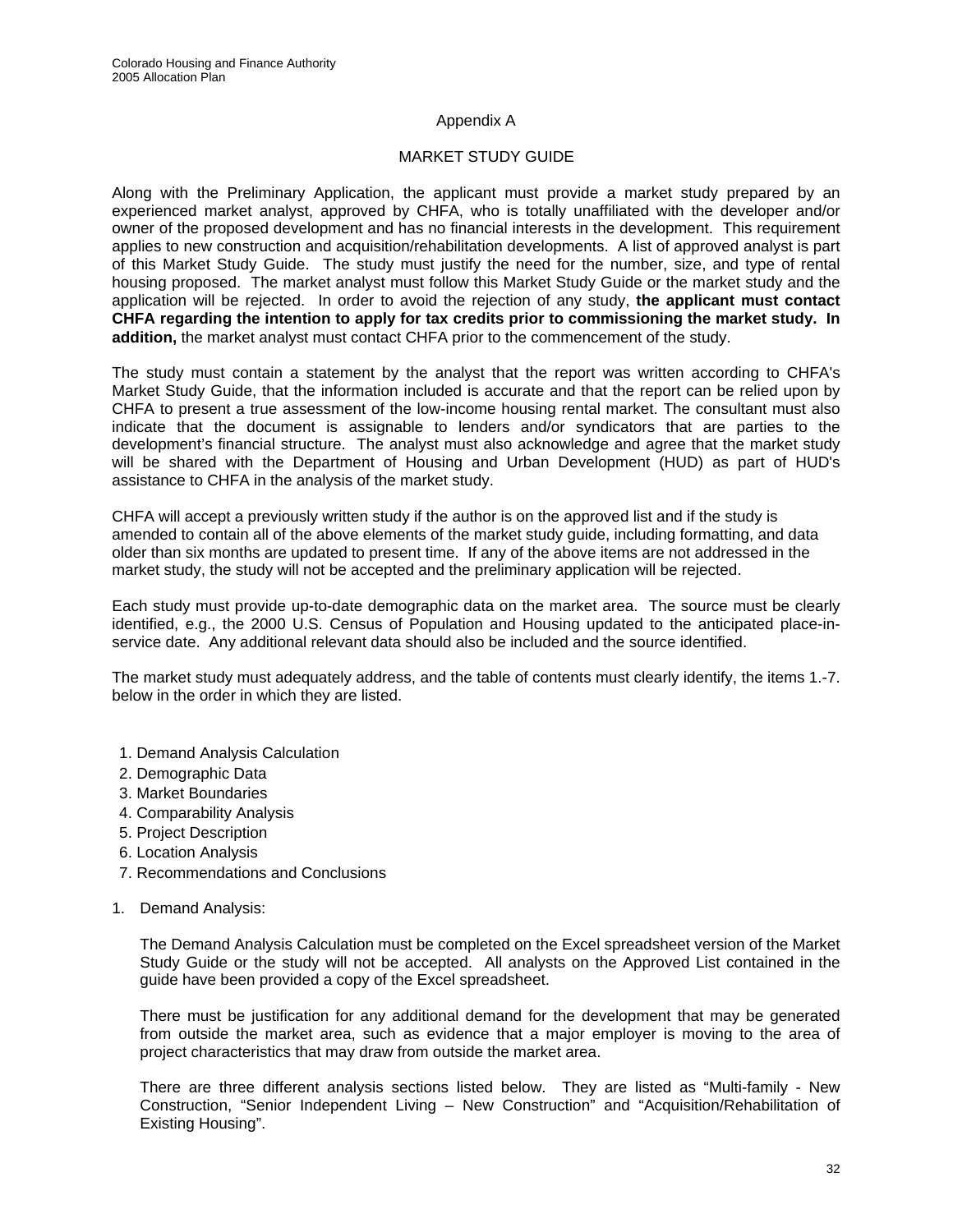1. Multi-family - New Construction Demand Analysis

Base the demand on current households and forecasted household growth within the primary market area (i.e. the increase, if any, in the number of households from the time the study is commissioned to the projected place-in-service date of the proposed development). The analysis must assume that tenants are paying no more than 40% of their income for shelter rent and utilities. Also use the following assumptions: one bedroom units have 1 occupant, two bedroom units have no more than 3 occupants, three bedroom units have no more than 5 occupants. The demographic analysis must use 2000 Census data.

The numbers used below must be taken from the following "Demographic Data" section. Indicate the page number from section 2 for the location of the numbers used below..

| 1. | Number of Households in Market Area<br>Enter the page number from the Demographic Data section<br>for the location of the number used.                                                                                                                                             |  |
|----|------------------------------------------------------------------------------------------------------------------------------------------------------------------------------------------------------------------------------------------------------------------------------------|--|
| 2. | Number of Renter Households in Market Area<br>Enter page number from Demographic Data section<br>for the location of the number used.                                                                                                                                              |  |
| 3. | Number of Income-qualified Renter Households<br>Enter page number from Demographic Data section<br>for the location of the number used.                                                                                                                                            |  |
| 4. | <b>Total Existing Tax Credit Units</b><br>Enter the page number from the Comparability Analysis section<br>for the list of tax credit projects used.                                                                                                                               |  |
| 5. | <b>Total Proposed Tax Credit Units</b><br>(Total proposed tax credit units includes the subject project and<br>pipeline projects that have an award of tax credits.)<br>Enter the page number from the Comparability Analysis section<br>for the list of tax credit projects used. |  |
| 6. | Capture Rate Calculation - Current Conditions                                                                                                                                                                                                                                      |  |
| 7. | Capture Rate Calculation – With Existing and Proposed<br>Tax Credit Units                                                                                                                                                                                                          |  |

2. Senior Independent-Living - New Construction Demand Analysis

Base the demand on current households and forecasted household growth within the primary market area (i.e. the increase, if any, in the number of households from the time the study is commissioned to the projected place-in-service date of the proposed development). The analysis must assume that tenants are paying no more than 40% of their income for shelter rent and utilities. Also use the following assumptions: one-bedroom units have 1 occupant, two-bedroom units have no more than 2 occupants. Though two-person households can be used to determine the income range, the demand analysis should assume that the demand is coming primarily from one-person households, allowing a reasonable assumption (10-20%) about the number of two-person households that might be expected. The assumption should be supported by market area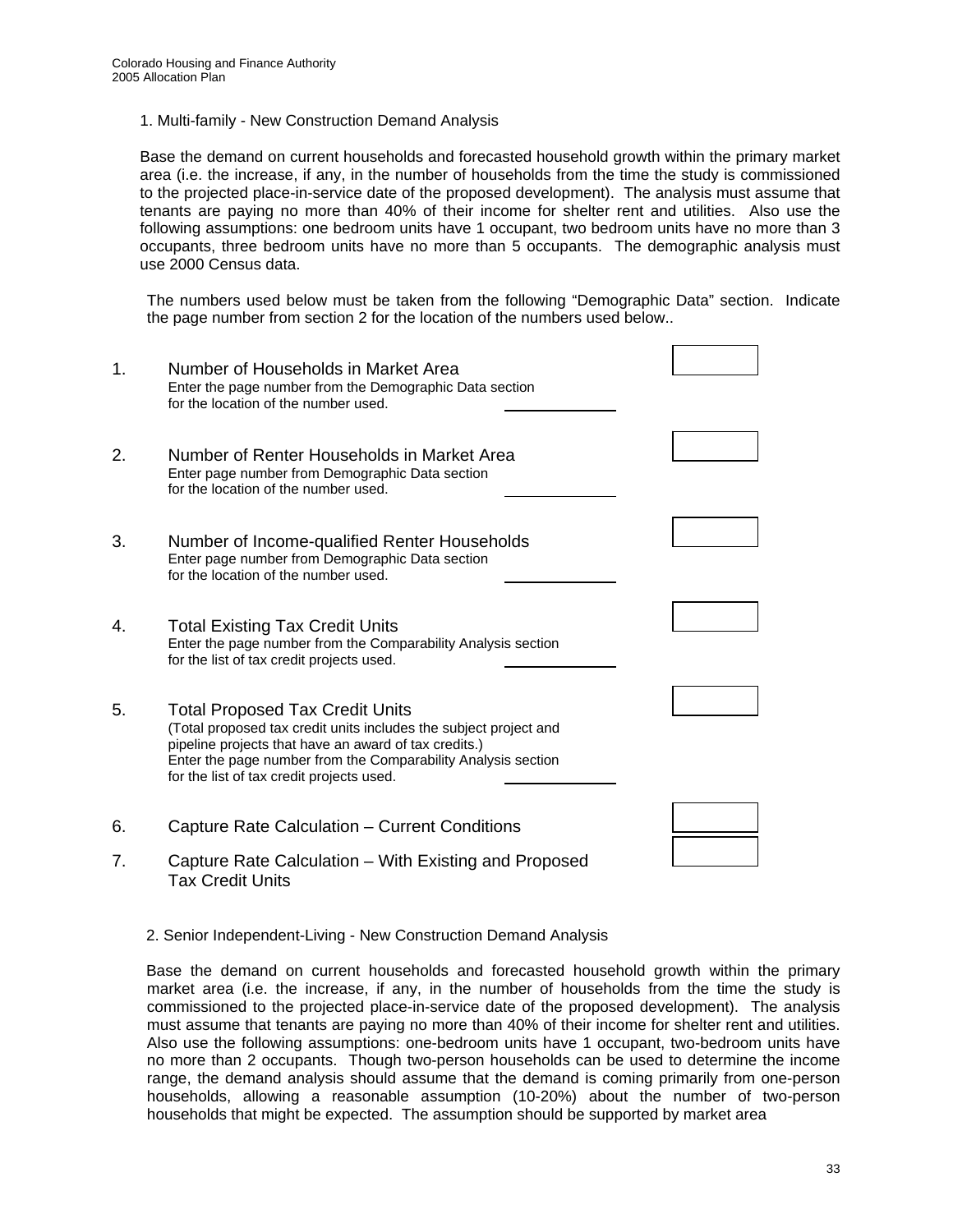experience. The demographic analysis must use 2000 census data. The calculation must be done for persons 62 years or older.

The numbers used below must be taken from the following "Demographic Data" section. Indicate the page number from section 2 for the location of the numbers used below..

| 1. | Number of Households in Market Area<br>Enter the page number from the Demographic Data section<br>for the location of the number used.                                                                                                                                                         |  |
|----|------------------------------------------------------------------------------------------------------------------------------------------------------------------------------------------------------------------------------------------------------------------------------------------------|--|
| 2. | Number of Renter Households in Market Area<br>Enter page number from Demographic Data section<br>for the location of the number used.                                                                                                                                                          |  |
| 3. | Number of Income and age-qualified Renter Households<br>Enter page number from Demographic Data section<br>for the location of the number used.                                                                                                                                                |  |
| 4. | <b>Total Existing Senior-only Restricted Units</b><br>Enter the page number from the Comparability Analysis section<br>for the list of tax credit projects used.                                                                                                                               |  |
| 5. | <b>Total Proposed Senior-only Tax Credit Units</b><br>(Total proposed tax credit units includes the subject project and<br>pipeline projects that have an award of tax credits.)<br>Enter the page number from the Comparability Analysis section<br>for the list of tax credit projects used. |  |
| 6. | Capture Rate Calculation - Current Conditions                                                                                                                                                                                                                                                  |  |
| 7. | Capture Rate Calculation – With Existing and Proposed<br><b>Tax Credit Units</b>                                                                                                                                                                                                               |  |

3. Acquisition/Rehabilitation of Existing Housing Analysis

In addition to the Demand Analysis Calculation, the following questions must be answered in detail for acquisition/rehabilitation developments:

- 1. What is the historical occupancy level of the property?
- 2. How do the current rents compare to the market?
- 3. How do the current amenities compare to the market?
- 4. How do the proposed rents compare to the market?

5. What is the estimate of the numbers of existing residents that will be displaced due to income restrictions?

6. What will be the impact to occupancy levels as a result of the displacement of non-qualifying households?

7. What will be the impact to occupancy levels as a result of the rehabilitation work?

8. What, if any, actions will the owner take to sustain current occupancy levels?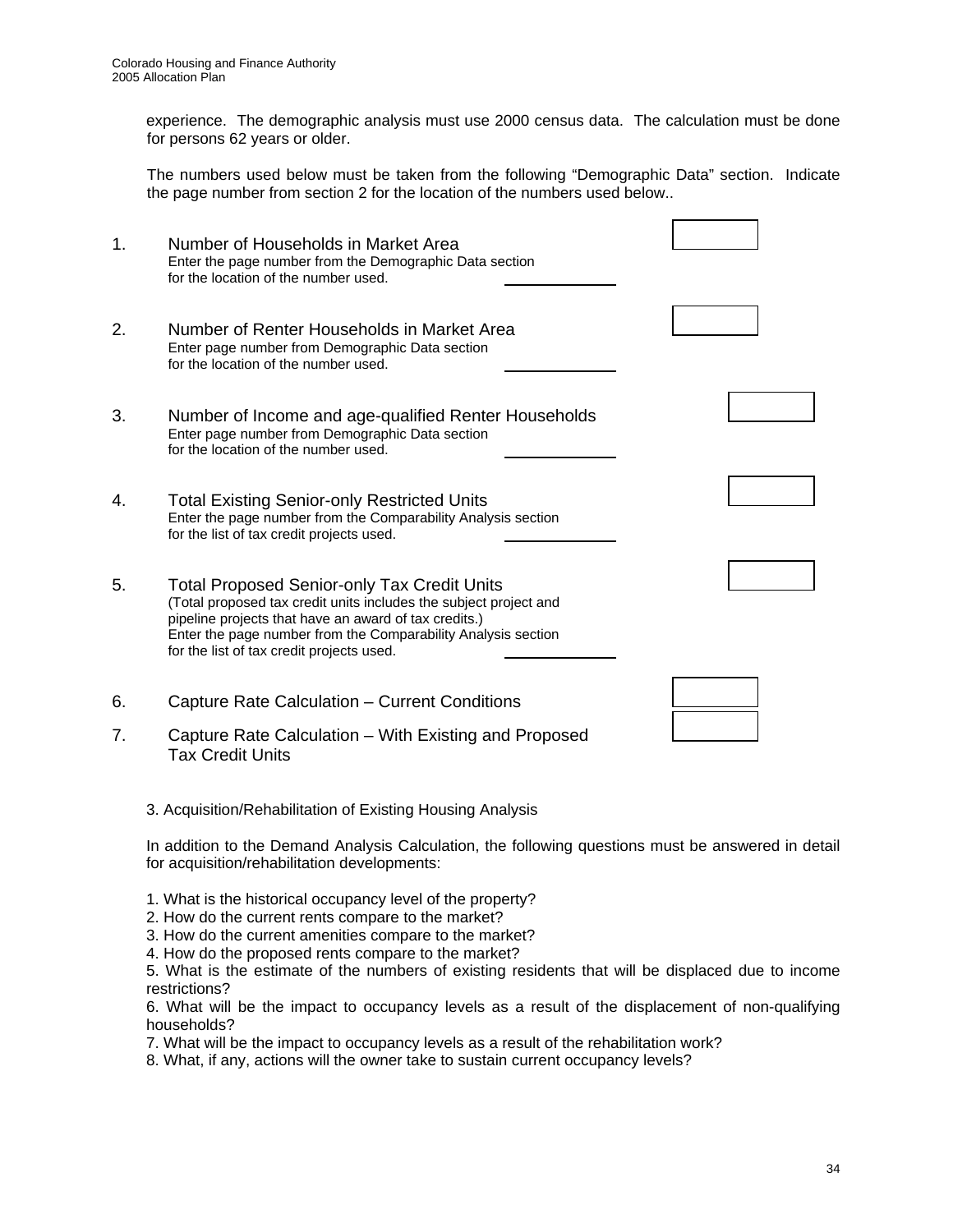Note: In instances where a significant number (more than 20%) of proposed units are comprised of three- and four-bedroom units, refine the analysis by factoring in number of large households (generally, 4+ persons). In many cases, the number of income-qualified households looking for three-bedroom apartment units is quite small; in these instances, a demand analysis which does not take this into account, may overestimate demand.

2. Demographic Data:

Below are sample tables that are examples of the minimum data required in this section. This data is needed to complete the previous section, "Demand Analysis Calculation". CHFA recognizes that market analysts present data in different formats and is not dictating a particular format. Regardless of the format used, the numbers used in the Demand Analysis Calculation section must be easily identified in the section below.

#### **Housing Units in Market Area**

According to the 2000 Census, there were 12,256 housing units in the primary market area. Of these, 4,137 or 33.8% were renter occupied.

|                                | 9.02  | 9.03 | 45.01             | 45.02                         | 46.01 | 46.02 Total |                    |
|--------------------------------|-------|------|-------------------|-------------------------------|-------|-------------|--------------------|
| <b>Total Housing Units</b>     | 1.817 |      | 1,869 2,211 2,173 |                               |       |             | 1.894 2.292 12.256 |
| <b>Renter-occupied Units</b>   | 377   | 590  | 881               | 1.005                         | 290   | 994         | 4.137              |
| <b>Percent Renter Occupied</b> | 20.7% |      |                   | 31.6% 39.8% 46.2% 15.3% 43.4% |       |             | 33.8%              |

Source: 2000 Census

The above example table is by individual census tracts and shows only renter households. The sample table below is for the whole market area and also shows owner-occupied numbers.

#### **Number of Units by Tenure**

|                 | # Units |
|-----------------|---------|
| Total           | 5,819   |
| Occupied        | 5,492   |
| Owner occupied  | 2,842   |
| Renter occupied | 2,650   |
| Vacant          | 327     |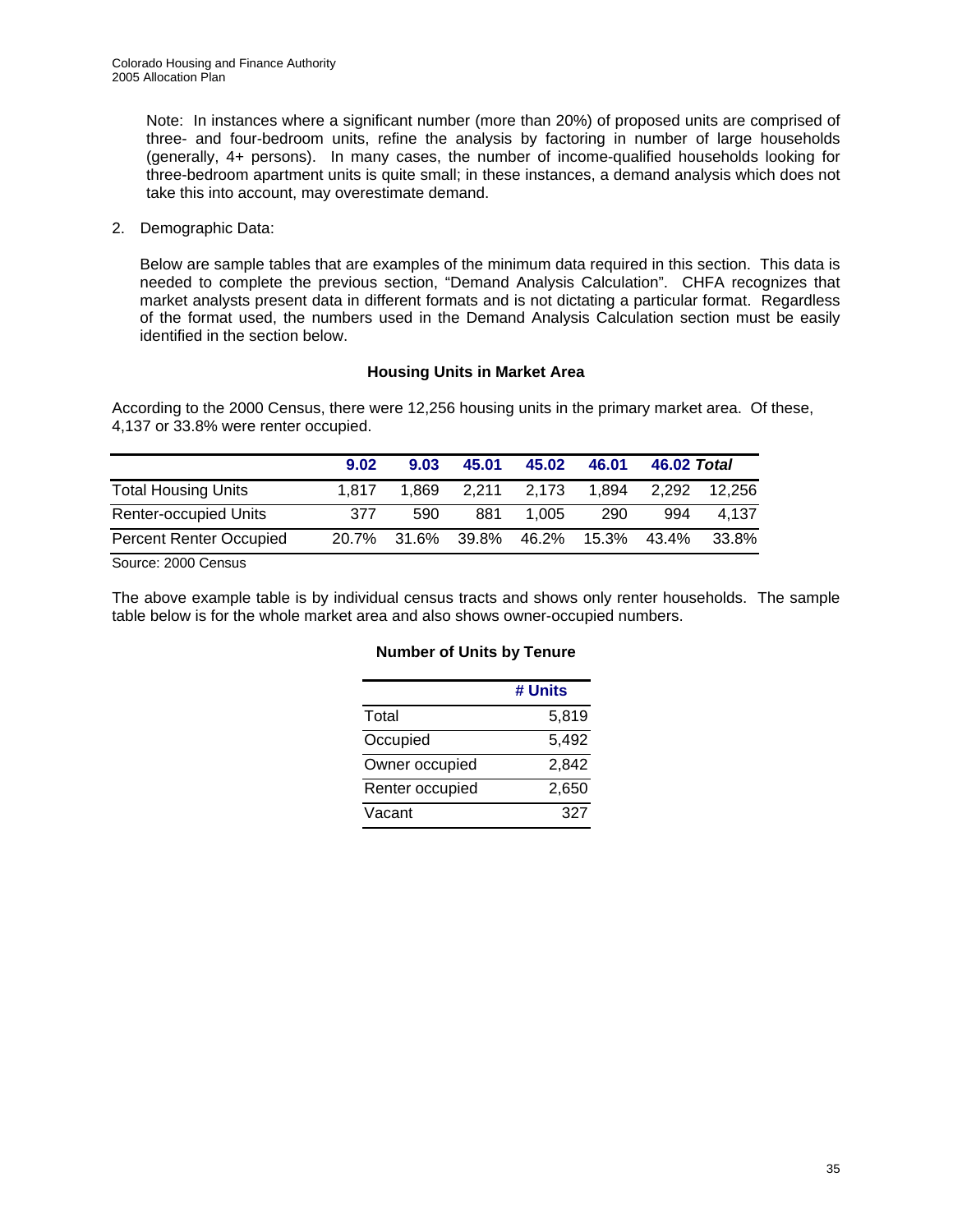|                       | 9.02 | 9.03 | 45.01    | 45.02 | 46.01    | <b>46.02 Total</b> |     | %     |
|-----------------------|------|------|----------|-------|----------|--------------------|-----|-------|
| $<$ \$5,000           | 18   | 32   | 74       | 144   | 11       | 52                 | 331 | 8.0%  |
| \$5,000 - \$9,999     | 68   | 83   | 82       | 100   | 65       | 64                 | 462 | 11.1% |
| \$10,000 - \$14,999   | 17   | 36   | 113      | 134   | 3        | 148                | 451 | 10.9% |
| \$15,000 - \$19,999   | 52   | 45   | 89       | 128   | 21       | 84                 | 419 | 10.1% |
| \$20,000 - \$24,999   | 24   | 54   | 109      | 127   | 27       | 130                | 471 | 11.3% |
| \$25,000 - \$34,999   | 58   | 104  | 144      | 137   | 54       | 227                | 724 | 17.4% |
| \$35,000 - \$49,999   | 75   | 134  | 163      | 125   | 28       | 158                | 683 | 16.4% |
| \$50,000 - \$74,999   | 47   | 68   | 78       | 84    | 60       | 119                | 456 | 11.0% |
| \$75,000 - \$99,999   | 0    | 28   | 29       | 29    | 21       | 5                  | 112 | 2.7%  |
| \$100,000 - \$149,999 | 18   | 6    | $\Omega$ | 0     | $\Omega$ | 7                  | 31  | 0.7%  |
| $$150,000+$           | 0    | 0    | $\Omega$ | 12    | $\Omega$ | 0                  | 12  | 0.3%  |

#### **Renter Household Income by Census Tract, 1999**

Source: 2000 Census

For Senior Independent-Living developments data should be given for "Households by Age". The following table is a sample:

| <b>Age of Householder</b> | # Households | % Households |
|---------------------------|--------------|--------------|
| 15 to 24 years            | 837          | 31.6%        |
| 25 to 34 years            | 685          | 25.8%        |
| 35 to 44 years            | 440          | 16.6%        |
| 45 to 54 years            | 339          | 12.8%        |
| 55 to 64 years            | 126          | 4.8%         |
| 65 to 74 years            | 102          | 3.8%         |
| 75 to 84 years            | 84           | 3.2%         |
| 85 years and over         | 37           | 1.4%         |

#### **Households by Age of Householder**

#### 3. Identification of Market Boundaries

Provide a reasonable rationale for the suggested market areas, taking into account such things as political and natural boundaries and socioeconomic characteristics. Radius boundaries are not allowed.

Provide a legible map outlining the primary and secondary market area. Identify the proposed site, location amenities, and existing as well as proposed rental developments.

4. Comparability Analysis:

The Comparability Analysis must be completed on the Excel spreadsheet version of the Market Study Guide or the study will not be accepted. All analysts on the Approved List contained in the guide have been provided a copy of the Excel spreadsheet.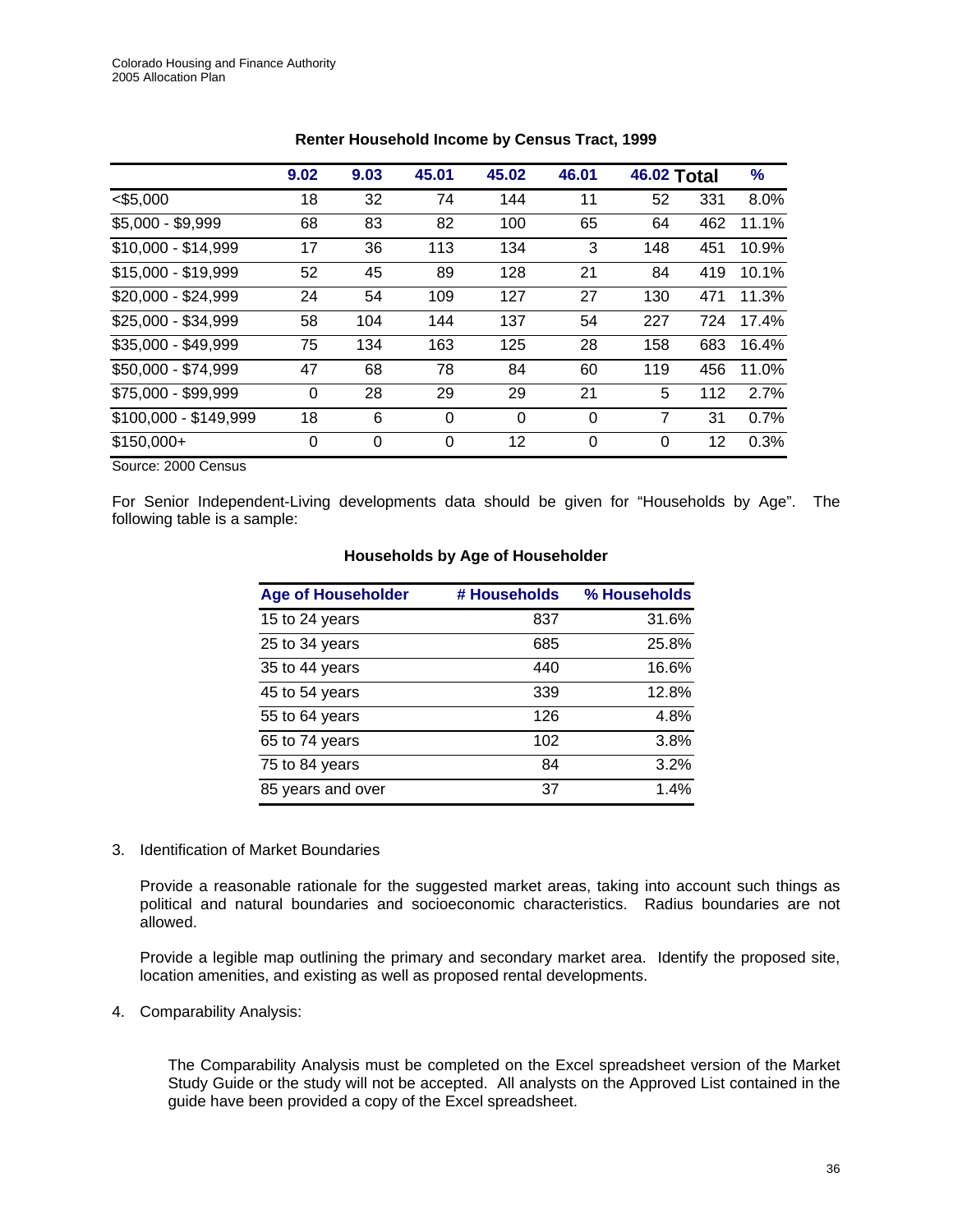A. The analyst must perform a large enough survey of the existing rental product to give an accurate overview of the rental housing market. All tax credit developments, both the competitive 9% developments and the non-competitive 4% developments MUST be included in the survey. Yearly status reports are available on CHFA's website [\(www.colohfa.org](http://www.colohfa.org/)) under "Rental Finance" and "Tax Credits". The market analyst should retrieve that information from the website rather than through a request to CHFA staff.

In addition to the specific data on comparables, the analysis should discuss overall trends in the market in terms of vacancies and rent concessions for both restricted multi-family housing and market rate product.

The following information must be provided for comparable rental developments in the local market area. Existing multifamily units with rents similar to the proposed development should be analyzed. Subsidized low-income developments must be considered, and specifically analyzed. In rural areas where few multifamily developments exist, provide information on rental trailer homes and single family homes in an attempt to address where potential tenants are currently living. This is critical in situations where the developer is proposing the construction of a significant number of three-bedroom units. If there are no low-income complexes, state this. Each comparable site used in the survey must be visited. Include a legible map showing the location of all comparable properties. Pictures of all properties should be included.

In addition to providing the required information, the market study must contain analysis of the data. Discuss issues such as how each complex compares with the subject property in terms of such things as total units, mix, rents, occupancy, location, etc.

The following information must be included on the Excel spreadsheet version of the Market Study Guide. All analysts on the Approved List contained in the guide have been provided a copy of the Excel spreadsheet. If there are multiple units sizes and/or rents for a bedroom type (1 bedroom, 2 bedroom, etc) there are three separate worksheets for each bedroom type. **DO NOT USE AVERAGES.** (Use one of the 3 bedroom worksheets if there are any 4 bedroom units in the proposed development.)

- i. Year built.
- ii. Number of units by unit type (i.e., one-bedroom, two-bedroom, etc.) and structure type (i.e., flat, townhouse, etc.).
- iii. Square footage by unit and structure type.
- iv. Current rents by unit and structure type and rents per square foot. Do not use averages.
- v. Reduced rent and/or security deposit specials offered by the rental development. Concessions should be explained and their impact described in Section 7.
- vi. A complete list of unit and project amenities
- vii. Vacancy rates: Whenever possible, this information should be provided by unit type.
- B. Upcoming Competition

In order to determine what new developments will likely compete with the proposed project, a careful examination of upcoming competition is necessary. In addition to checking with local governments and other public or private agencies, analysts should also check with CHFA for information on tax-exempt-bond-financed projects and new tax credit or HOME-funded developments that are currently under consideration. The market study should include information on the availability and proximity of land in the proposed market area that is zoned or could be zoned for multifamily use.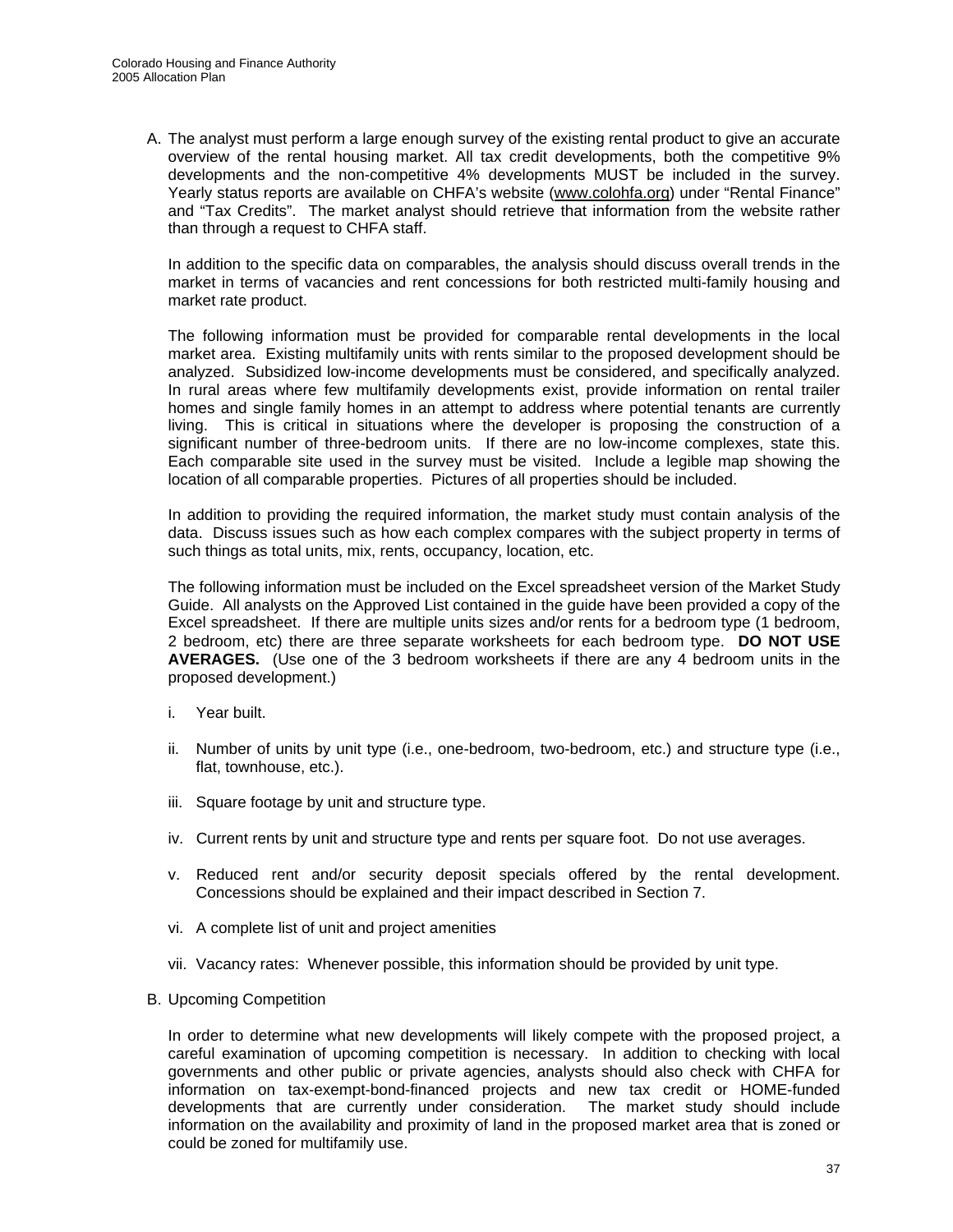Information on upcoming competition should include the following, if available:

- 1. Name of project.
- 2. Address/location.
- 3. Name of owner.
- 4. Proposed number of units, unit mix, square footage, rental rates, etc.
- 5. Estimated completion date.
- C. Other Assisted Projects

Address whether the proposed project, in light of vacancy and absorption rates for the local market area, is likely to result in a higher vacancy rate for comparable, tax credit units within the market area, especially those standard well-maintained units within the market area which are reserved for occupancy by low-income tenants. These properties and any others reserved for occupancy by low-income tenants must be included in the comparables. Failure to address such properties may compromise the value of the analysis.

5. Project Description:

A description of the development that includes numbers of units, unit type and size, unit rent and income targeting, and project and unit amenities.

- 6. Location Analysis:
	- A. Location of the proposed site, using closest street boundaries. Include pictures and a map indicating the location of the proposed site (clean legible copies of both the local neighborhood and a citywide map showing the development location);
	- B. Location amenities (e.g., neighborhood shopping, drug store, major employers, schools, public transit, hospitals, highways or other major traffic arteries, churches, cultural attractions, and recreational facilities). Indicate proximity in miles to the proposed site;
	- C. Indicate what type of development(s), if any, is/are located in the vicinity of the proposed site (e.g., vacant land, commercial/business, industrial, public housing, subsidized housing [including tax-exempt-bond-financed properties]). Indicate proximity in miles to the proposed site. Describe all developments on all sides of the property. Indicate present condition of properties. What is the zoning of surrounding area? Is it likely to change?
	- D. Indicate if there are any road or infrastructure improvements planned or under construction in the proposed market area;
	- E. Include an analysis of how the site will enhance or detract from development marketability (analyst must visit the proposed site). Be specific (3 acre park across the street, electric utility sub-station on the corner).
	- F. Identify the major current employers and their location with respect to the proposed development site;
- 7. Recommendations and Conclusions:

In this section, please provide your opinion regarding the marketability of the proposed development. This should include your evaluation of overall market conditions as well as the specific project that is being proposed. All recommendations and conclusions must be supported by data contained in the market study. The following should be covered: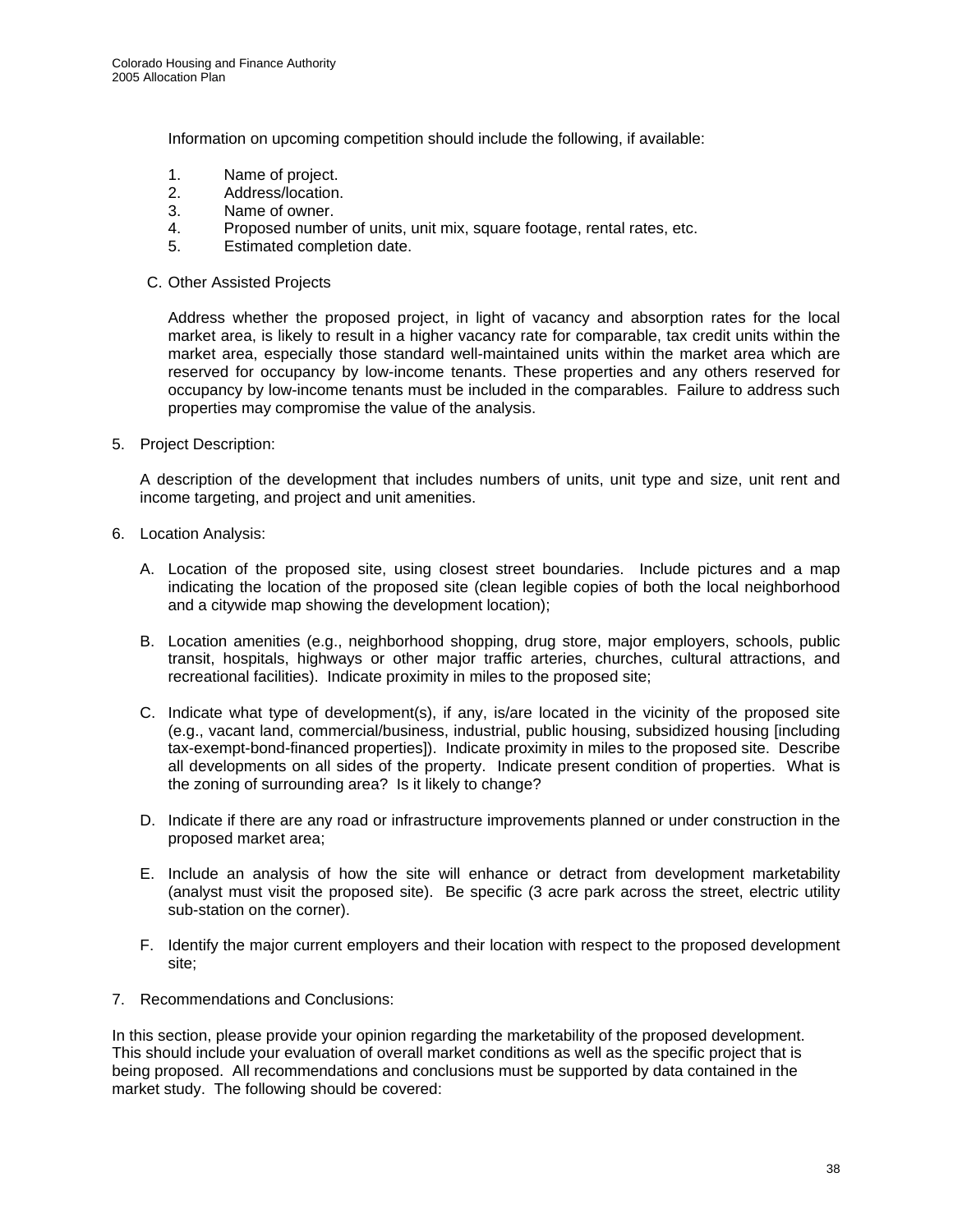- Overall assessment of the proposed development with respect to demand and current market conditions. Please note any unusual circumstances or conditions that should be considered. For example, the need to market the product early, the age or condition of properties in the area that would make this project more competitive.
- Provide a review of the proposed unit mix, rents, unit sizes, unit type(s) and make a recommendation regarding unit mix, rents and sizes. Include a rationale for these recommendations. This should also include whether or not utilities should be included in the rent.
- Evaluate the location of the proposed development including access to the site, amenities in the area and how these will enhance or detract from marketability.
- Address absorption of the project under current conditions.
- Evaluate the proposed amenities, including those that are being considered at an additional cost and make recommendations about amenities that would enhance lease-up or are not needed when compared to other units in the market area.
- Please note any unusual conditions or opportunities that need to be considered. For example, the development may be located in an area that has significant job growth and may need to focus marketing to new employees.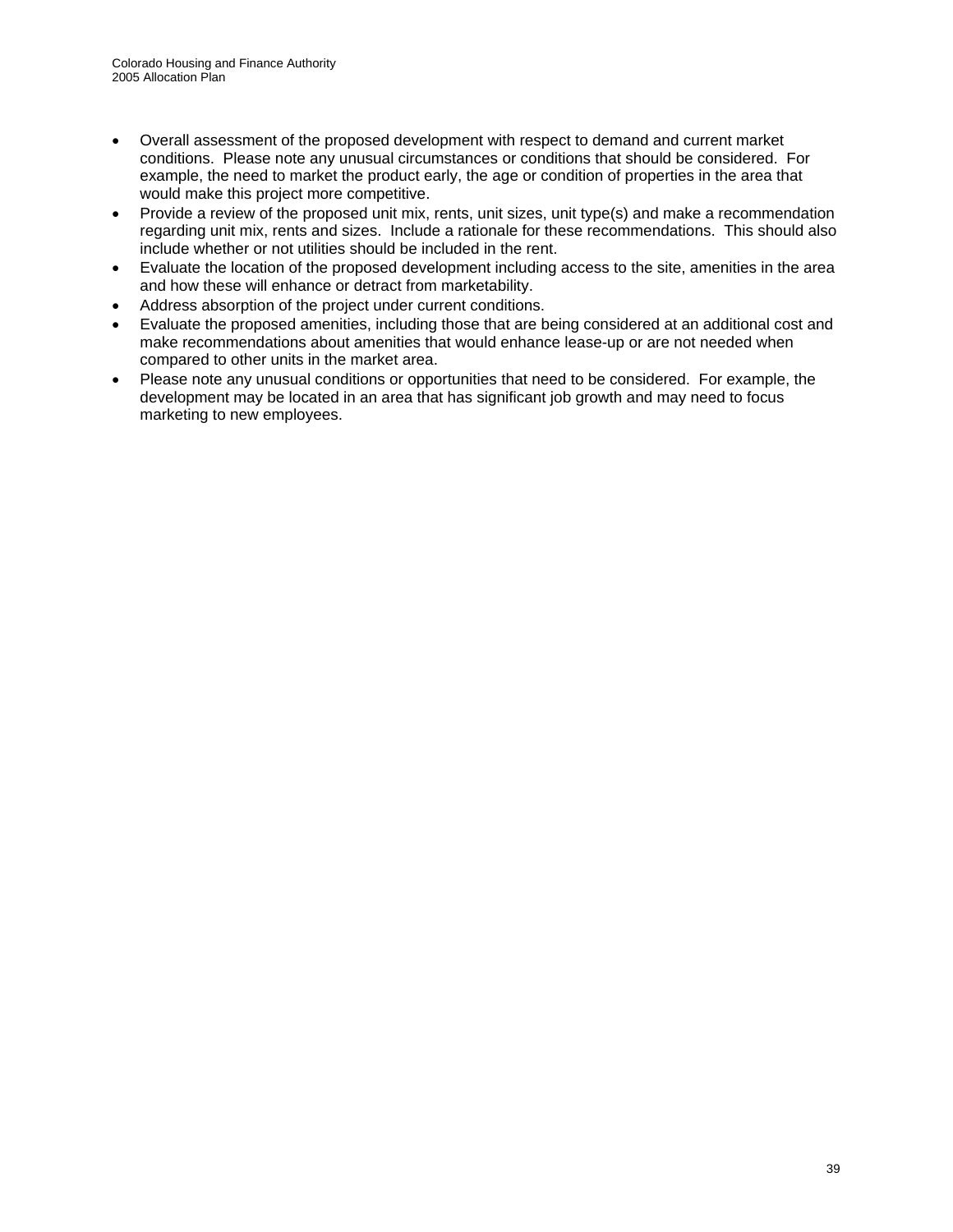# 2005 Approved Market Analyst List

| Allen & Associates Consulting         | Apartment Appraisers & Consultants     |
|---------------------------------------|----------------------------------------|
| <b>Jeff Carroll</b>                   | Cary W. Bruteig, MAI                   |
| 3116 Glen Summit Drive                | 900 E. Louisiana Ave., Suite 201       |
| Charlotte NC 28270                    | Denver, CO 80210                       |
| $(704)$ 905-2276                      | $(303) 722 - 4222$                     |
|                                       |                                        |
| $(704)$ 708-4261                      | $(303) 744 - 3759$                     |
| jcarroll@allenadvisors.com            | Cary.Bruteig@ApartmentAppraisers.com   |
| <b>Burlig Forbes</b>                  | Butler Burgher, Inc.                   |
| Rick E. Lewis                         | <b>B.</b> Diane Butler                 |
| 1310 E. Coronado Rd.                  | 8150 N. Central Expressway, Suite 801  |
| Phoenix, AZ 85006                     | Dallas, TX 75206                       |
| $(602)$ 307-5385                      | $(214) 739 - 0700$                     |
| $(302)$ 307-5427                      | $(214)$ 361-8168                       |
| burforb@cox.net                       | dbutler@butlerburgher.com              |
|                                       |                                        |
| Community Research Group, LLC         | Community Research Group, LLC          |
| Kelly J. Murdock                      | <b>Steve Shaw</b>                      |
| 2380 Science Parkway, Suite 104       | 2380 Science Parkway, Suite 104        |
| Okemos, MI 48864                      | Okemos, MI 48864                       |
| $(517)$ 347-3253                      | $(517)$ 347-3253                       |
| $(517)$ 347-3528                      | $(517)$ 347-3528                       |
| kmurdock@crg-research.com             | sshaw@crg-research.com                 |
|                                       |                                        |
| Danter Company                        | Economic & Planning Systems, Inc.      |
| Pete DiSalvo                          | Andrew M. Knudtsen                     |
| 363 E. Town St.                       | 730 17 <sup>th</sup> Street, Suite 630 |
| Columbus, OH 43215                    | Denver, CO 80202-3511                  |
| $(614)$ 221-9096                      | $(303)$ 623-3557                       |
| $(614)$ 221-4271                      | $(303) 623 - 9049$                     |
| peted@danter.com                      | aknudtsen@epsdenver.com                |
|                                       |                                        |
| Highland Group, Inc., The             | <b>Integra Realty Resources</b>        |
| Elisabeth Borden                      | Tim Baltakis                           |
| 1920 13 <sup>th</sup> Street, Suite A | 2000 S. Colorado Blvd., #250 Annex     |
| Boulder, CO 80302                     | Denver, CO 80222                       |
| $(720)$ 565-0966                      | $(303)$ 300-3320                       |
| $(720)$ 294-9663                      | $(303)$ 300-3789                       |
| eborden@thehighlandgroupinc.com       | tbaltakis@irr.com                      |
|                                       |                                        |
| <b>Leland Consulting Group</b>        | <b>Leland Consulting Group</b>         |
| Anne Ricker                           | Bill J. Cunningham                     |
| 694 S. Gaylord St.                    | 694 S. Gaylord St.                     |
| Denver, CO 80209                      | Denver, CO 80209                       |
|                                       |                                        |
| $(303)$ 458-5800                      | $(303)$ 458-5800                       |
| $(303)$ 458-5420                      | $(303)$ 458-5420                       |
| aricker@lcgdenver.com                 | bcunningham@lcgdenver.com              |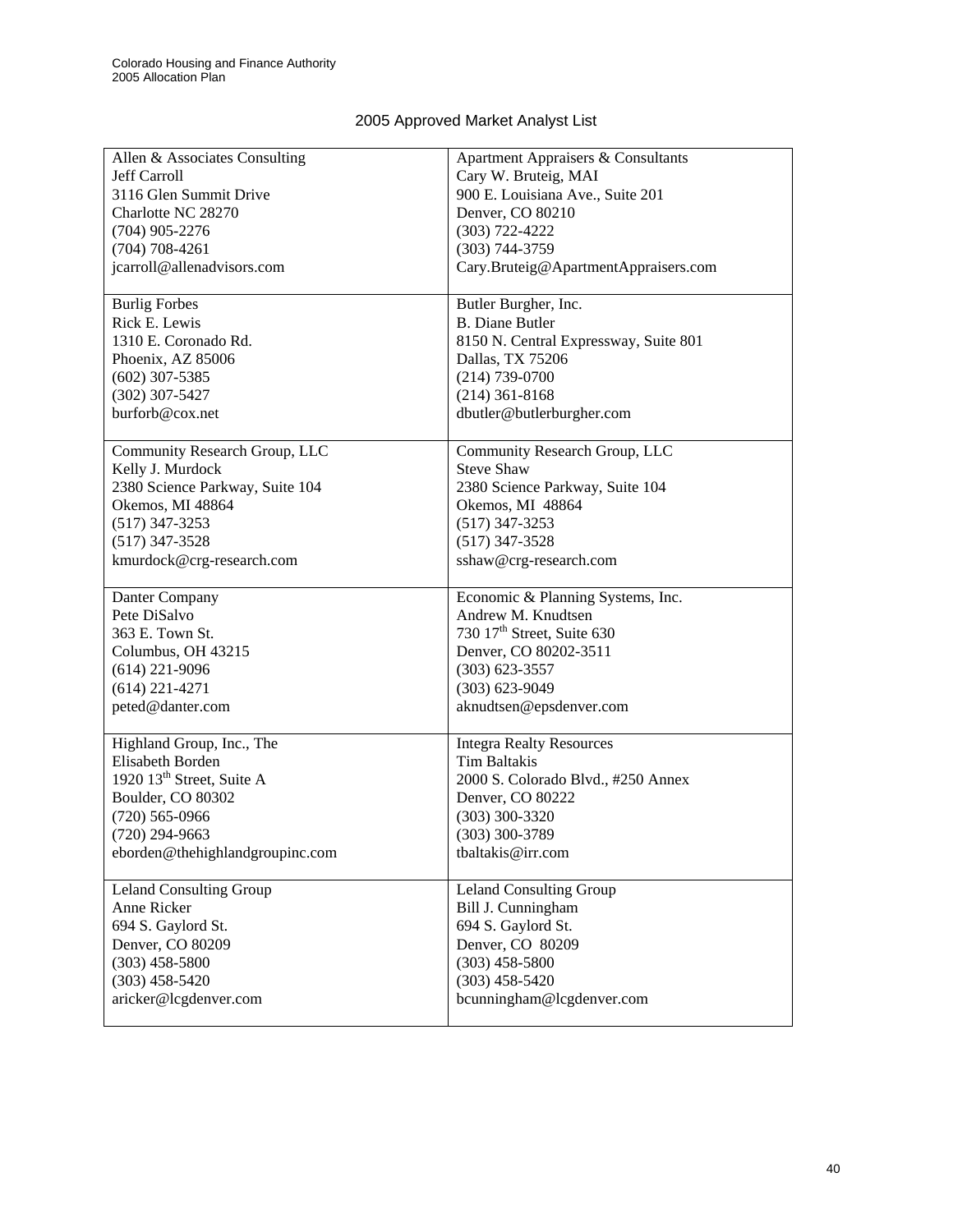| 2005 Approved Market Analyst List    |                              |  |  |
|--------------------------------------|------------------------------|--|--|
| McCormick + Associates               | Meta Advisory Services, Inc. |  |  |
| Kathy McCormick                      | Michael J. Martin            |  |  |
|                                      | 5497 S. Helena St.           |  |  |
| $(303)$ 499-1915                     | Centennial, CO 80015         |  |  |
| $(303)$ 497-0870                     | $(877)$ 354-8994             |  |  |
| mchousing@msn.com                    | mjmartin@katewwdb.com        |  |  |
|                                      |                              |  |  |
| National Valuation Consultants, Inc. | Novogradac & Company LLP     |  |  |
| Josh Q. Davidson                     | Byron N. Lea                 |  |  |
| 950 South Cherry Street, Suite 800   | 7227 Metcalf Ave., Suite 250 |  |  |
| Denver, CO 80246                     | Overland Park, KS 66204      |  |  |
| $(303)$ 753-6900                     | $(913)$ 262-3500 x14         |  |  |
| $(303)$ 753-9339                     | $(913)$ 262-3501             |  |  |
| jdavidson@nvcinc.com                 | byron.lea@novoco.com         |  |  |
|                                      |                              |  |  |
| Prior and Associates                 | <b>Property Dynamics</b>     |  |  |
| John Prior                           | Greg Fahey                   |  |  |
| 1900 Grant St., SUite 720            | 15625 NE 191st St.           |  |  |
| Denver, CO 80203                     | Woodinville, WA 98072        |  |  |
| $(303) 861 - 2728$                   | $(425)$ 489-9780             |  |  |
|                                      | $(425) 806 - 0760$           |  |  |
| jprior@priorandassociates.com        | gmfahey@comcast.net          |  |  |
|                                      |                              |  |  |
| Rees Consullting, Inc.               | The Gill Companies           |  |  |
| <b>Melanie Rees</b>                  | Casey Gill                   |  |  |
| P.O. Box 3845                        | P.O. Box 784                 |  |  |
| Crested Butte, CO 81224              | Dexter MO 63841              |  |  |
| $(970)$ 349-9845                     | $+1$ (800) 428-3320          |  |  |
| $(970)$ 349-6458                     |                              |  |  |
| Melanier@interserv.com               | casey@thegillcompanies.com   |  |  |
|                                      |                              |  |  |
| The Gill Companies                   | The Gill Companies           |  |  |
| Sam Gill                             | Angie Burch                  |  |  |
|                                      | P.O. Box 784                 |  |  |
| $+1$ (800) 428-3320                  | Dexter, MO 63841             |  |  |
|                                      | $+1$ (800) 428-3320          |  |  |
| samgill@thegillcompanies.com         | angie@thegillcompanies.com   |  |  |
|                                      |                              |  |  |
| thk Associates, Inc.                 | Vogt Williams Bowen LLC      |  |  |
| Ned Prosser                          | Tim Williams                 |  |  |
| 2953 S. Peoria St., Suite 101        | 869 W. Goodale Blvd.         |  |  |
| Aurora, CO 80014                     | Columbus, OH 43212           |  |  |
| $(303)$ 770-7201                     | $(614)$ 225-9500             |  |  |
| $(303)$ 770-7132                     | $(614)$ 225-9505             |  |  |
| nprosser@thkassoc.com                | timw@vwbresearch.com         |  |  |
|                                      |                              |  |  |
| Waverly Research Group, Inc.         | Zacour & Associates          |  |  |
| Don Robinson                         | Paul Zacour                  |  |  |
| 5015 Silverton Ct.                   |                              |  |  |
| Las Cruces, NM 88011                 | $(915) 581 - 1141$           |  |  |
| $(505) 522 - 3400$                   |                              |  |  |
| $(505) 532-9796$                     | paul@zacour.com              |  |  |
| waverlygroup@comcast.net             |                              |  |  |
|                                      |                              |  |  |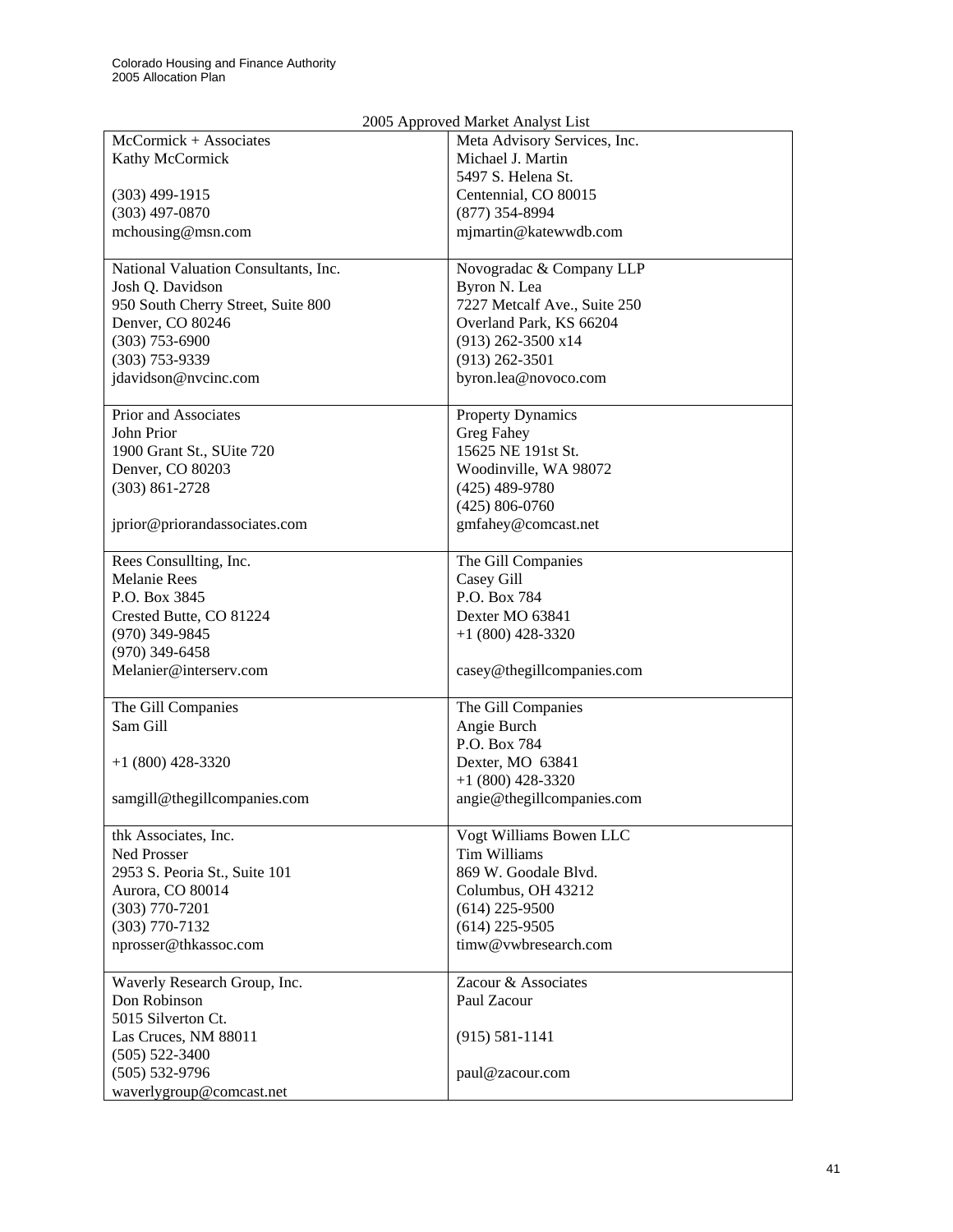#### Appendix B CAPITAL NEEDS ASSESSMENT REQUIREMENTS

Developments applying for a preliminary reservation of tax credits for rehabilitation must submit a capital needs assessment (CNA) conducted by a third party architect or engineer with CNA experience (provide a resume). The assessment should include a site visit and physical inspection of the interior and exterior of units and structures, building material deficiencies and material building code violations as well as an interview with available on-site property management and maintenance personnel to inquire about past repairs/improvements, pending repairs, and existing or chronic physical deficiencies. The assessment should also consider the presence of hazardous materials on the site.

The assessment should include an opinion as to the proposed budget for recommended improvements and should identify critical building systems or components that have reached or exceeded their expected useful lives. The assessment should also include a projection of recurring probable expenditures for significant systems and components impacting use and tenancy, which are not considered operation or maintenance expenses, to determine the appropriate replacement reserve deposits on a per unit per year basis. The following components should be examined and analyzed for a capital needs assessment:

- site, including topography, drainage, pavement, curbing, sidewalks, parking, landscaping, amenities, water, sewer, storm drainage, gas and electric utilities and lines;
- structural systems, both substructure and superstructure, including exterior walls and balconies, exterior doors and windows, roofing system, and drainage;
- interiors, including unit and common area finishes (carpeting, vinyl tile, plaster walls, paint condition, etc.), unit kitchen finishes, cabinets and appliances, unit bathroom finishes and fixture, and common area lobbies and corridors; and
- mechanical systems, including plumbing and domestic hot water, HVAC, electrical, lighting fixtures, fire protection, and elevators (mechanical systems must be inspected by a qualified engineer)
- any non-compliant component or issue relative to the applicable accessibility guidelines of ADA, Section 504 and/or Fair Housing Guidelines
- detailed description of the scope of work and budget for the scope of work
- photographs of typical building characteristics and deficiencies

Issues identified by the capital needs assessment should be addressed during the rehabilitation process and considered in establishing replacement reserve accounts.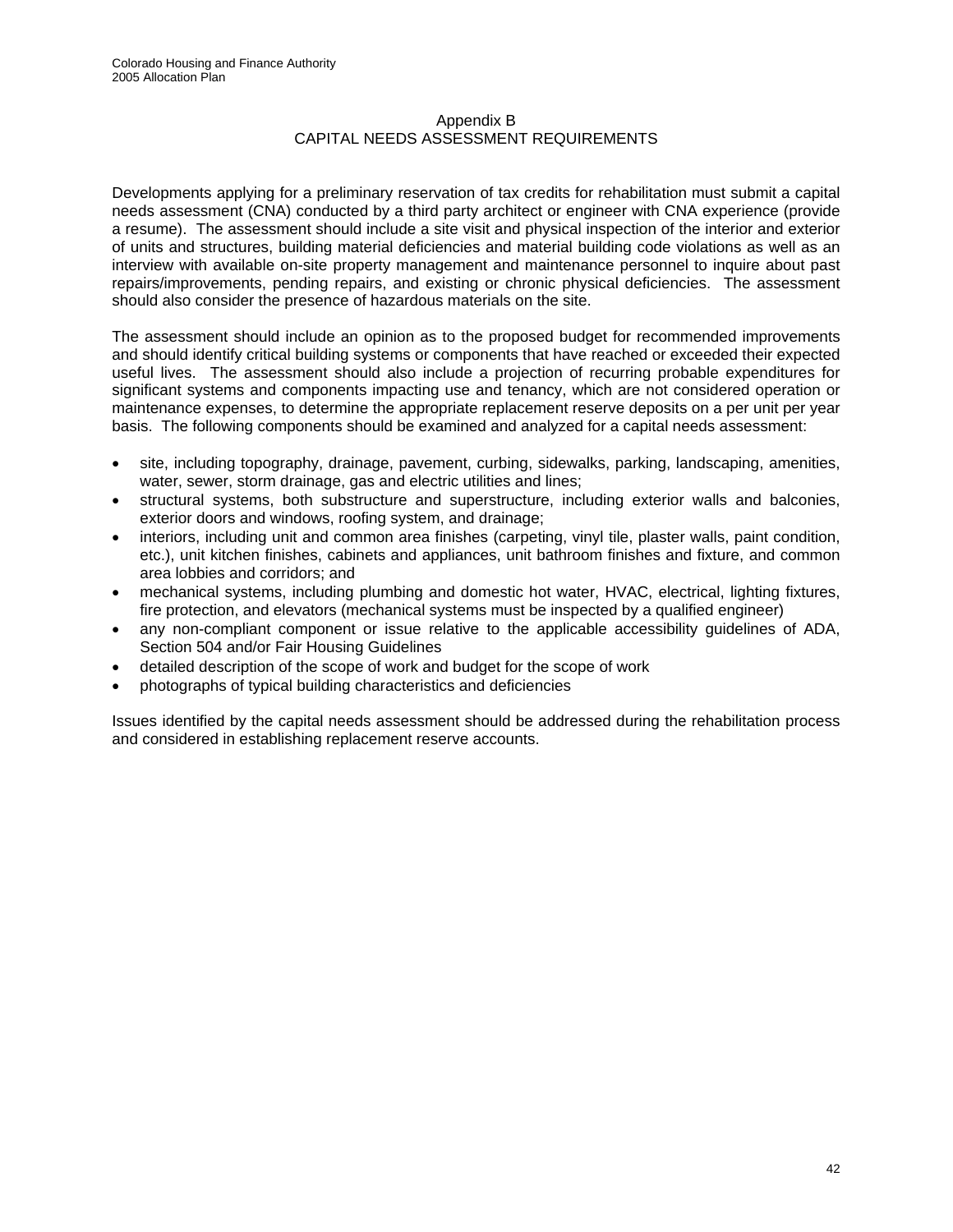#### Appendix C **Instructions for Calculation of Qualified Contract Price**

Before the Commission will commence marketing your project, you must complete the Calculation of Qualified Contract Price form attached to these instructions (the "Calculation Form"). This calculation will establish the minimum price at which the Commission will market your project and present an offer for its purchase.

To complete the Calculation Form, you must complete Exhibits A through D and, if the project has market rate units, Exhibit E. The results of Exhibits A through E are transferred to the Calculation Form to determine the Qualified Contract Price for the project.

The Calculation Form is derived from a statutory formula set forth in Section 42(h)(6)(F) of the Internal Revenue Code. The statutory formula divides the purchase price between the low-income portion of the project and the market rate portion of the project, if any. Qualified Contract Price for the low-income portion of the project is equal to the sum of project indebtedness (Worksheet A), investor equity (Worksheet B), and other capital contributions (Worksheet C) **reduced** by the total cash that has been distributed, or is available for distribution, from the project (Worksheet D). If the project has any market rate units, the Qualified Contract Price is increased by the fair market value of those units (Worksheet E).

Please remember that the twelve-month period for finding a buyer will not commence until the Calculation, and Exhibits A through E, are completed and returned to the Commission with the notification letter and other required materials. The Calculation must be prepared, approved or reviewed by the accountant for the project owner or similarly qualified professional.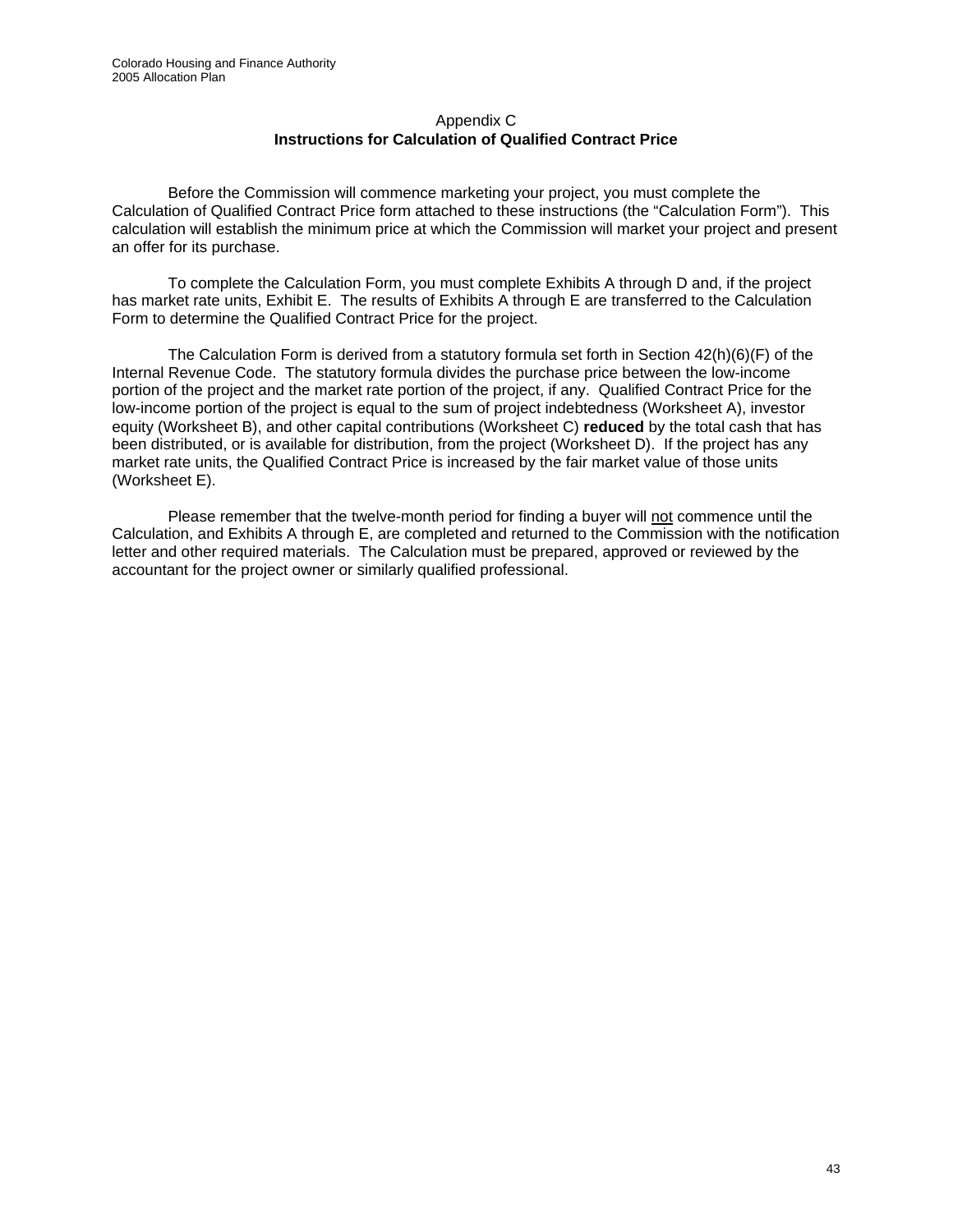#### **Calculation of Qualified Contract Price Pursuant to Section 42(h)(6)(F) of the Internal Code As of \_\_\_\_\_\_\_\_\_\_\_\_\_\_\_\_, 2005**

# **A. Calculation of Low-Income Portion of Payment**:

|    | (i)    | Outstanding Indebtedness secured by, or with<br>respect to the Buildings (from Worksheet A) | $\mathbb{S}$         |    |
|----|--------|---------------------------------------------------------------------------------------------|----------------------|----|
|    | (ii)   | Adjusted Investor Equity (from Worksheet B)                                                 | \$                   |    |
|    | (iii)  | Other Capital Contributions not reflected in (i) or<br>(ii) (from Worksheet C)              | $\frac{1}{\sqrt{2}}$ |    |
|    | (iv)   | Total of (i), (ii) and (iii)                                                                | $\frac{1}{2}$        |    |
|    | (v)    | Cash Distributions from or available from, the<br>Project (from Worksheet D)                | $\sim$               |    |
|    | (vi)   | Line (iv) reduced by Line (v)                                                               | \$                   |    |
|    | (vii)  | Applicable fraction (as set forth in the Tax Credit<br><b>Regulatory Agreement)</b>         | %                    |    |
|    | (viii) | Low-Income Portion of Qualified Contract Price<br>(Line (vi) multiplied by Line (vii))      |                      | \$ |
| В. |        | <b>Fair Market Value of Non Low-Income</b><br>Portion of Building(s) (from Worksheet E)     |                      | \$ |
|    |        | <b>Qualified Contract Price</b><br>(Sum of Line A(viii) and Line B)                         |                      | \$ |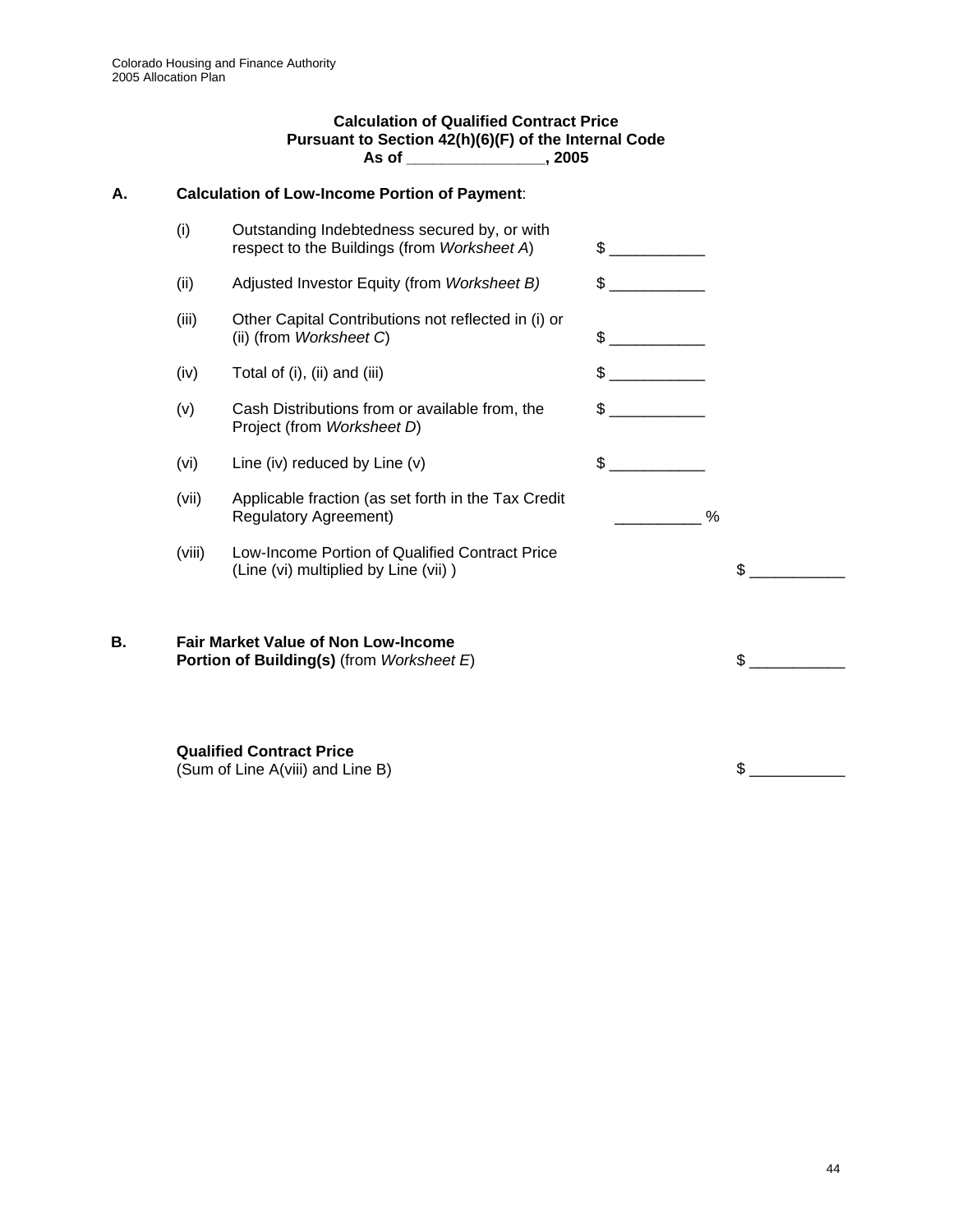#### **WORKSHEET A**  *Outstanding Indebtedness With Respect to Low-Income Building(s)* **Code Section 42(h)(6)(F)(i)(I)**

#### **Instructions**

The Qualified Contract Price includes the unpaid balance of all secured and unsecured indebtedness with respect to the low-income buildings. Worksheet A requires you to set forth certain information with respect to each mortgage loan and other project indebtedness: The name of the lender, the unpaid principal balance, the accrued interest, the maturity date, and other relevant information.

In the section marked "Other Information" (subsection (v) with respect to each loan), please set forth any information with respect to the loan that may be relevant to the CHFA c's efforts to market the project. Examples of relevant information include whether the loan has a "due-on-sale" clause or if any portion of the loan is payable from net cash flow (i.e., is "soft" debt). Please also attach to the worksheet an amortization schedule for each loan, if available.

In addition to mortgage indebtedness, you should also list any unsecured, long-term debt the proceeds of which were used directly in the construction, rehabilitation, or operations of the project.

The unpaid principal balance and accrued interest for each loan set forth on this worksheet should be totaled and that total should be transferred to Section A(i) of the Calculation Form.

#### **Worksheet**

|              |       | <b>First Mortgage Loan:</b>                  |                                                                                                                                                                                                                                                                                                                                                                                                                                 |
|--------------|-------|----------------------------------------------|---------------------------------------------------------------------------------------------------------------------------------------------------------------------------------------------------------------------------------------------------------------------------------------------------------------------------------------------------------------------------------------------------------------------------------|
|              | (i)   |                                              |                                                                                                                                                                                                                                                                                                                                                                                                                                 |
|              | (ii)  | <b>Principal Balance</b>                     | $\frac{1}{\sqrt{1-\frac{1}{2}}}\frac{1}{\sqrt{1-\frac{1}{2}}}\frac{1}{\sqrt{1-\frac{1}{2}}}\frac{1}{\sqrt{1-\frac{1}{2}}}\frac{1}{\sqrt{1-\frac{1}{2}}}\frac{1}{\sqrt{1-\frac{1}{2}}}\frac{1}{\sqrt{1-\frac{1}{2}}}\frac{1}{\sqrt{1-\frac{1}{2}}}\frac{1}{\sqrt{1-\frac{1}{2}}}\frac{1}{\sqrt{1-\frac{1}{2}}}\frac{1}{\sqrt{1-\frac{1}{2}}}\frac{1}{\sqrt{1-\frac{1}{2}}}\frac{1}{\sqrt{1-\frac{1}{2}}}\frac{1}{\sqrt{1-\frac{$ |
|              | (iii) | <b>Accrued Interest</b>                      | \$.                                                                                                                                                                                                                                                                                                                                                                                                                             |
|              | (iv)  | <b>Maturity Date:</b>                        |                                                                                                                                                                                                                                                                                                                                                                                                                                 |
|              | (v)   |                                              |                                                                                                                                                                                                                                                                                                                                                                                                                                 |
|              |       | [attach amortization schedule, if available] |                                                                                                                                                                                                                                                                                                                                                                                                                                 |
|              |       | Subtotal                                     | $\sim$                                                                                                                                                                                                                                                                                                                                                                                                                          |
|              |       |                                              |                                                                                                                                                                                                                                                                                                                                                                                                                                 |
| $\mathbf{2}$ | (i)   | <b>Second Mortgage Loan:</b>                 |                                                                                                                                                                                                                                                                                                                                                                                                                                 |
|              | (ii)  | <b>Principal Balance</b>                     | \$.                                                                                                                                                                                                                                                                                                                                                                                                                             |
|              | (iii) | <b>Accrued Interest</b>                      |                                                                                                                                                                                                                                                                                                                                                                                                                                 |
|              | (iv)  | <b>Maturity Date:</b>                        | $\frac{1}{\sqrt{1-\frac{1}{2}}}\frac{1}{\sqrt{1-\frac{1}{2}}}\frac{1}{\sqrt{1-\frac{1}{2}}}\frac{1}{\sqrt{1-\frac{1}{2}}}\frac{1}{\sqrt{1-\frac{1}{2}}}\frac{1}{\sqrt{1-\frac{1}{2}}}\frac{1}{\sqrt{1-\frac{1}{2}}}\frac{1}{\sqrt{1-\frac{1}{2}}}\frac{1}{\sqrt{1-\frac{1}{2}}}\frac{1}{\sqrt{1-\frac{1}{2}}}\frac{1}{\sqrt{1-\frac{1}{2}}}\frac{1}{\sqrt{1-\frac{1}{2}}}\frac{1}{\sqrt{1-\frac{1}{2}}}\frac{1}{\sqrt{1-\frac{$ |
|              | (v)   |                                              |                                                                                                                                                                                                                                                                                                                                                                                                                                 |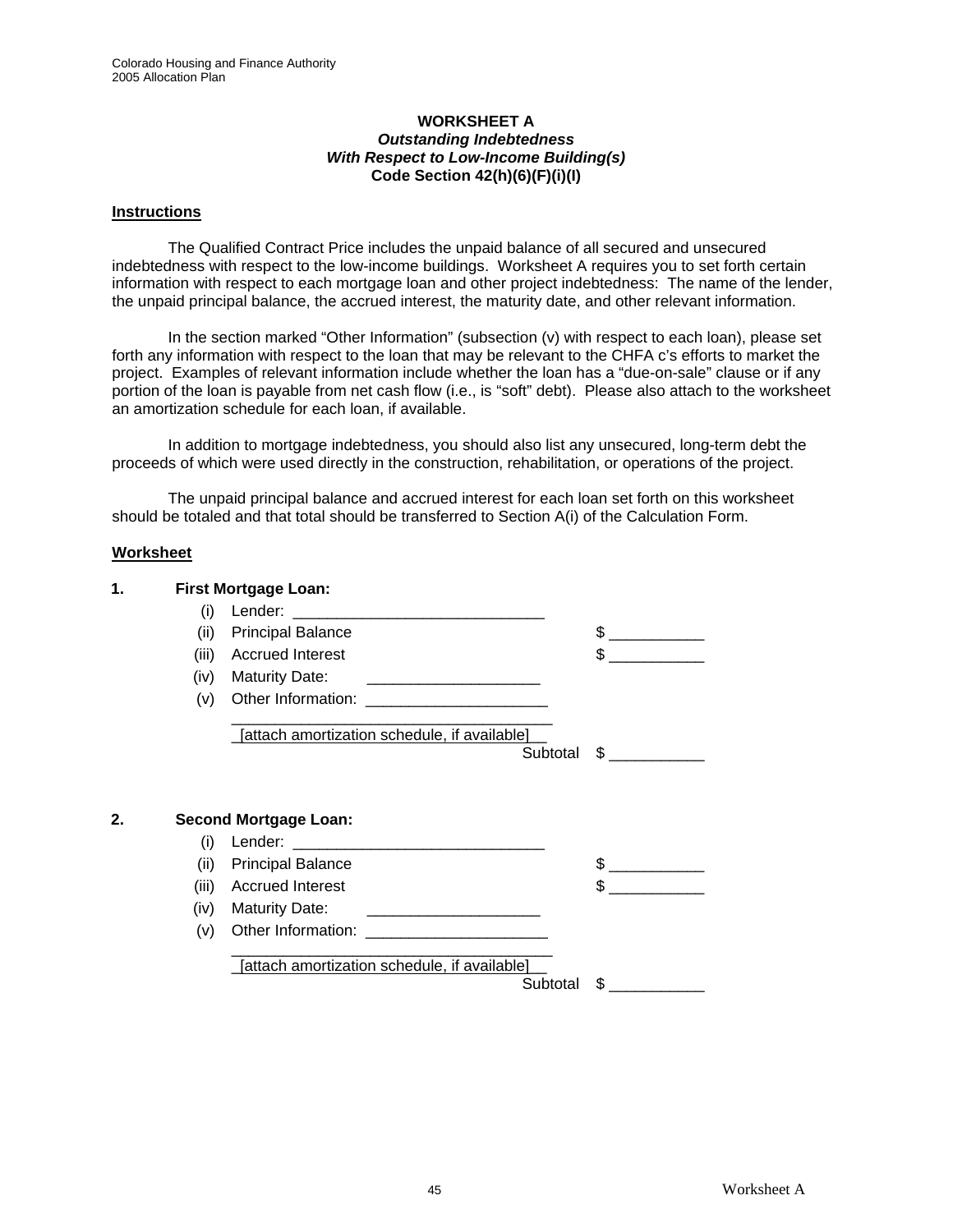| 3. |       | <b>Third Mortgage Loan:</b>                                                                                                                                                                                                                                                                  |          |                                                                                                                                                                                                                                                                                                                                               |
|----|-------|----------------------------------------------------------------------------------------------------------------------------------------------------------------------------------------------------------------------------------------------------------------------------------------------|----------|-----------------------------------------------------------------------------------------------------------------------------------------------------------------------------------------------------------------------------------------------------------------------------------------------------------------------------------------------|
|    |       |                                                                                                                                                                                                                                                                                              |          |                                                                                                                                                                                                                                                                                                                                               |
|    | (ii)  | <b>Principal Balance</b>                                                                                                                                                                                                                                                                     |          |                                                                                                                                                                                                                                                                                                                                               |
|    | (iii) | <b>Accrued Interest</b>                                                                                                                                                                                                                                                                      |          | $\frac{1}{2}$                                                                                                                                                                                                                                                                                                                                 |
|    |       | (iv) Maturity Date:                                                                                                                                                                                                                                                                          |          |                                                                                                                                                                                                                                                                                                                                               |
|    |       |                                                                                                                                                                                                                                                                                              |          |                                                                                                                                                                                                                                                                                                                                               |
|    |       | [attach amortization schedule, if available]                                                                                                                                                                                                                                                 |          |                                                                                                                                                                                                                                                                                                                                               |
|    |       |                                                                                                                                                                                                                                                                                              |          | Subtotal \$                                                                                                                                                                                                                                                                                                                                   |
| 4. |       | <b>Fourth Mortgage Loan:</b>                                                                                                                                                                                                                                                                 |          |                                                                                                                                                                                                                                                                                                                                               |
|    |       |                                                                                                                                                                                                                                                                                              |          |                                                                                                                                                                                                                                                                                                                                               |
|    |       | (ii) Principal Balance                                                                                                                                                                                                                                                                       |          |                                                                                                                                                                                                                                                                                                                                               |
|    |       | (iii) Accrued Interest                                                                                                                                                                                                                                                                       |          |                                                                                                                                                                                                                                                                                                                                               |
|    | (iv)  | <b>Maturity Date:</b>                                                                                                                                                                                                                                                                        |          |                                                                                                                                                                                                                                                                                                                                               |
|    | (v)   |                                                                                                                                                                                                                                                                                              |          |                                                                                                                                                                                                                                                                                                                                               |
|    |       | [attach amortization schedule, if available]                                                                                                                                                                                                                                                 |          |                                                                                                                                                                                                                                                                                                                                               |
|    |       |                                                                                                                                                                                                                                                                                              |          | Subtotal \$                                                                                                                                                                                                                                                                                                                                   |
| 5. | (i)   | Other Indebtedness with Respect to Low-Income Building(s):<br>Lender: The contract of the contract of the contract of the contract of the contract of the contract of the contract of the contract of the contract of the contract of the contract of the contract of the contract of the co |          |                                                                                                                                                                                                                                                                                                                                               |
|    |       | (ii) Principal Balance                                                                                                                                                                                                                                                                       |          | $\begin{picture}(20,20) \put(0,0){\line(1,0){100}} \put(15,0){\line(1,0){100}} \put(15,0){\line(1,0){100}} \put(15,0){\line(1,0){100}} \put(15,0){\line(1,0){100}} \put(15,0){\line(1,0){100}} \put(15,0){\line(1,0){100}} \put(15,0){\line(1,0){100}} \put(15,0){\line(1,0){100}} \put(15,0){\line(1,0){100}} \put(15,0){\line(1,0){100}} \$ |
|    |       | (iii) Accrued Interest                                                                                                                                                                                                                                                                       |          | $\sim$                                                                                                                                                                                                                                                                                                                                        |
|    |       | (iv) Maturity Date:                                                                                                                                                                                                                                                                          |          |                                                                                                                                                                                                                                                                                                                                               |
|    | (v)   | Other Information: The Contract of the Contract of the Contract of the Contract of the Contract of the Contract of the Contract of the Contract of the Contract of the Contract of the Contract of the Contract of the Contrac                                                               |          |                                                                                                                                                                                                                                                                                                                                               |
|    |       | [attach amortization schedule, if available]                                                                                                                                                                                                                                                 | Subtotal | $\mathbb{S}$                                                                                                                                                                                                                                                                                                                                  |

|                    | Total Indebtedness with respect to Low-Income Portion of the |  |
|--------------------|--------------------------------------------------------------|--|
| <b>Building(s)</b> | (Sum of 1-5 subtotals above)                                 |  |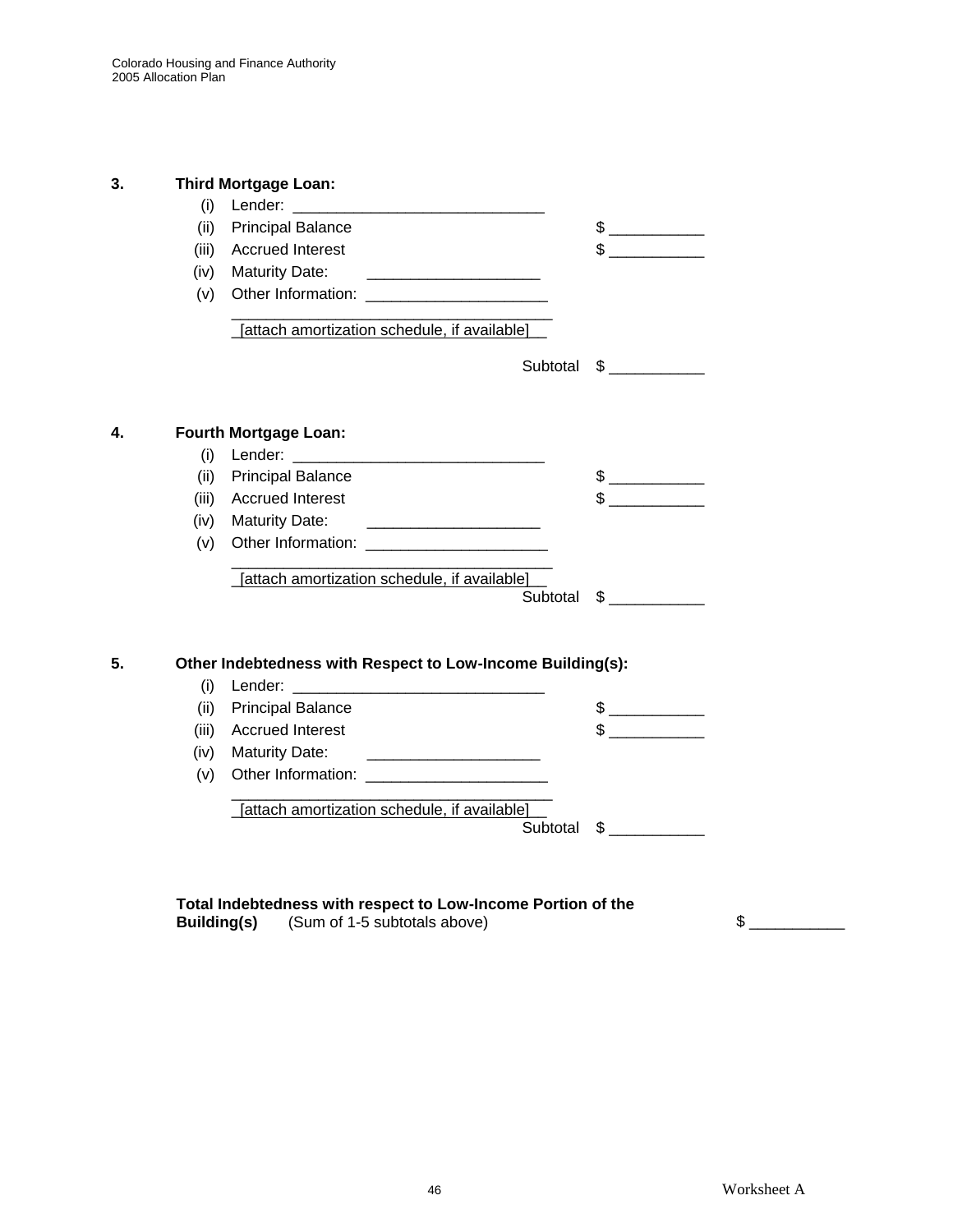#### **WORKSHEET B**  *Calculation of Adjusted Investor Equity In the Low-Income Building(s)*  **Code Section 42(h)(6)(F)(i)(II)**

#### **Instructions**

The Qualified Contract Price includes the sum of the "Adjusted Investor Equity" with respect to the project. "Adjusted Investor Equity" means, with respect to each calendar year, the aggregate amount of cash that taxpayers invested with respect to the low-income buildings, increased by the applicable cost-of-living adjustment, if any.

Not all capital contributions with respect to the project qualify as "Adjusted Investor Equity." Specifically, cash invested in the project should be included in this Worksheet B only if **each of the following are true**:

- (i) The cash is contributed as a capital contribution and not as a loan or advance;
- (ii) the amount is reflected in the adjusted basis of the project (until there is further guidance from the Internal Revenue Service, the Commission will interpret this to mean cash contributions used to directly fund adjusted basis and cash contributions used to pay off a construction or bridge loan, the proceeds of which directly funded adjusted basis); and
- (iii) there was an obligation to invest the amount as of the beginning of the credit period (until there is further guidance from the Internal Revenue Service, CHFA will interpret this to include cash actually invested before the beginning of the credit period and cash invested after the beginning of the credit period for which there was an obligation to invest at the beginning of the credit period).

With respect to Worksheet B, subsection (i) for each calendar year requires you to set forth the identity of the investor. Typically, this will be the tax credit investor (i.e., the investor limited partner); however, it may include a general partner if the cash investment by a general partner otherwise satisfies the requirements set forth above.

Subsection (ii) requires you to set forth the amount of qualifying cash equity that was invested in the project for that calendar year. This amount should include only cash that was actually contributed to the project that year; it should not include amounts for which there was a mere obligation to invest.

Subsection (iii) sets forth the cost-of-living adjustment for each calendar year. Investment amounts qualifying as investor equity are entitled to a cost-of-living adjustment. The applicable cost-ofliving adjustment for each year is based on the Consumer Price Index – All Urban Consumers available through the U.S. Department of Labor, Bureau of Labor Statistics

For each calendar year, the amount of "Adjusted Investor Equity" is the sum of the qualifying investment amount and the cost-of-living adjustment. After calculating the investment amount and costof-living adjustment, if any, for each year, these amounts must be totaled and set forth in column 15 of the worksheet. This total is then transferred to Section A(ii) of the Calculation Form.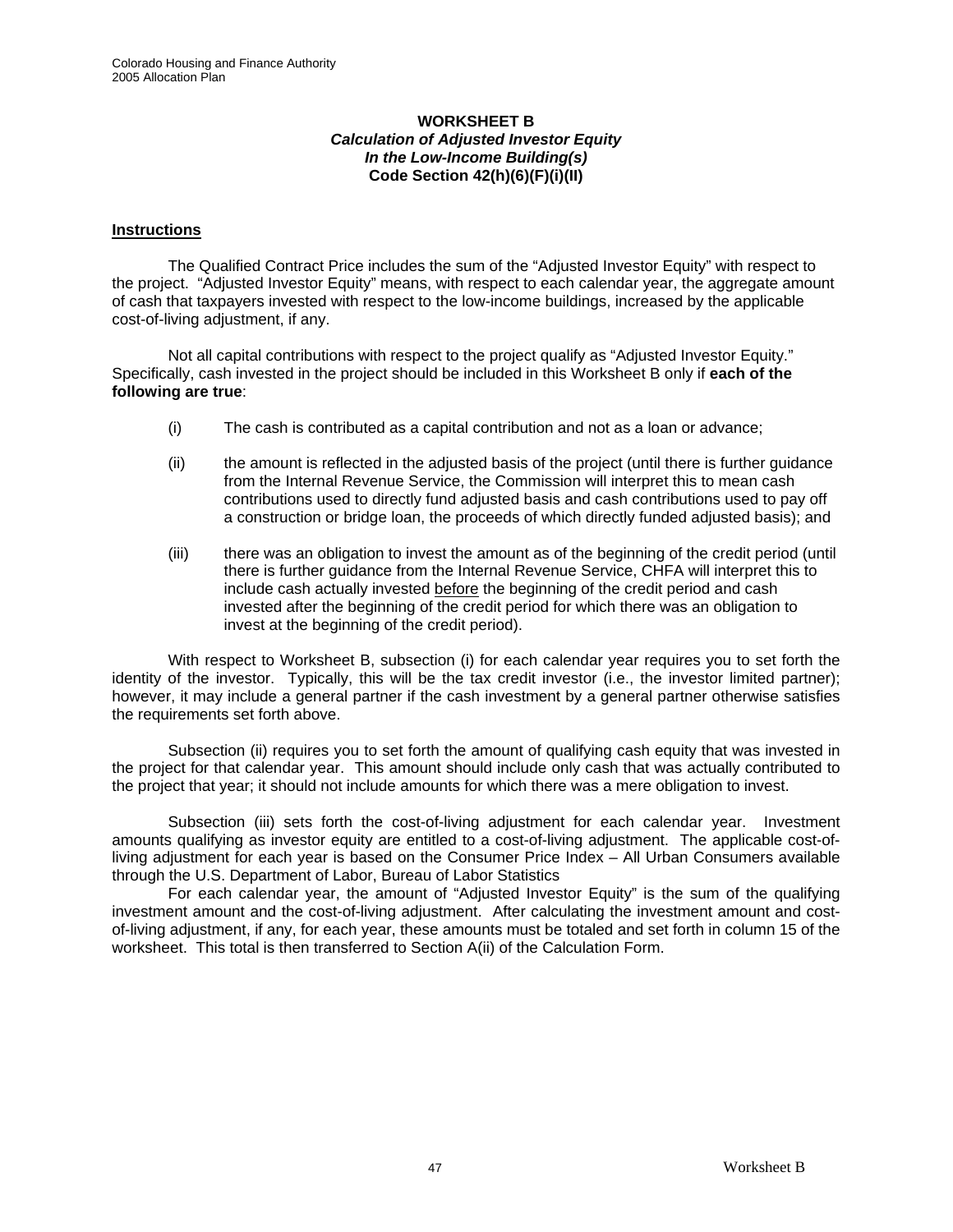# **Worksheet (Change the dates below as appropriate)**

| (i)<br>(ii)<br><b>Investment Amount</b><br>$\frac{1}{2}$<br>Cost-of-living Adjustment<br>(iii)<br>\$<br>Subtotal (ii) plus (iii)<br>1991 Adjusted Investor Equity<br>2.<br>(i)<br><b>Investment Amount</b><br>$\frac{1}{\sqrt{1-\frac{1}{2}}}\frac{1}{\sqrt{1-\frac{1}{2}}}\frac{1}{\sqrt{1-\frac{1}{2}}}\frac{1}{\sqrt{1-\frac{1}{2}}}\frac{1}{\sqrt{1-\frac{1}{2}}}\frac{1}{\sqrt{1-\frac{1}{2}}}\frac{1}{\sqrt{1-\frac{1}{2}}}\frac{1}{\sqrt{1-\frac{1}{2}}}\frac{1}{\sqrt{1-\frac{1}{2}}}\frac{1}{\sqrt{1-\frac{1}{2}}}\frac{1}{\sqrt{1-\frac{1}{2}}}\frac{1}{\sqrt{1-\frac{1}{2}}}\frac{1}{\sqrt{1-\frac{1}{2}}}\frac{1}{\sqrt{1-\frac{$<br>(ii)<br>$\frac{1}{\sqrt{1-\frac{1}{2}}\sqrt{1-\frac{1}{2}}\sqrt{1-\frac{1}{2}}\sqrt{1-\frac{1}{2}}\sqrt{1-\frac{1}{2}}\sqrt{1-\frac{1}{2}}\sqrt{1-\frac{1}{2}}\sqrt{1-\frac{1}{2}}\sqrt{1-\frac{1}{2}}\sqrt{1-\frac{1}{2}}\sqrt{1-\frac{1}{2}}\sqrt{1-\frac{1}{2}}\sqrt{1-\frac{1}{2}}\sqrt{1-\frac{1}{2}}\sqrt{1-\frac{1}{2}}\sqrt{1-\frac{1}{2}}\sqrt{1-\frac{1}{2}}\sqrt{1-\frac{1}{2}}\sqrt{1-\frac{1}{2}}\sqrt{1-\frac$<br>Cost-of-living Adjustment<br>(iii)<br>$\mathbb{S}^-$<br>Subtotal (ii) plus (iii)<br>1992 Adjusted Investor Equity<br>3.<br>(i)<br><b>Investment Amount</b><br>(ii)<br>$\begin{array}{c} \updownarrow \\ \downarrow \end{array}$<br>$\frac{1}{\sqrt{1-\frac{1}{2}}\sqrt{1-\frac{1}{2}}\sqrt{1-\frac{1}{2}}\sqrt{1-\frac{1}{2}}\sqrt{1-\frac{1}{2}}\sqrt{1-\frac{1}{2}}\sqrt{1-\frac{1}{2}}\sqrt{1-\frac{1}{2}}\sqrt{1-\frac{1}{2}}\sqrt{1-\frac{1}{2}}\sqrt{1-\frac{1}{2}}\sqrt{1-\frac{1}{2}}\sqrt{1-\frac{1}{2}}\sqrt{1-\frac{1}{2}}\sqrt{1-\frac{1}{2}}\sqrt{1-\frac{1}{2}}\sqrt{1-\frac{1}{2}}\sqrt{1-\frac{1}{2}}\sqrt{1-\frac{1}{2}}\sqrt{1-\frac$<br>(iii)<br>Cost-of-living Adjustment<br>$\mathsf{\$}$<br>Subtotal (ii) plus (iii)<br>1993 Adjusted Investor Equity<br>4.<br>(i)<br><b>Investment Amount</b><br>(ii)<br>Cost-of-living Adjustment<br>(iii)<br>\$<br>Subtotal (ii) plus (iii)<br>5.<br>1994 Adjusted Investor Equity<br>(i)<br>(ii)<br><b>Investment Amount</b><br>$\frac{1}{2}$<br>(iii)<br>Cost-of-living Adjustment<br>\$<br>Subtotal (ii) plus (iii)<br>1995 Adjusted Investor Equity<br>6.<br>(ii) Investment Amount<br>Cost-of-living Adjustment<br>\$<br>(iii)<br>$\begin{tabular}{ccccc} \multicolumn{2}{c }{\textbf{1} & \textbf{2} & \textbf{3} & \textbf{4} & \textbf{5} & \textbf{5} & \textbf{6} & \textbf{6} & \textbf{7} & \textbf{8} & \textbf{9} & \textbf{10} & \textbf{10} & \textbf{10} & \textbf{10} & \textbf{10} & \textbf{10} & \textbf{10} & \textbf{10} & \textbf{10} & \textbf{10} & \textbf{10} & \textbf{10} & \textbf{10} & \textbf{10} & \textbf{10} & \textbf{$<br>$\sim$<br>Subtotal (ii) plus (iii)<br>7.<br>1996 Adjusted Investor Equity<br>Investor: $\frac{1}{2}$<br>(i)<br><b>Investment Amount</b><br>(ii) | 1. |       | <b>1990 Adjusted Investor Equity</b> |               |  |
|------------------------------------------------------------------------------------------------------------------------------------------------------------------------------------------------------------------------------------------------------------------------------------------------------------------------------------------------------------------------------------------------------------------------------------------------------------------------------------------------------------------------------------------------------------------------------------------------------------------------------------------------------------------------------------------------------------------------------------------------------------------------------------------------------------------------------------------------------------------------------------------------------------------------------------------------------------------------------------------------------------------------------------------------------------------------------------------------------------------------------------------------------------------------------------------------------------------------------------------------------------------------------------------------------------------------------------------------------------------------------------------------------------------------------------------------------------------------------------------------------------------------------------------------------------------------------------------------------------------------------------------------------------------------------------------------------------------------------------------------------------------------------------------------------------------------------------------------------------------------------------------------------------------------------------------------------------------------------------------------------------------------------------------------------------------------------------------------------------------------------------------------------------------------------------------------------------------------------------------------------------------------------------------------------------------------------------------------------------------------------------------------------------------------------------------------------------------------------------------------------------------------------------------------------------------------------------------------------------------------------------------------------------------------------------------------------------------------------------------------------------------------------------------------------------------------------------------------------------|----|-------|--------------------------------------|---------------|--|
|                                                                                                                                                                                                                                                                                                                                                                                                                                                                                                                                                                                                                                                                                                                                                                                                                                                                                                                                                                                                                                                                                                                                                                                                                                                                                                                                                                                                                                                                                                                                                                                                                                                                                                                                                                                                                                                                                                                                                                                                                                                                                                                                                                                                                                                                                                                                                                                                                                                                                                                                                                                                                                                                                                                                                                                                                                                            |    |       |                                      |               |  |
|                                                                                                                                                                                                                                                                                                                                                                                                                                                                                                                                                                                                                                                                                                                                                                                                                                                                                                                                                                                                                                                                                                                                                                                                                                                                                                                                                                                                                                                                                                                                                                                                                                                                                                                                                                                                                                                                                                                                                                                                                                                                                                                                                                                                                                                                                                                                                                                                                                                                                                                                                                                                                                                                                                                                                                                                                                                            |    |       |                                      |               |  |
|                                                                                                                                                                                                                                                                                                                                                                                                                                                                                                                                                                                                                                                                                                                                                                                                                                                                                                                                                                                                                                                                                                                                                                                                                                                                                                                                                                                                                                                                                                                                                                                                                                                                                                                                                                                                                                                                                                                                                                                                                                                                                                                                                                                                                                                                                                                                                                                                                                                                                                                                                                                                                                                                                                                                                                                                                                                            |    |       |                                      |               |  |
|                                                                                                                                                                                                                                                                                                                                                                                                                                                                                                                                                                                                                                                                                                                                                                                                                                                                                                                                                                                                                                                                                                                                                                                                                                                                                                                                                                                                                                                                                                                                                                                                                                                                                                                                                                                                                                                                                                                                                                                                                                                                                                                                                                                                                                                                                                                                                                                                                                                                                                                                                                                                                                                                                                                                                                                                                                                            |    |       |                                      |               |  |
|                                                                                                                                                                                                                                                                                                                                                                                                                                                                                                                                                                                                                                                                                                                                                                                                                                                                                                                                                                                                                                                                                                                                                                                                                                                                                                                                                                                                                                                                                                                                                                                                                                                                                                                                                                                                                                                                                                                                                                                                                                                                                                                                                                                                                                                                                                                                                                                                                                                                                                                                                                                                                                                                                                                                                                                                                                                            |    |       |                                      |               |  |
|                                                                                                                                                                                                                                                                                                                                                                                                                                                                                                                                                                                                                                                                                                                                                                                                                                                                                                                                                                                                                                                                                                                                                                                                                                                                                                                                                                                                                                                                                                                                                                                                                                                                                                                                                                                                                                                                                                                                                                                                                                                                                                                                                                                                                                                                                                                                                                                                                                                                                                                                                                                                                                                                                                                                                                                                                                                            |    |       |                                      |               |  |
|                                                                                                                                                                                                                                                                                                                                                                                                                                                                                                                                                                                                                                                                                                                                                                                                                                                                                                                                                                                                                                                                                                                                                                                                                                                                                                                                                                                                                                                                                                                                                                                                                                                                                                                                                                                                                                                                                                                                                                                                                                                                                                                                                                                                                                                                                                                                                                                                                                                                                                                                                                                                                                                                                                                                                                                                                                                            |    |       |                                      |               |  |
|                                                                                                                                                                                                                                                                                                                                                                                                                                                                                                                                                                                                                                                                                                                                                                                                                                                                                                                                                                                                                                                                                                                                                                                                                                                                                                                                                                                                                                                                                                                                                                                                                                                                                                                                                                                                                                                                                                                                                                                                                                                                                                                                                                                                                                                                                                                                                                                                                                                                                                                                                                                                                                                                                                                                                                                                                                                            |    |       |                                      |               |  |
|                                                                                                                                                                                                                                                                                                                                                                                                                                                                                                                                                                                                                                                                                                                                                                                                                                                                                                                                                                                                                                                                                                                                                                                                                                                                                                                                                                                                                                                                                                                                                                                                                                                                                                                                                                                                                                                                                                                                                                                                                                                                                                                                                                                                                                                                                                                                                                                                                                                                                                                                                                                                                                                                                                                                                                                                                                                            |    |       |                                      |               |  |
|                                                                                                                                                                                                                                                                                                                                                                                                                                                                                                                                                                                                                                                                                                                                                                                                                                                                                                                                                                                                                                                                                                                                                                                                                                                                                                                                                                                                                                                                                                                                                                                                                                                                                                                                                                                                                                                                                                                                                                                                                                                                                                                                                                                                                                                                                                                                                                                                                                                                                                                                                                                                                                                                                                                                                                                                                                                            |    |       |                                      |               |  |
|                                                                                                                                                                                                                                                                                                                                                                                                                                                                                                                                                                                                                                                                                                                                                                                                                                                                                                                                                                                                                                                                                                                                                                                                                                                                                                                                                                                                                                                                                                                                                                                                                                                                                                                                                                                                                                                                                                                                                                                                                                                                                                                                                                                                                                                                                                                                                                                                                                                                                                                                                                                                                                                                                                                                                                                                                                                            |    |       |                                      |               |  |
|                                                                                                                                                                                                                                                                                                                                                                                                                                                                                                                                                                                                                                                                                                                                                                                                                                                                                                                                                                                                                                                                                                                                                                                                                                                                                                                                                                                                                                                                                                                                                                                                                                                                                                                                                                                                                                                                                                                                                                                                                                                                                                                                                                                                                                                                                                                                                                                                                                                                                                                                                                                                                                                                                                                                                                                                                                                            |    |       |                                      |               |  |
|                                                                                                                                                                                                                                                                                                                                                                                                                                                                                                                                                                                                                                                                                                                                                                                                                                                                                                                                                                                                                                                                                                                                                                                                                                                                                                                                                                                                                                                                                                                                                                                                                                                                                                                                                                                                                                                                                                                                                                                                                                                                                                                                                                                                                                                                                                                                                                                                                                                                                                                                                                                                                                                                                                                                                                                                                                                            |    |       |                                      |               |  |
|                                                                                                                                                                                                                                                                                                                                                                                                                                                                                                                                                                                                                                                                                                                                                                                                                                                                                                                                                                                                                                                                                                                                                                                                                                                                                                                                                                                                                                                                                                                                                                                                                                                                                                                                                                                                                                                                                                                                                                                                                                                                                                                                                                                                                                                                                                                                                                                                                                                                                                                                                                                                                                                                                                                                                                                                                                                            |    |       |                                      |               |  |
|                                                                                                                                                                                                                                                                                                                                                                                                                                                                                                                                                                                                                                                                                                                                                                                                                                                                                                                                                                                                                                                                                                                                                                                                                                                                                                                                                                                                                                                                                                                                                                                                                                                                                                                                                                                                                                                                                                                                                                                                                                                                                                                                                                                                                                                                                                                                                                                                                                                                                                                                                                                                                                                                                                                                                                                                                                                            |    |       |                                      |               |  |
|                                                                                                                                                                                                                                                                                                                                                                                                                                                                                                                                                                                                                                                                                                                                                                                                                                                                                                                                                                                                                                                                                                                                                                                                                                                                                                                                                                                                                                                                                                                                                                                                                                                                                                                                                                                                                                                                                                                                                                                                                                                                                                                                                                                                                                                                                                                                                                                                                                                                                                                                                                                                                                                                                                                                                                                                                                                            |    |       |                                      |               |  |
|                                                                                                                                                                                                                                                                                                                                                                                                                                                                                                                                                                                                                                                                                                                                                                                                                                                                                                                                                                                                                                                                                                                                                                                                                                                                                                                                                                                                                                                                                                                                                                                                                                                                                                                                                                                                                                                                                                                                                                                                                                                                                                                                                                                                                                                                                                                                                                                                                                                                                                                                                                                                                                                                                                                                                                                                                                                            |    |       |                                      |               |  |
|                                                                                                                                                                                                                                                                                                                                                                                                                                                                                                                                                                                                                                                                                                                                                                                                                                                                                                                                                                                                                                                                                                                                                                                                                                                                                                                                                                                                                                                                                                                                                                                                                                                                                                                                                                                                                                                                                                                                                                                                                                                                                                                                                                                                                                                                                                                                                                                                                                                                                                                                                                                                                                                                                                                                                                                                                                                            |    |       |                                      |               |  |
|                                                                                                                                                                                                                                                                                                                                                                                                                                                                                                                                                                                                                                                                                                                                                                                                                                                                                                                                                                                                                                                                                                                                                                                                                                                                                                                                                                                                                                                                                                                                                                                                                                                                                                                                                                                                                                                                                                                                                                                                                                                                                                                                                                                                                                                                                                                                                                                                                                                                                                                                                                                                                                                                                                                                                                                                                                                            |    |       |                                      |               |  |
|                                                                                                                                                                                                                                                                                                                                                                                                                                                                                                                                                                                                                                                                                                                                                                                                                                                                                                                                                                                                                                                                                                                                                                                                                                                                                                                                                                                                                                                                                                                                                                                                                                                                                                                                                                                                                                                                                                                                                                                                                                                                                                                                                                                                                                                                                                                                                                                                                                                                                                                                                                                                                                                                                                                                                                                                                                                            |    |       |                                      |               |  |
|                                                                                                                                                                                                                                                                                                                                                                                                                                                                                                                                                                                                                                                                                                                                                                                                                                                                                                                                                                                                                                                                                                                                                                                                                                                                                                                                                                                                                                                                                                                                                                                                                                                                                                                                                                                                                                                                                                                                                                                                                                                                                                                                                                                                                                                                                                                                                                                                                                                                                                                                                                                                                                                                                                                                                                                                                                                            |    |       |                                      |               |  |
|                                                                                                                                                                                                                                                                                                                                                                                                                                                                                                                                                                                                                                                                                                                                                                                                                                                                                                                                                                                                                                                                                                                                                                                                                                                                                                                                                                                                                                                                                                                                                                                                                                                                                                                                                                                                                                                                                                                                                                                                                                                                                                                                                                                                                                                                                                                                                                                                                                                                                                                                                                                                                                                                                                                                                                                                                                                            |    |       |                                      |               |  |
|                                                                                                                                                                                                                                                                                                                                                                                                                                                                                                                                                                                                                                                                                                                                                                                                                                                                                                                                                                                                                                                                                                                                                                                                                                                                                                                                                                                                                                                                                                                                                                                                                                                                                                                                                                                                                                                                                                                                                                                                                                                                                                                                                                                                                                                                                                                                                                                                                                                                                                                                                                                                                                                                                                                                                                                                                                                            |    |       |                                      |               |  |
|                                                                                                                                                                                                                                                                                                                                                                                                                                                                                                                                                                                                                                                                                                                                                                                                                                                                                                                                                                                                                                                                                                                                                                                                                                                                                                                                                                                                                                                                                                                                                                                                                                                                                                                                                                                                                                                                                                                                                                                                                                                                                                                                                                                                                                                                                                                                                                                                                                                                                                                                                                                                                                                                                                                                                                                                                                                            |    |       |                                      |               |  |
|                                                                                                                                                                                                                                                                                                                                                                                                                                                                                                                                                                                                                                                                                                                                                                                                                                                                                                                                                                                                                                                                                                                                                                                                                                                                                                                                                                                                                                                                                                                                                                                                                                                                                                                                                                                                                                                                                                                                                                                                                                                                                                                                                                                                                                                                                                                                                                                                                                                                                                                                                                                                                                                                                                                                                                                                                                                            |    |       |                                      |               |  |
|                                                                                                                                                                                                                                                                                                                                                                                                                                                                                                                                                                                                                                                                                                                                                                                                                                                                                                                                                                                                                                                                                                                                                                                                                                                                                                                                                                                                                                                                                                                                                                                                                                                                                                                                                                                                                                                                                                                                                                                                                                                                                                                                                                                                                                                                                                                                                                                                                                                                                                                                                                                                                                                                                                                                                                                                                                                            |    |       |                                      |               |  |
|                                                                                                                                                                                                                                                                                                                                                                                                                                                                                                                                                                                                                                                                                                                                                                                                                                                                                                                                                                                                                                                                                                                                                                                                                                                                                                                                                                                                                                                                                                                                                                                                                                                                                                                                                                                                                                                                                                                                                                                                                                                                                                                                                                                                                                                                                                                                                                                                                                                                                                                                                                                                                                                                                                                                                                                                                                                            |    |       |                                      |               |  |
|                                                                                                                                                                                                                                                                                                                                                                                                                                                                                                                                                                                                                                                                                                                                                                                                                                                                                                                                                                                                                                                                                                                                                                                                                                                                                                                                                                                                                                                                                                                                                                                                                                                                                                                                                                                                                                                                                                                                                                                                                                                                                                                                                                                                                                                                                                                                                                                                                                                                                                                                                                                                                                                                                                                                                                                                                                                            |    |       |                                      |               |  |
|                                                                                                                                                                                                                                                                                                                                                                                                                                                                                                                                                                                                                                                                                                                                                                                                                                                                                                                                                                                                                                                                                                                                                                                                                                                                                                                                                                                                                                                                                                                                                                                                                                                                                                                                                                                                                                                                                                                                                                                                                                                                                                                                                                                                                                                                                                                                                                                                                                                                                                                                                                                                                                                                                                                                                                                                                                                            |    |       |                                      |               |  |
|                                                                                                                                                                                                                                                                                                                                                                                                                                                                                                                                                                                                                                                                                                                                                                                                                                                                                                                                                                                                                                                                                                                                                                                                                                                                                                                                                                                                                                                                                                                                                                                                                                                                                                                                                                                                                                                                                                                                                                                                                                                                                                                                                                                                                                                                                                                                                                                                                                                                                                                                                                                                                                                                                                                                                                                                                                                            |    |       |                                      |               |  |
|                                                                                                                                                                                                                                                                                                                                                                                                                                                                                                                                                                                                                                                                                                                                                                                                                                                                                                                                                                                                                                                                                                                                                                                                                                                                                                                                                                                                                                                                                                                                                                                                                                                                                                                                                                                                                                                                                                                                                                                                                                                                                                                                                                                                                                                                                                                                                                                                                                                                                                                                                                                                                                                                                                                                                                                                                                                            |    |       |                                      |               |  |
|                                                                                                                                                                                                                                                                                                                                                                                                                                                                                                                                                                                                                                                                                                                                                                                                                                                                                                                                                                                                                                                                                                                                                                                                                                                                                                                                                                                                                                                                                                                                                                                                                                                                                                                                                                                                                                                                                                                                                                                                                                                                                                                                                                                                                                                                                                                                                                                                                                                                                                                                                                                                                                                                                                                                                                                                                                                            |    |       |                                      |               |  |
|                                                                                                                                                                                                                                                                                                                                                                                                                                                                                                                                                                                                                                                                                                                                                                                                                                                                                                                                                                                                                                                                                                                                                                                                                                                                                                                                                                                                                                                                                                                                                                                                                                                                                                                                                                                                                                                                                                                                                                                                                                                                                                                                                                                                                                                                                                                                                                                                                                                                                                                                                                                                                                                                                                                                                                                                                                                            |    | (iii) | Cost-of-living Adjustment            | $\frac{1}{2}$ |  |
| Subtotal (ii) plus (iii)<br>$\frac{1}{2}$                                                                                                                                                                                                                                                                                                                                                                                                                                                                                                                                                                                                                                                                                                                                                                                                                                                                                                                                                                                                                                                                                                                                                                                                                                                                                                                                                                                                                                                                                                                                                                                                                                                                                                                                                                                                                                                                                                                                                                                                                                                                                                                                                                                                                                                                                                                                                                                                                                                                                                                                                                                                                                                                                                                                                                                                                  |    |       |                                      |               |  |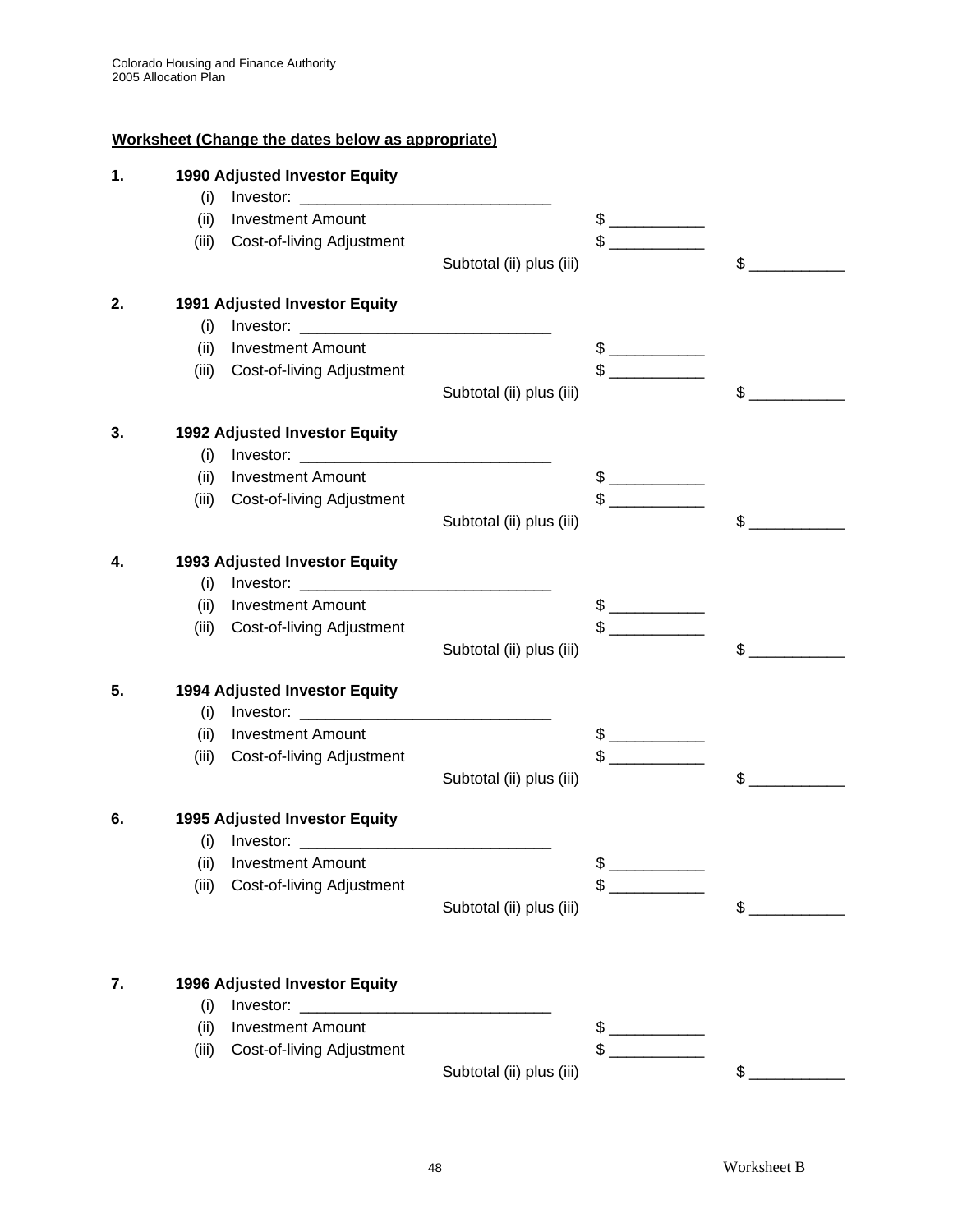| 8.  |       | 1997 Adjusted Investor Equity        |                                                               |                                                                                                                                                                                                                                                                                                                                                     |                               |
|-----|-------|--------------------------------------|---------------------------------------------------------------|-----------------------------------------------------------------------------------------------------------------------------------------------------------------------------------------------------------------------------------------------------------------------------------------------------------------------------------------------------|-------------------------------|
|     | (i)   |                                      |                                                               |                                                                                                                                                                                                                                                                                                                                                     |                               |
|     | (ii)  | <b>Investment Amount</b>             |                                                               |                                                                                                                                                                                                                                                                                                                                                     |                               |
|     | (iii) | Cost-of-living Adjustment            |                                                               | $\begin{picture}(20,20) \put(0,0){\line(1,0){100}} \put(15,0){\line(1,0){100}} \put(15,0){\line(1,0){100}} \put(15,0){\line(1,0){100}} \put(15,0){\line(1,0){100}} \put(15,0){\line(1,0){100}} \put(15,0){\line(1,0){100}} \put(15,0){\line(1,0){100}} \put(15,0){\line(1,0){100}} \put(15,0){\line(1,0){100}} \put(15,0){\line(1,0){100}} \$       |                               |
|     |       |                                      | Subtotal (ii) plus (iii)                                      |                                                                                                                                                                                                                                                                                                                                                     | \$                            |
| 9.  |       | <b>1998 Adjusted Investor Equity</b> |                                                               |                                                                                                                                                                                                                                                                                                                                                     |                               |
|     | (i)   |                                      |                                                               |                                                                                                                                                                                                                                                                                                                                                     |                               |
|     | (ii)  | <b>Investment Amount</b>             |                                                               | $\begin{picture}(20,20) \put(0,0){\line(1,0){10}} \put(15,0){\line(1,0){10}} \put(15,0){\line(1,0){10}} \put(15,0){\line(1,0){10}} \put(15,0){\line(1,0){10}} \put(15,0){\line(1,0){10}} \put(15,0){\line(1,0){10}} \put(15,0){\line(1,0){10}} \put(15,0){\line(1,0){10}} \put(15,0){\line(1,0){10}} \put(15,0){\line(1,0){10}} \put(15,0){\line(1$ |                               |
|     | (iii) | Cost-of-living Adjustment            |                                                               | $\begin{picture}(20,20) \put(0,0){\line(1,0){10}} \put(15,0){\line(1,0){10}} \put(15,0){\line(1,0){10}} \put(15,0){\line(1,0){10}} \put(15,0){\line(1,0){10}} \put(15,0){\line(1,0){10}} \put(15,0){\line(1,0){10}} \put(15,0){\line(1,0){10}} \put(15,0){\line(1,0){10}} \put(15,0){\line(1,0){10}} \put(15,0){\line(1,0){10}} \put(15,0){\line(1$ |                               |
|     |       |                                      | Subtotal (ii) plus (iii)                                      |                                                                                                                                                                                                                                                                                                                                                     | \$                            |
| 10. |       | 1999 Adjusted Investor Equity        |                                                               |                                                                                                                                                                                                                                                                                                                                                     |                               |
|     | (i)   |                                      |                                                               |                                                                                                                                                                                                                                                                                                                                                     |                               |
|     | (ii)  | <b>Investment Amount</b>             |                                                               | $$$ $$$                                                                                                                                                                                                                                                                                                                                             |                               |
|     | (iii) | Cost-of-living Adjustment            |                                                               | $\frac{1}{2}$                                                                                                                                                                                                                                                                                                                                       |                               |
|     |       |                                      | Subtotal (ii) plus (iii)                                      |                                                                                                                                                                                                                                                                                                                                                     | \$                            |
| 11. |       | 2000 Adjusted Investor Equity        |                                                               |                                                                                                                                                                                                                                                                                                                                                     |                               |
|     | (i)   |                                      |                                                               |                                                                                                                                                                                                                                                                                                                                                     |                               |
|     | (ii)  | <b>Investment Amount</b>             |                                                               |                                                                                                                                                                                                                                                                                                                                                     |                               |
|     | (iii) | Cost-of-living Adjustment            |                                                               |                                                                                                                                                                                                                                                                                                                                                     |                               |
|     |       |                                      | Subtotal (ii) plus (iii)                                      |                                                                                                                                                                                                                                                                                                                                                     | $\mathbb{S}$                  |
| 12. |       | 2001 Adjusted Investor Equity        |                                                               |                                                                                                                                                                                                                                                                                                                                                     |                               |
|     | (i)   |                                      |                                                               |                                                                                                                                                                                                                                                                                                                                                     |                               |
|     | (ii)  | <b>Investment Amount</b>             |                                                               | $\begin{picture}(20,20) \put(0,0){\line(1,0){10}} \put(15,0){\line(1,0){10}} \put(15,0){\line(1,0){10}} \put(15,0){\line(1,0){10}} \put(15,0){\line(1,0){10}} \put(15,0){\line(1,0){10}} \put(15,0){\line(1,0){10}} \put(15,0){\line(1,0){10}} \put(15,0){\line(1,0){10}} \put(15,0){\line(1,0){10}} \put(15,0){\line(1,0){10}} \put(15,0){\line(1$ |                               |
|     | (iii) | Cost-of-living Adjustment            |                                                               | $\begin{picture}(20,20) \put(0,0){\line(1,0){10}} \put(15,0){\line(1,0){10}} \put(15,0){\line(1,0){10}} \put(15,0){\line(1,0){10}} \put(15,0){\line(1,0){10}} \put(15,0){\line(1,0){10}} \put(15,0){\line(1,0){10}} \put(15,0){\line(1,0){10}} \put(15,0){\line(1,0){10}} \put(15,0){\line(1,0){10}} \put(15,0){\line(1,0){10}} \put(15,0){\line(1$ |                               |
|     |       |                                      | Subtotal (ii) plus (iii)                                      |                                                                                                                                                                                                                                                                                                                                                     | $\mathfrak{S}$                |
| 13. |       | 2002 Adjusted Investor Equity        |                                                               |                                                                                                                                                                                                                                                                                                                                                     |                               |
|     | (i)   |                                      |                                                               |                                                                                                                                                                                                                                                                                                                                                     |                               |
|     | (ii)  | <b>Investment Amount</b>             |                                                               | \$                                                                                                                                                                                                                                                                                                                                                  |                               |
|     | (iii) | Cost-of-living Adjustment            |                                                               |                                                                                                                                                                                                                                                                                                                                                     |                               |
|     |       |                                      | Subtotal (ii) plus (iii)                                      |                                                                                                                                                                                                                                                                                                                                                     | \$                            |
| 14. |       | 2003 Adjusted Investor Equity        |                                                               |                                                                                                                                                                                                                                                                                                                                                     |                               |
|     | (i)   |                                      |                                                               |                                                                                                                                                                                                                                                                                                                                                     |                               |
|     | (ii)  | <b>Investment Amount</b>             |                                                               |                                                                                                                                                                                                                                                                                                                                                     |                               |
|     | (iii) | Cost-of-living Adjustment            |                                                               | $\frac{1}{\sqrt{2}}$                                                                                                                                                                                                                                                                                                                                |                               |
|     |       |                                      | Subtotal (ii) plus (iii)                                      |                                                                                                                                                                                                                                                                                                                                                     | S                             |
|     |       |                                      | Total Adjusted Investor Equity (Sum of 1-14 subtotals above): |                                                                                                                                                                                                                                                                                                                                                     | $$$ $\overline{\phantom{a}8}$ |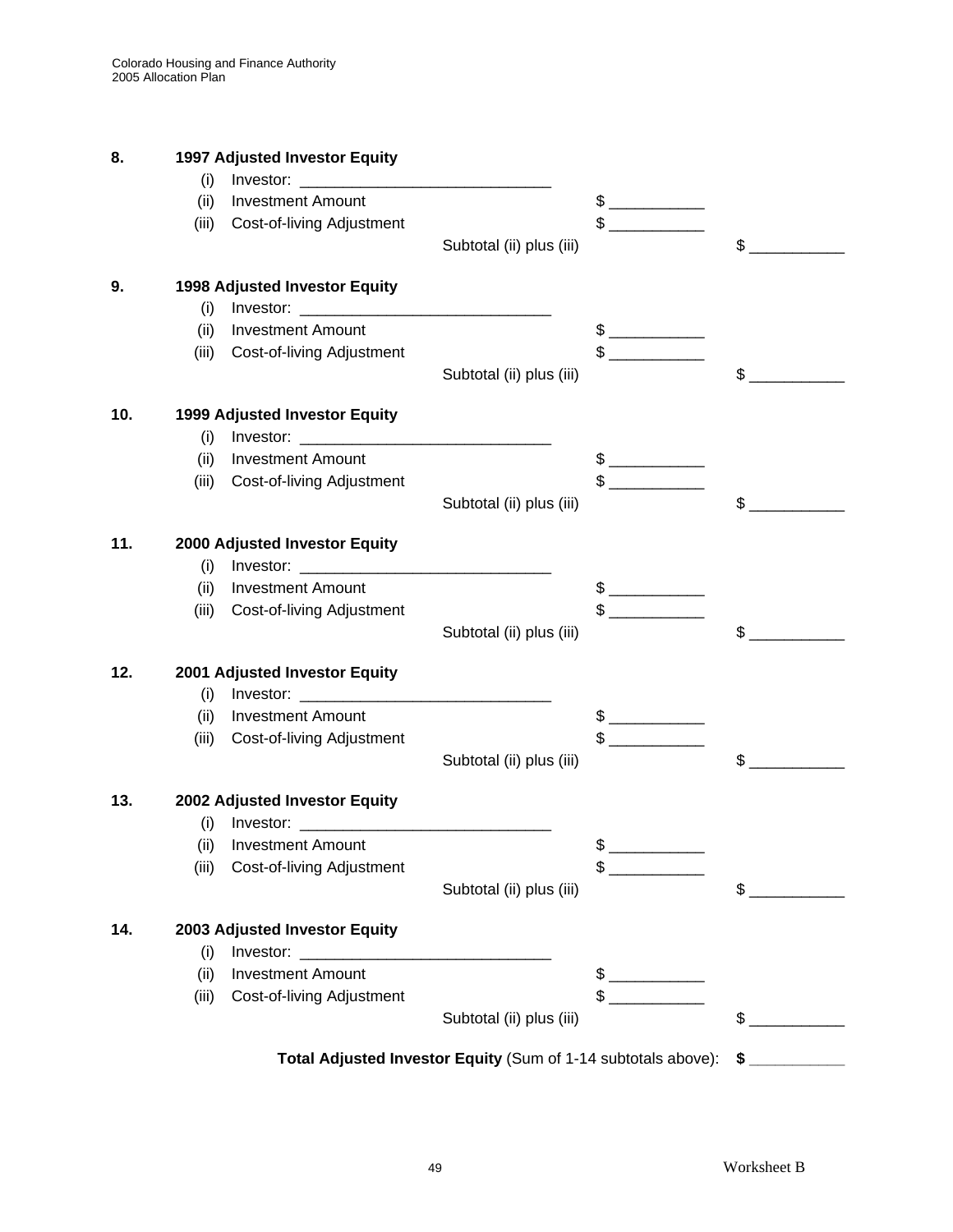#### **WORKSHEET C**  *Other Capital Contributions* **Code Section 42(h)(6)(F)(i)(III)**

#### **Instructions**

The Qualified Contract Price includes the amount of other capital contributions made with respect to the project. For this purpose, "other capital contributions" are not limited to cash (at least until there is contrary guidance from the Internal Revenue Service) and, therefore, include "in-kind" contributions such as land. However, if you include any non-cash contributions in this worksheet, please describe in detail the type of contribution, the value you have assigned to the contribution, and your justification for assigning that value.

Do not include in this Worksheet C any amounts included in Worksheets A or B. Further, all amounts included in this worksheet must constitute contributed capital and not be a debt or advance.

After setting forth the required information with respect to each contribution, please total the contribution amounts and then transfer the total to Section A(iii) of the Calculation Form.

#### **Worksheet**

| 1. | (i)<br>(ii)<br>(iii) | <b>Investment Amount</b><br>Date of Investment:<br>Use of Contributions/ Proceeds: _______________________                                                                                                                                                                                                          |  |
|----|----------------------|---------------------------------------------------------------------------------------------------------------------------------------------------------------------------------------------------------------------------------------------------------------------------------------------------------------------|--|
|    | (iv)                 | Other Information:<br><u> 1980 - Andrea Station Barbara, amerikan personal (</u>                                                                                                                                                                                                                                    |  |
| 2. | (i)<br>(ii)<br>(iii) | <u> 1989 - Johann Stoff, amerikansk politiker (* 1908)</u><br><b>Investment Amount</b><br>Name of Investor:<br><u> 1980 - Johann Barn, fransk politik (d. 1980)</u><br>Date of Investment:<br><u> 1989 - Johann Stoff, fransk konge og det ble stoffen og det ble stoffen og det ble stoffen og det ble stoffen</u> |  |
|    | (iv)                 | Other Information:<br><u> 1990 - John Harry Harry Harry Harry Harry Harry Harry Harry Harry Harry Harry Harry Harry Harry Harry Harry</u>                                                                                                                                                                           |  |
| 3. |                      | [Add as needed.]                                                                                                                                                                                                                                                                                                    |  |

**Total of Other Contributions** (1 - \_\_\_\_\_) **\$\_\_\_\_\_\_\_\_\_\_**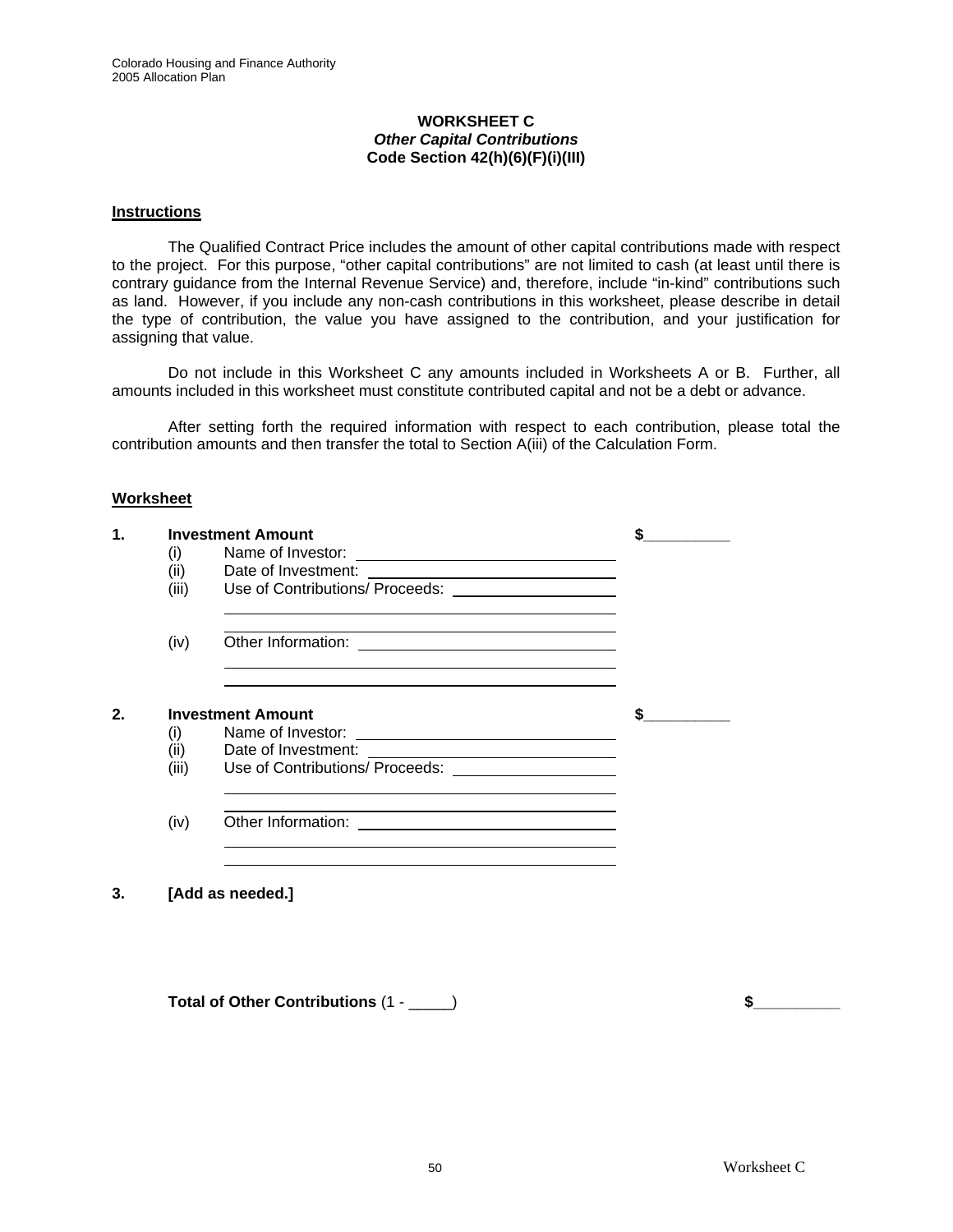#### **WORKSHEET D**  *Cash Distributions From, or available from the Project*  **Code Section 42 (h)(6)(F)(ii)**

#### **Instructions**

The Qualified Contract Price is reduced by the total of all cash distributions from, or available from, the project. To assist you in this calculation, we have divided Worksheet D into three sections.

In Section A, set forth all cash distributions with respect to the project for the appropriate calendar years. Generally, this will include all cash payments and distributions from net operating income (i.e., "below the line" distributions and payments, after the payment of operating expenses, debt service, and reserve). Distributions set forth in Section A of the worksheet will include, but not be limited to, (i) amounts paid to partners or affiliates as fees (including investor fees, partnership management fees, incentive management fees and guaranty fees) and (ii) amounts distributed to partners as a return of capital or otherwise. Until guidance is provided by the Internal Revenue Service, CHFA will not reduce the Qualified Contract Price by payments of deferred Developer Fee to the extent the amount of fee was within the CHFA's guidelines. We require, however, that you list all payments and distributions from net cash flow. If you believe any portion of a payment or distribution should be excluded from the calculation (such as deferred Developer Fee), please identify such payments or distributions and provide an explanation of why it should be excluded.

Section A of the worksheet provides for up to five (5) types of distributions of net operating income for each year (items (i)-(v)). If there were more in any calendar year, you will need to attach an addendum to the worksheet setting forth the recipient, characterization and amount of such distribution.

The Qualified Contract Price is reduced not only by cash distributions made with respect to the project but also all cash that is available for distribution. In Section B you are required to set forth amounts held in reserve and other project accounts and the amounts thereof that are available for distribution. Until such time as guidance is provided by the Internal Revenue Service, CHFA will interpret "available for distribution" to mean all cash held in project accounts the distribution of which is not prohibited by mortgage restrictions, regulatory agreements or similar third-party contractual prohibitions. An amount currently held in a project account that will become unrestricted and available for distribution on or before the expiration of the one-year qualified contract period should be listed as available for distribution in Section B.

Finally, Section C requires you to set forth and describe all non-cash distributions that have been made with respect to the project. Absent unusual circumstances, the amount of "non-cash distributions" will not be applied to reduce the Qualified Contract Price (until contrary guidance from the Internal Revenue Service).

To complete Worksheet D, please total the qualifying cash distributed for all calendar years under Section A and the cash available (or that will be available) for distribution in Section B. The total of Sections A and B should be transferred to Section A(v) of the Calculation Form.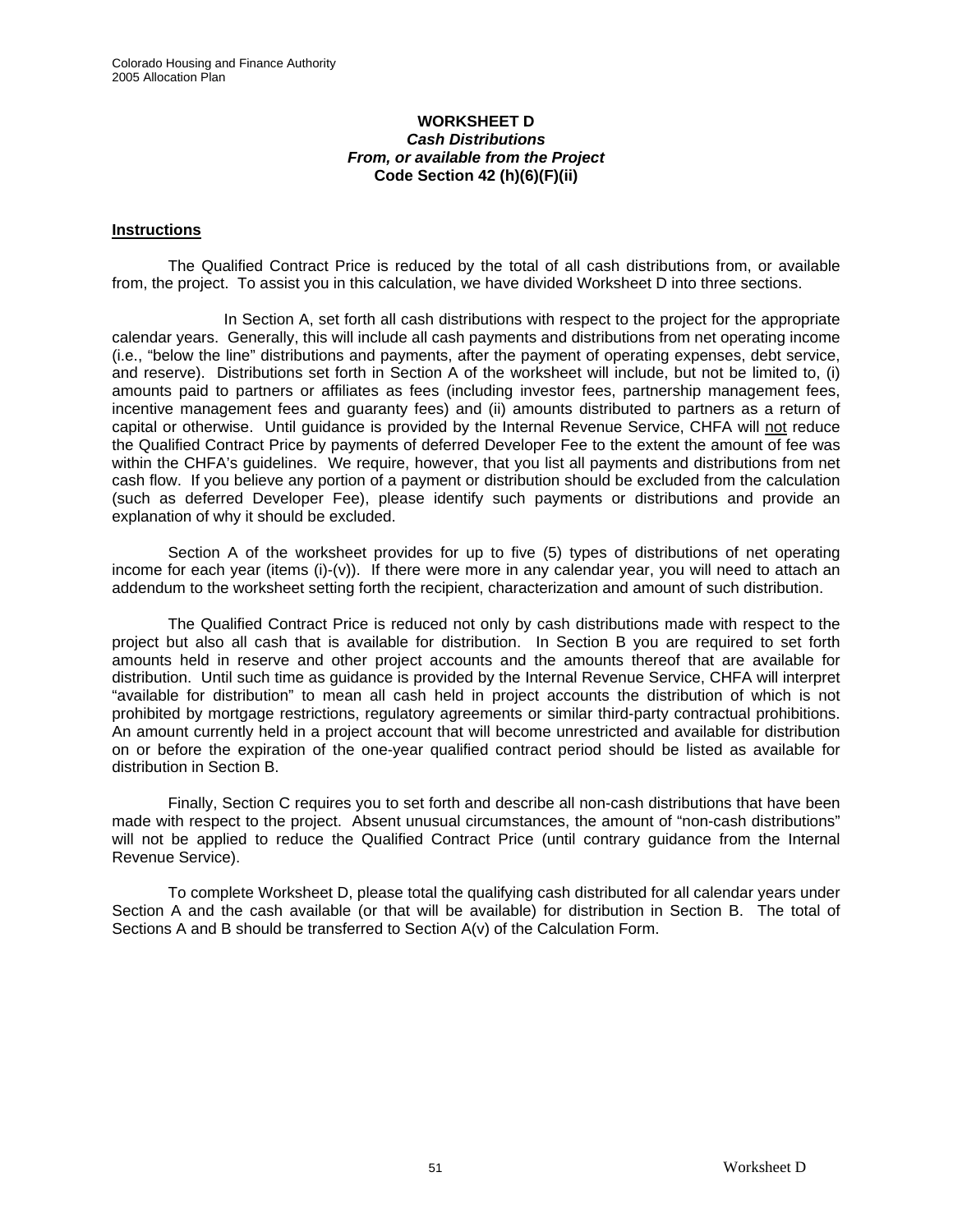## **Worksheet**

# **A. Cash Distributed (Change the dates below as appropriate)**

1. 1990 Distributions

|    | (i)   |                    |                            |                |
|----|-------|--------------------|----------------------------|----------------|
|    |       |                    | Amount                     | $\frac{1}{2}$  |
|    | (ii)  |                    |                            |                |
|    |       |                    | Amount                     | $\mathbb{S}$   |
|    | (iii) |                    |                            |                |
|    |       |                    | Amount                     | $\mathbb{S}^-$ |
|    | (iv)  |                    |                            |                |
|    |       |                    | Amount                     | \$             |
|    | (v)   |                    |                            |                |
|    |       |                    | Amount                     | \$             |
|    |       |                    | <b>Total Distributions</b> | \$             |
| 2. |       | 1991 Distributions |                            |                |
|    | (i)   |                    |                            |                |
|    |       |                    | Amount                     | $\mathbb{S}$   |
|    | (ii)  |                    |                            |                |
|    |       |                    | Amount                     | $\frac{1}{2}$  |
|    | (iii) |                    |                            |                |
|    |       |                    | Amount                     | $\mathbb{S}^-$ |
|    | (iv)  |                    |                            |                |
|    |       |                    | Amount                     | \$             |
|    | (v)   |                    |                            |                |
|    |       |                    | Amount                     | \$             |
|    |       |                    | <b>Total Distributions</b> | \$             |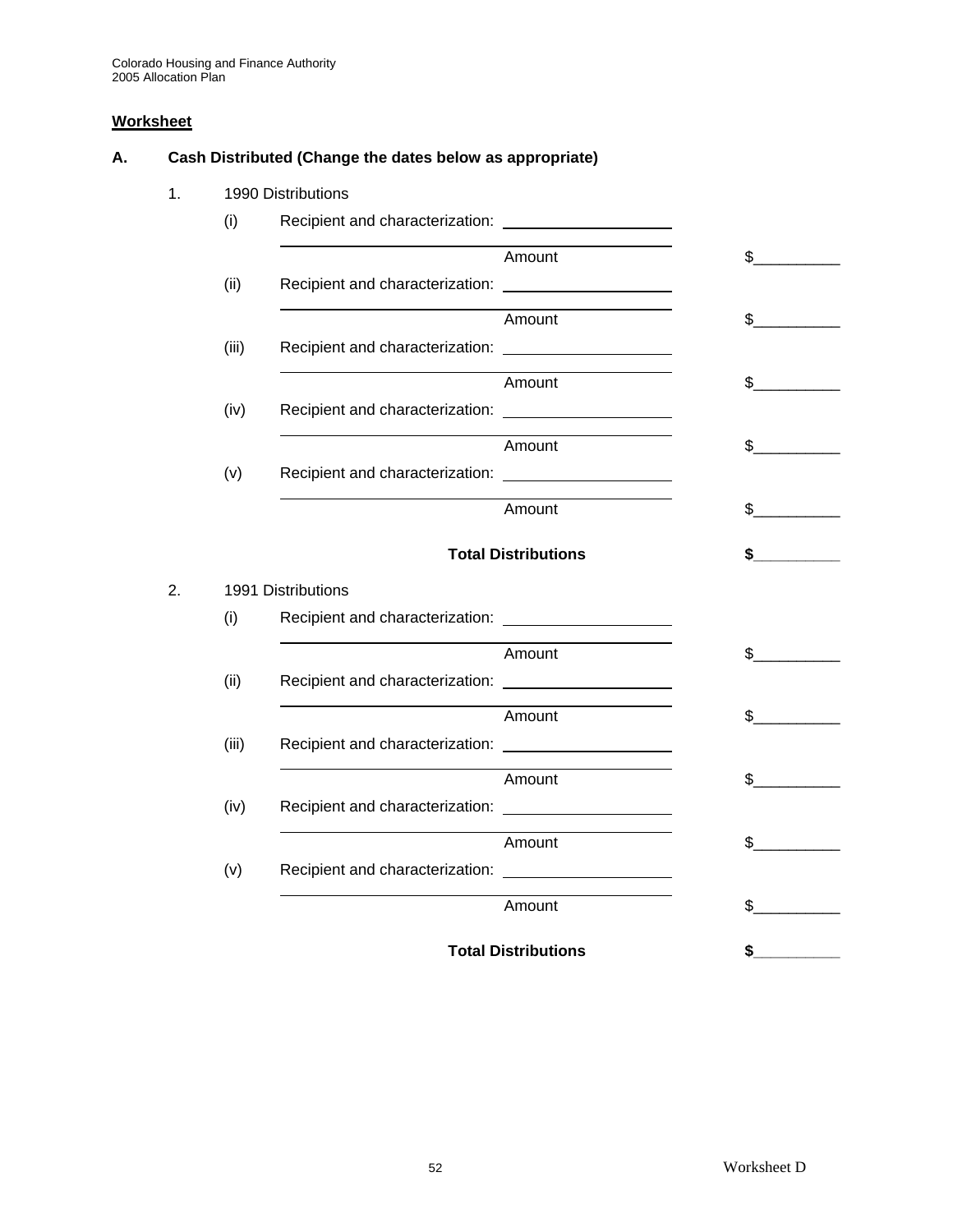# 3. 1992 Distributions

|    | (i)   |                    |                            |               |
|----|-------|--------------------|----------------------------|---------------|
|    |       |                    | Amount                     | $\sim$        |
|    | (ii)  |                    |                            |               |
|    |       |                    | Amount                     | $\mathbb{S}$  |
|    | (iii) |                    |                            |               |
|    |       |                    | Amount                     | $\sim$        |
|    | (iv)  |                    |                            |               |
|    |       |                    | Amount                     | $\mathbb{S}$  |
|    | (v)   |                    |                            |               |
|    |       |                    | Amount                     | \$            |
|    |       |                    | <b>Total Distributions</b> | \$            |
| 4. |       | 1993 Distributions |                            |               |
|    | (i)   |                    |                            |               |
|    |       |                    | Amount                     | $\frac{1}{2}$ |
|    | (ii)  |                    |                            |               |
|    |       |                    | Amount                     | \$            |
|    | (iii) |                    |                            |               |
|    |       |                    | Amount                     | \$            |
|    | (iv)  |                    |                            |               |
|    |       |                    | Amount                     | \$            |
|    | (v)   |                    |                            |               |
|    |       |                    | Amount                     | \$            |
|    |       |                    | <b>Total Distributions</b> | \$            |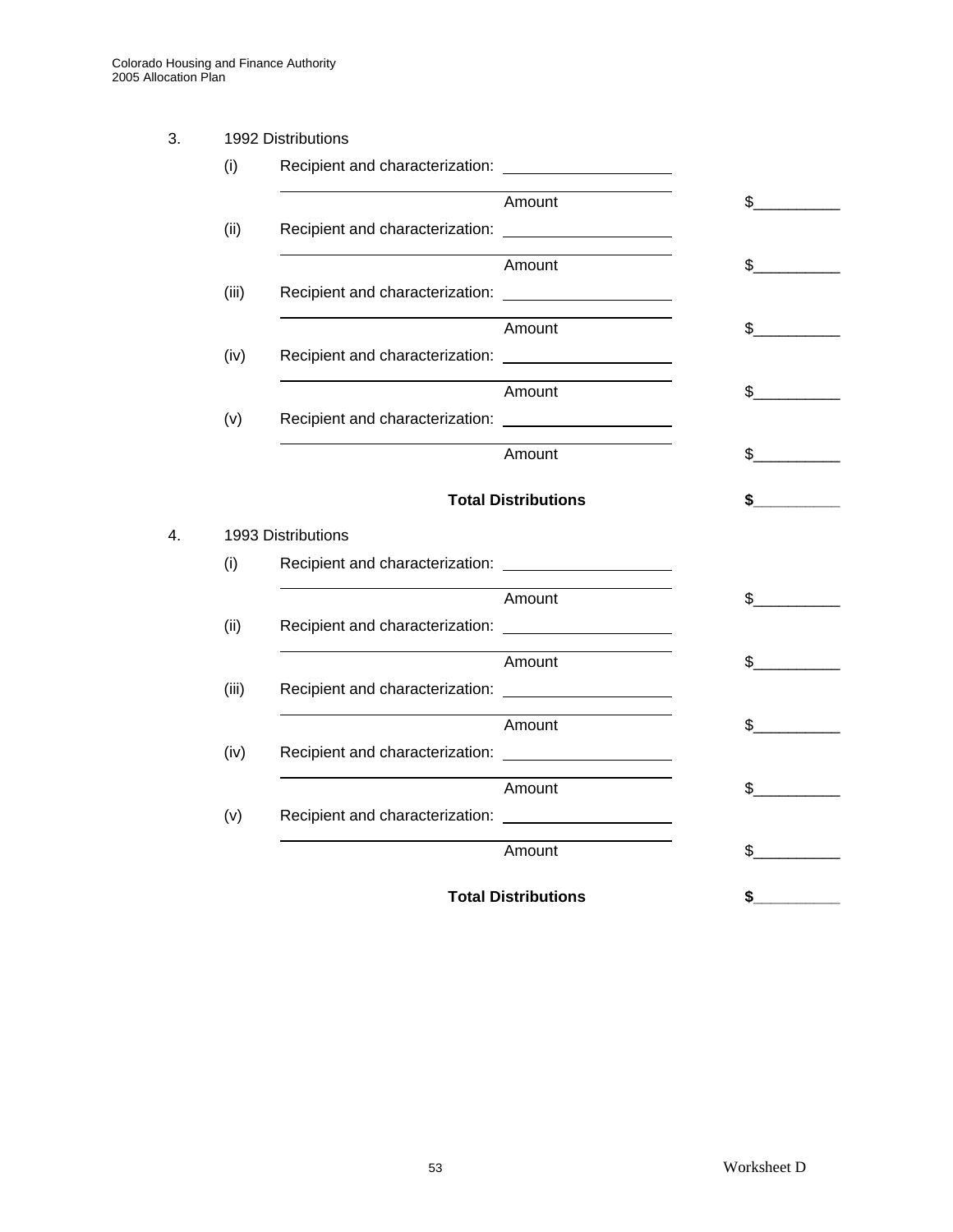# 5. 1994 Distributions

|    | (i)   |                    |                            |               |
|----|-------|--------------------|----------------------------|---------------|
|    |       |                    | Amount                     | $\frac{1}{2}$ |
|    | (ii)  |                    |                            |               |
|    |       |                    | Amount                     | \$            |
|    | (iii) |                    |                            |               |
|    |       |                    | Amount                     | $\sim$        |
|    | (iv)  |                    |                            |               |
|    |       |                    | Amount                     | $\mathbb{S}$  |
|    | (v)   |                    |                            |               |
|    |       |                    | Amount                     | \$            |
|    |       |                    |                            |               |
|    |       |                    | <b>Total Distributions</b> |               |
|    |       |                    |                            |               |
| 6. |       | 1995 Distributions |                            |               |
|    | (i)   |                    |                            | $\sim$        |
|    |       |                    | Amount                     | $\sim$        |
|    | (ii)  |                    |                            |               |
|    |       |                    | Amount                     | $\mathbb{S}$  |
|    | (iii) |                    |                            |               |
|    |       |                    | Amount                     | \$            |
|    | (iv)  |                    |                            |               |
|    |       |                    | Amount                     | $\sim$        |
|    | (v)   |                    |                            |               |
|    |       |                    | Amount                     | \$            |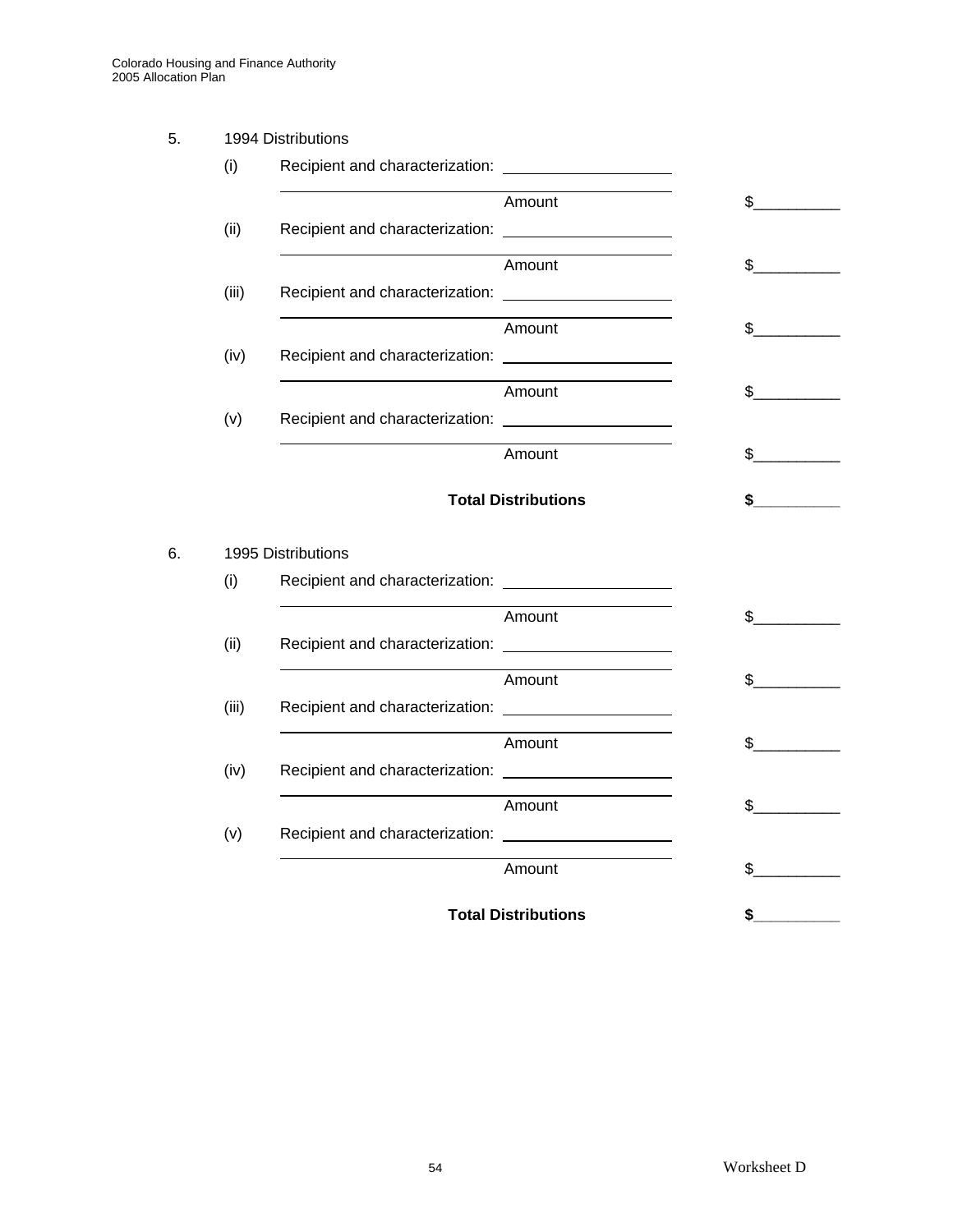# 7. 1996 Distributions

|    | (i)   |                    |                            |                |
|----|-------|--------------------|----------------------------|----------------|
|    |       |                    | Amount                     | $\sim$         |
|    | (ii)  |                    |                            |                |
|    |       |                    | Amount                     | $\mathsf{\$}$  |
|    | (iii) |                    |                            |                |
|    |       |                    | Amount                     | $\mathbb{S}$   |
|    | (iv)  |                    |                            |                |
|    |       |                    | Amount                     | $\mathbb{S}^-$ |
|    | (v)   |                    |                            |                |
|    |       |                    | Amount                     | $\mathbb S$    |
|    |       |                    |                            |                |
|    |       |                    | <b>Total Distributions</b> |                |
|    |       |                    |                            |                |
| 8. |       | 1997 Distributions |                            | $\sim$         |
|    | (i)   |                    |                            |                |
|    |       |                    | Amount                     | $\sim$         |
|    | (ii)  |                    |                            |                |
|    |       |                    | Amount                     | $\mathbb{S}$   |
|    | (iii) |                    |                            |                |
|    |       |                    | Amount                     | \$             |
|    | (iv)  |                    |                            |                |
|    |       |                    | Amount                     | $\mathsf{\$}$  |
|    | (v)   |                    |                            |                |
|    |       |                    | Amount                     | $\frac{2}{2}$  |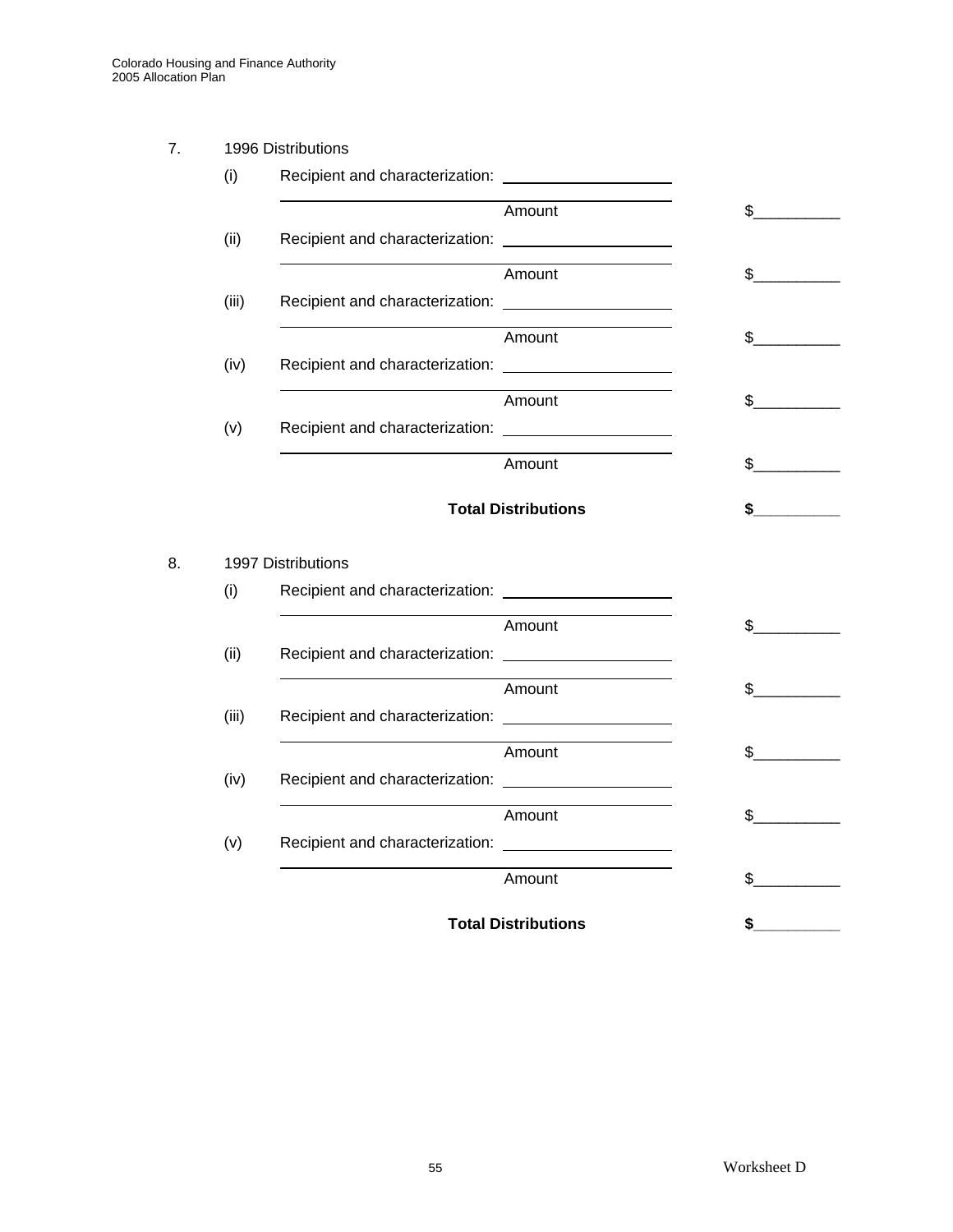# 9. 1998 Distributions

|     | (i)   |                    |                            |               |
|-----|-------|--------------------|----------------------------|---------------|
|     |       |                    | Amount                     | $\frac{1}{2}$ |
|     | (ii)  |                    |                            |               |
|     |       |                    | Amount                     | \$            |
|     | (iii) |                    |                            |               |
|     |       |                    | Amount                     | $\sim$        |
|     | (iv)  |                    |                            |               |
|     |       |                    | Amount                     | $\mathbb{S}$  |
|     | (v)   |                    |                            |               |
|     |       |                    | Amount                     | \$            |
|     |       |                    |                            |               |
|     |       |                    | <b>Total Distributions</b> |               |
|     |       |                    |                            |               |
|     |       | 1999 Distributions |                            |               |
|     | (i)   |                    |                            | $\sim$        |
|     |       |                    | Amount                     | $\sim$        |
|     | (ii)  |                    |                            |               |
|     |       |                    | Amount                     | $\mathbb{S}$  |
|     | (iii) |                    |                            |               |
|     |       |                    | Amount                     | \$            |
| 10. | (iv)  |                    |                            |               |
|     |       |                    | Amount                     | $\sim$        |
|     | (v)   |                    |                            |               |
|     |       |                    | Amount                     | \$            |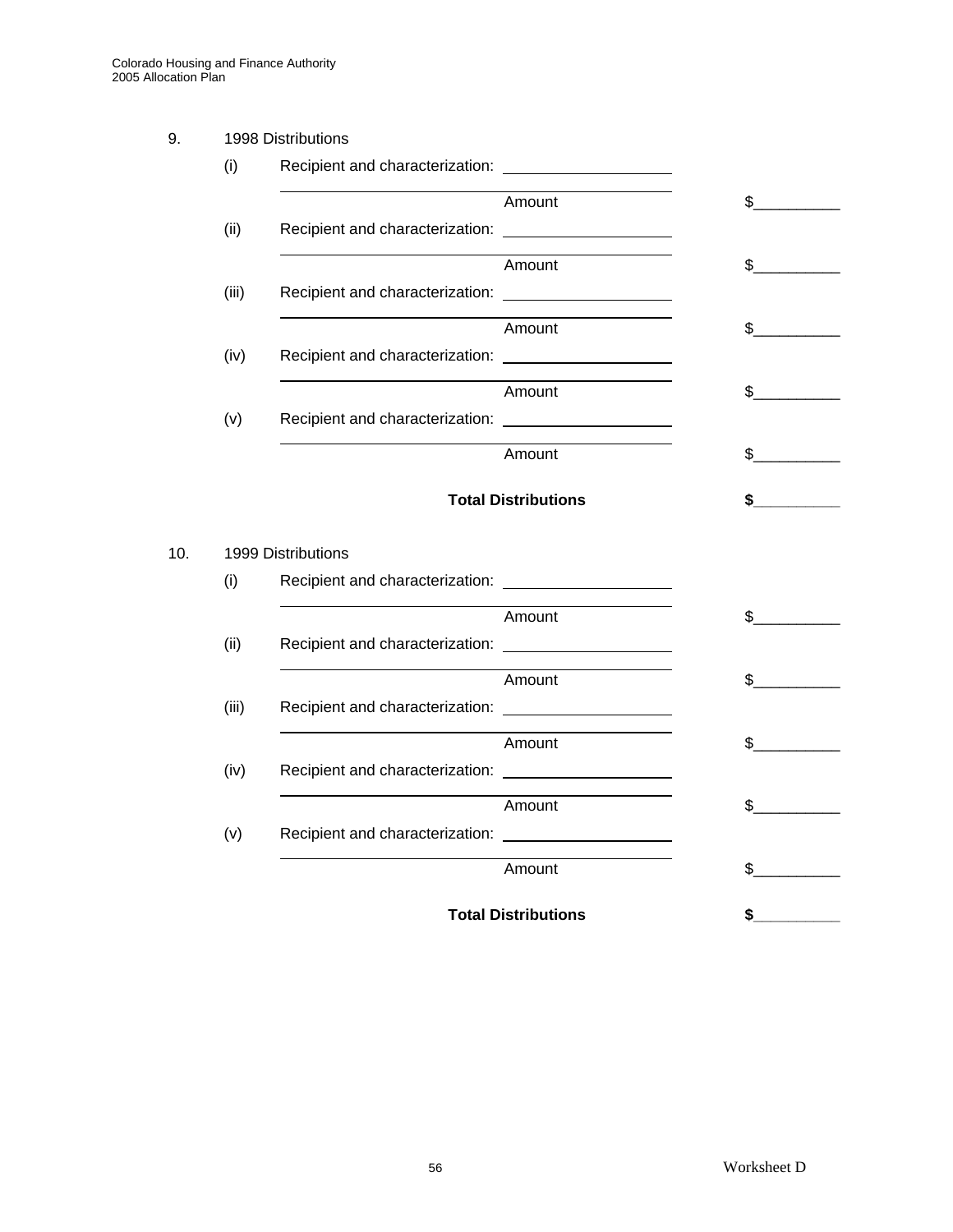# 11. 2000 Distributions

| Amount                          | \$. |
|---------------------------------|-----|
|                                 |     |
| Amount                          | \$. |
|                                 |     |
| Amount                          |     |
| Recipient and characterization: |     |
| Amount                          | \$  |
|                                 |     |
| Amount                          |     |
| <b>Total Distributions</b>      |     |

#### 12. 2001 Distributions

| Amount                          |     |
|---------------------------------|-----|
|                                 |     |
| Amount                          | \$  |
|                                 |     |
| Amount                          | \$  |
|                                 |     |
| Amount                          | \$. |
| Recipient and characterization: |     |
| Amount                          | \$. |
| <b>Total Distributions</b>      | S   |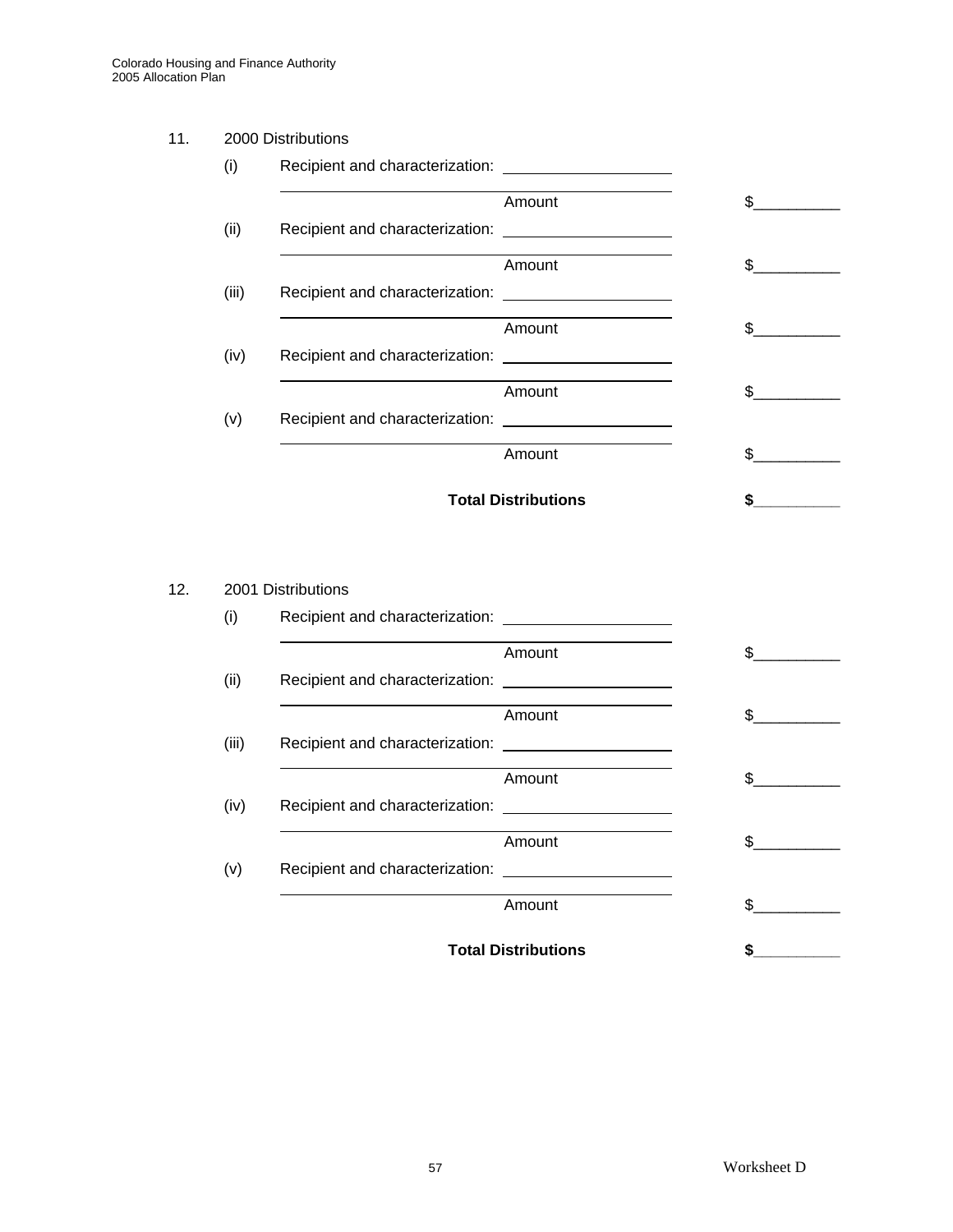#### 13. 2002 Distributions

| Amount                          | \$. |
|---------------------------------|-----|
|                                 |     |
| Amount                          | \$. |
|                                 |     |
| Amount                          |     |
| Recipient and characterization: |     |
| Amount                          | \$  |
|                                 |     |
| Amount                          |     |
| <b>Total Distributions</b>      |     |

# 14. 2003 Distributions

| (i)   |                            |     |
|-------|----------------------------|-----|
|       | Amount                     | \$. |
| (ii)  |                            |     |
|       | Amount                     | \$. |
| (iii) |                            |     |
|       | Amount                     | \$. |
| (iv)  |                            |     |
|       | Amount                     | \$. |
| (v)   |                            |     |
|       | Amount                     | \$. |
|       | <b>Total Distributions</b> |     |

**Total 1990-2003 Distributions** (Sum of Lines 1(i) – 14(i)) **\$\_\_\_\_\_\_\_\_\_\_** (Change dates as appropriate)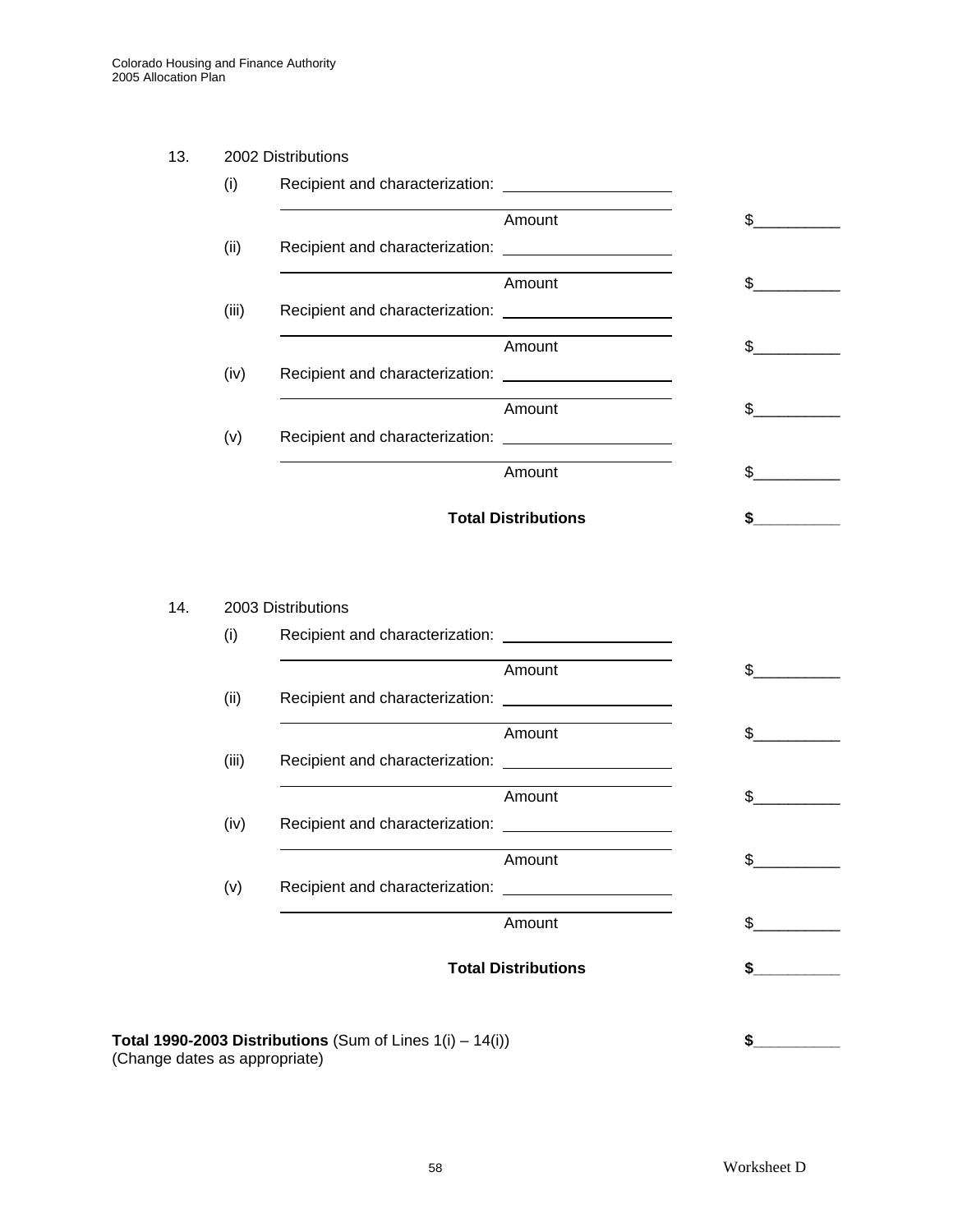# **B. Cash Available for Distribution:**

| 1.            | Amounts Held in Replacement Reserve<br>Account(s)                                                                                                                                                                                                         | $\frac{1}{2}$        |                       |
|---------------|-----------------------------------------------------------------------------------------------------------------------------------------------------------------------------------------------------------------------------------------------------------|----------------------|-----------------------|
|               | Amount available for Distribution<br>a.                                                                                                                                                                                                                   |                      | $\mathbb{S}$          |
| 2.            | Amount(s) Held in Operating Reserve Account(s)<br>Amount available for Distribution<br>a.                                                                                                                                                                 | $\frac{1}{\sqrt{2}}$ |                       |
| 3.            | Amounts Held in Other Reserve Accounts (identify<br>each account, the terms thereof, and amount held<br>therein)                                                                                                                                          | $\frac{1}{2}$        |                       |
|               | Amount available for Distribution<br>a.                                                                                                                                                                                                                   |                      | \$                    |
| 4.            | Amounts Held in Partnership Accounts                                                                                                                                                                                                                      |                      |                       |
|               | <b>Other than Reserves</b><br>Amount available for Distribution<br>a <sub>1</sub>                                                                                                                                                                         | $\frac{1}{2}$        | $s$ <sub>___</sub>    |
|               | <b>Total Amount Available for Distribution</b><br>(Sum of Lines $1a - 4a$ )                                                                                                                                                                               |                      |                       |
|               | <b>Total Cash Distributed and Available for Distribution</b><br>(Sum of Sections A and B)                                                                                                                                                                 |                      |                       |
|               | List of All Non-Cash Distributions (identify asset distributed, recipient value,<br>and characterization of distribution)                                                                                                                                 |                      |                       |
|               |                                                                                                                                                                                                                                                           |                      |                       |
| (i)           |                                                                                                                                                                                                                                                           |                      |                       |
| (ii)          | Date of Distribution: _________<br><u> 1980 - Johann Barnett, fransk politiker (</u>                                                                                                                                                                      |                      |                       |
| (iii)         | Estimated Value of Asset When Distributed:                                                                                                                                                                                                                |                      | $\overline{\text{S}}$ |
| (iv)          | Reason For and/or Characterization of Distribution: ____________________________                                                                                                                                                                          |                      |                       |
|               |                                                                                                                                                                                                                                                           |                      |                       |
| (i)           |                                                                                                                                                                                                                                                           |                      |                       |
|               |                                                                                                                                                                                                                                                           |                      |                       |
|               |                                                                                                                                                                                                                                                           |                      |                       |
| (ii)          |                                                                                                                                                                                                                                                           |                      |                       |
| (iii)<br>(iv) | Estimated Value of Asset When Distributed:<br>Reason For and/or Characterization of Distribution: ____________________________<br><u> 1989 - Johann Barbert Barbert Barbert Barbert Barbert Barbert Barbert Barbert Barbert Barbert Barbert Barbert B</u> |                      | $\frac{1}{2}$         |
|               | <u> 1989 - Johann Stoff, amerikansk politiker (* 1908)</u>                                                                                                                                                                                                |                      |                       |
|               |                                                                                                                                                                                                                                                           |                      |                       |
| (i)<br>(ii)   | Date of Distribution:                                                                                                                                                                                                                                     |                      |                       |

(iii) Estimated Value of Asset When Distributed:  $\$\_\text{[iv]}$  Reason For and/or Characterization of Distribution: Reason For and/or Characterization of Distribution: \_\_\_\_\_\_\_\_